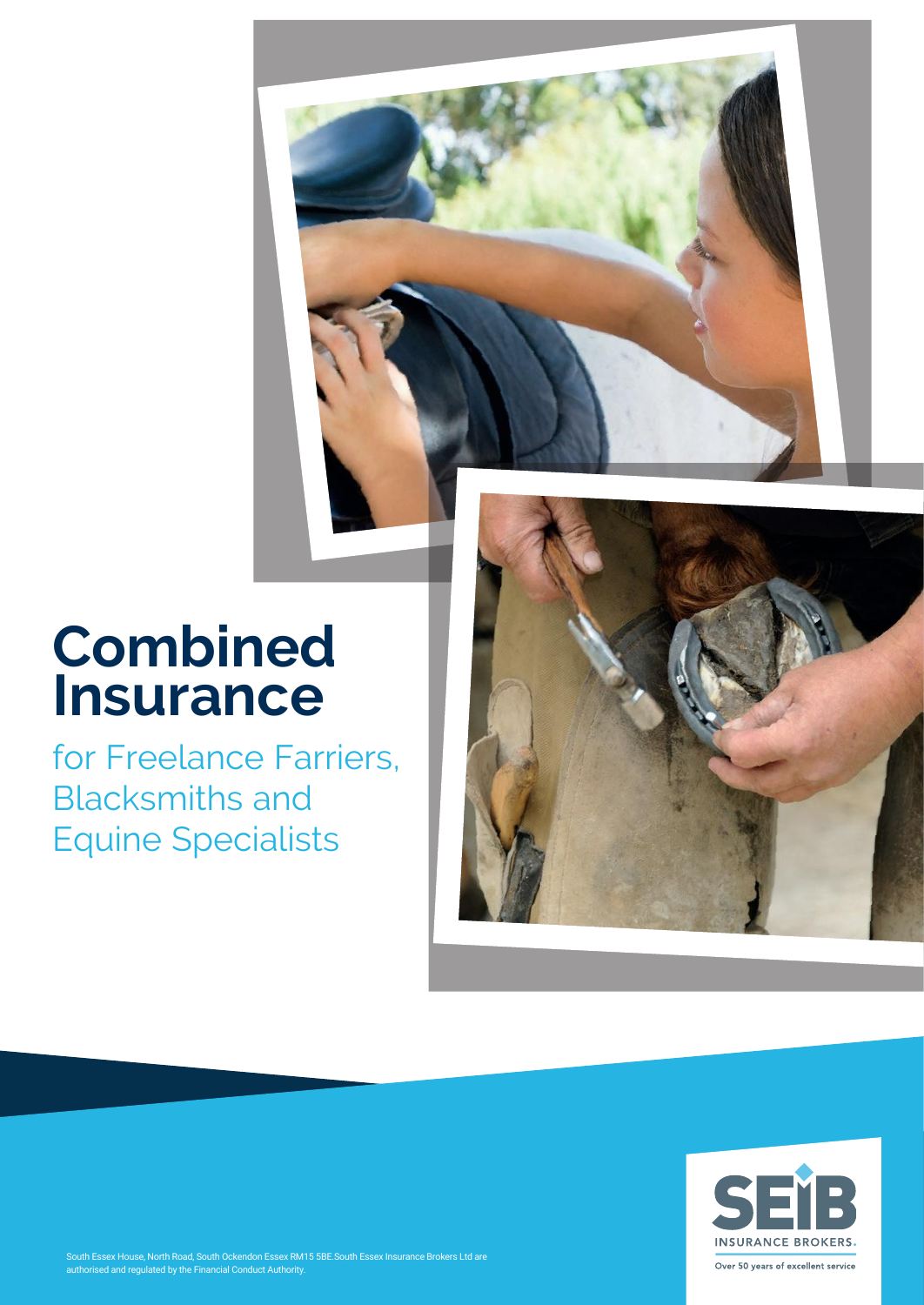# **CONTENTS**

|                             | PAGE NO.                  |
|-----------------------------|---------------------------|
| <b>INSURER DETAILS</b>      | $\ensuremath{\mathsf{3}}$ |
| ABOUT YOUR POLICY           | $\overline{4}$            |
| <b>COMPLAINTS</b>           | $5 - 6$                   |
| POLICY CONDITIONS           | $7 - 11$                  |
| POLICY EXCLUSIONS           | $12 - 13$                 |
| MATERIAL DAMAGE SECTION     | $14 - 19$                 |
| <b>THEFT</b>                | $20 - 23$                 |
| <b>EMPLOYERS LIABILITY</b>  | $25 - 26$                 |
| PUBLIC / PRODUCTS LIABILITY | $27 - 32$                 |
| <b>GOODS IN TRANSIT</b>     | $33 - 36$                 |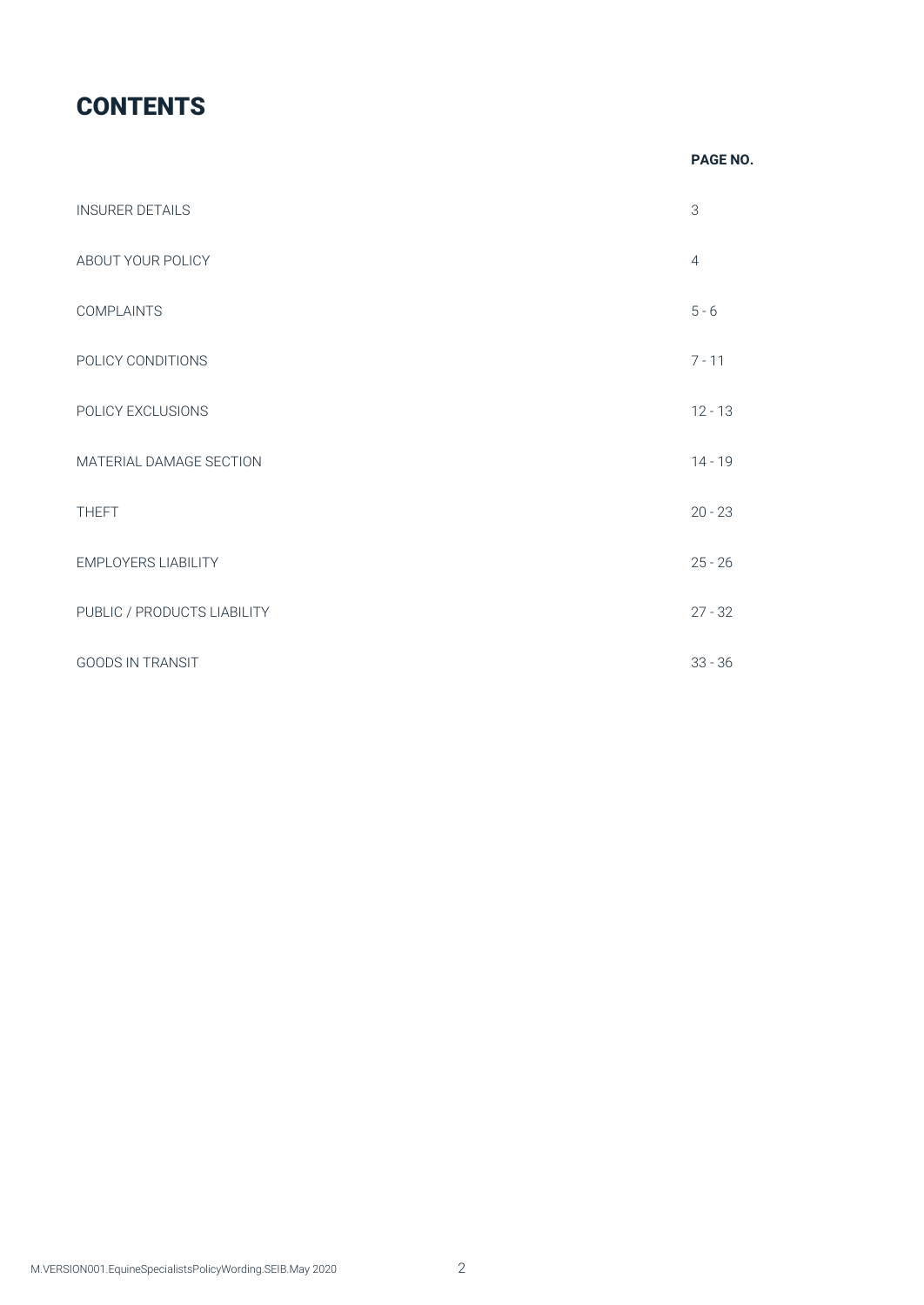# Insurer Details:

Markel International Insurance Company Limited: Registered in England number 966670 Registered address: 20 Fenchurch Street, London, EC3M 3AZ

Authorised by the Prudential Regulation Authority and regulated by the Financial Conduct Authority and the Prudential Regulation Authority.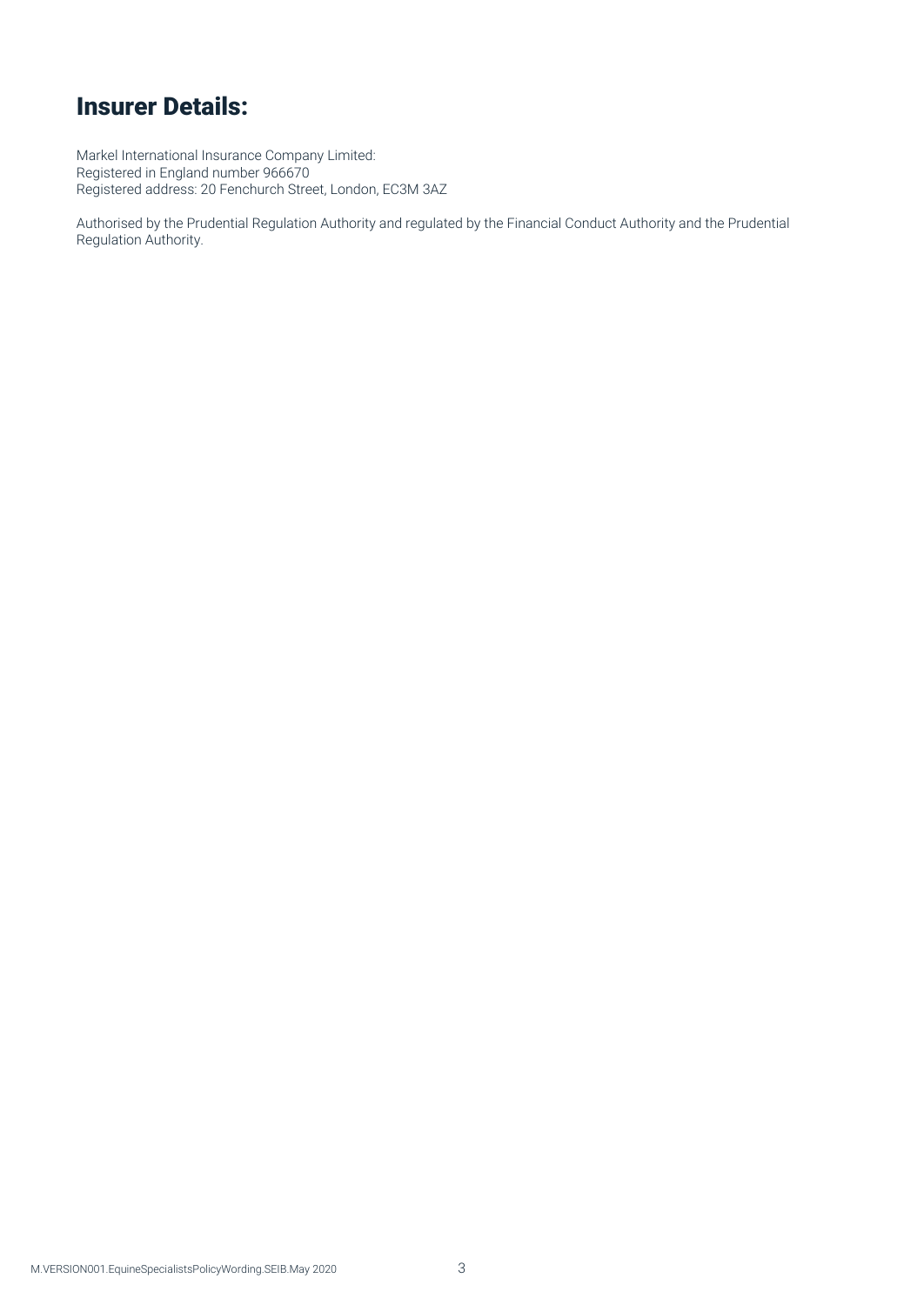# ABOUT YOUR POLICY

Your Policy is made up of Sections prepared from a proposal form or declaration or statement of fact provided by You or from Your instructions or any information in connection with this insurance provided to Your insurance adviser.

The Policy Introduction explains the insurance provided under this contract.

Each Section may include terms Definitions Conditions and Exclusions unique to the Section which should to be read in conjunction with the Policy Definitions Conditions and Exclusions.

An Endorsement forms an addition to the Section and varies the insurance provided by the Section.

The Schedule and any Endorsement should be read together for precise details of Your insurance protection.

Please take care to review all documentation carefully to ensure that the information provided accurately reflects your circumstances and that the cover provided suits your requirements.

You should pay particular attention to any terms conditions limits and exclusions including endorsements which may require you to take action.

#### **Policy Introduction**

This Policy is a contract between You and the insurer.

In deciding to accept this insurance and in setting the terms and premium we have relied on information you have given. You must take all reasonable care to provide complete and accurate answers to the questions we ask when you take out make changes to and renew your policy.

When we are notified of a change we will tell you whether this affects your policy for example whether we are able to accept the change and if so whether the change will result in revised terms and/or a revised premium being applied to your policy.

If we are not able to accept the change and it becomes necessary to cancel this insurance we will do so as described within the cancellation conditions contained within the policy.

Please read the whole document carefully it is arranged in different sections It is important that:

- you are clear which sections you have requested and want to be included;
- you understand what each section covers and does not cover;
- you understand your own duties under each section and under the insurance as a whole.

Please contact your Coverholder/Broker immediately if this document is not correct or if you would like to ask any questions.

The language of this Policy and all related communications will be in English and the law applicable to this contract will be English Law and the decisions of English courts.

All Acts of Parliament within the Policy wording include equivalent legislation in Scotland Northern Ireland the Isle of Man or the Channel Islands as the case may be.

The insurer will indemnify You following Your payment of the premium within the operative Section Definitions terms Conditions and Exclusions Schedule and Endorsement as stated in the Insurance provided and Limit of Liability occurring in connection with Your Business during the Period of Insurance.

The Policy Introduction Sections Definitions terms Conditions and Exclusions Schedule and Endorsements are to be read as one document.

Any word or phrase stated as a Definition has the same meaning throughout the Policy terms Conditions and Exclusions Schedule and any Endorsement unless the Section Definitions terms Conditions and Exclusions Schedules or any Endorsement state otherwise.

Any Item and or Limit and or Sum Insured and or Total Sum Insured and or Limit of Liability stated in a Section Schedule or any Endorsement is exclusive of Excess.

Please note that You are required to inform Your insurance advisor immediately of any facts or changes which the insurer would take into account in its assessment or acceptance of this insurance and failure to do so may invalidate Your Policy or result in the Insurance provided not operating fully.

You should contact Your insurance advisor if You are in any doubt as to whether a fact is material or not.

**Authorised Signatory Aaron Crombie** 

**Underwriting Director Pen Underwriting (Delegated)**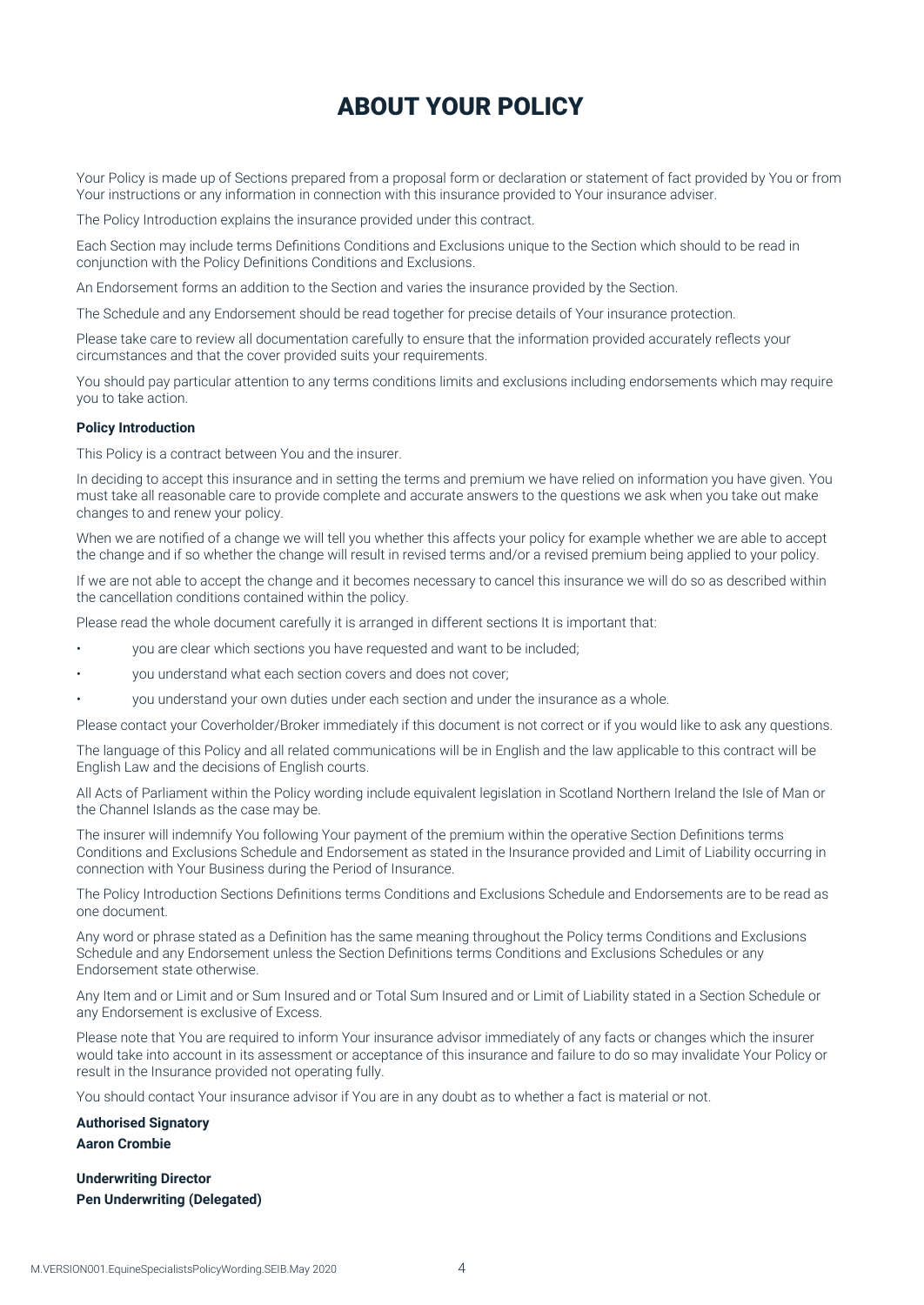# COMPLAINTS

At Pen Underwriting, it is always our intention to provide a first class standard of service.

However, it is appreciated that occasionally things go wrong. In a majority of cases the agent who arranged the insurance will be able to resolve any concerns and You should contact them directly in the first instance.

Alternatively You can complain by contacting Pen Underwriting Limited (as per the contact details below) quoting Your Policy and/or Claim number. We will investigate Your concerns and provide a response as soon as possible.

Address: Pen Underwriting Limited Complaints 7th Floor Spectrum Building 55 Blythswood Street Glasgow G2 7AT Telephone: 0141 285 3539 Email: pencomplaints@penunderwriting.com

Further details of Our internal complaint-handling procedures are available on request.

You can also contact Your Insurer, contact details can be found in The Schedule.

Should You remain dissatisfied having received a Final Response to Your complaint and You fit the definition of an 'eligible complainant', You may then be able to refer Your complaint to the Financial Ombudsman Service (FOS). Please note that the FOS allow 6 months from the date of the Final Response to escalate Your complaint to them. Further details on eligibility and the referral process can be found on the FOS Website.

Address:

The Financial Ombudsman Service Exchange Tower London E14 9SR Telephone: 0800 0234567 (for landline users) Telephone: 0300 1239123 (for mobile users) Email: complaint.info@financial-ombudsman.org.uk Website: www.financial-ombudsman.org.uk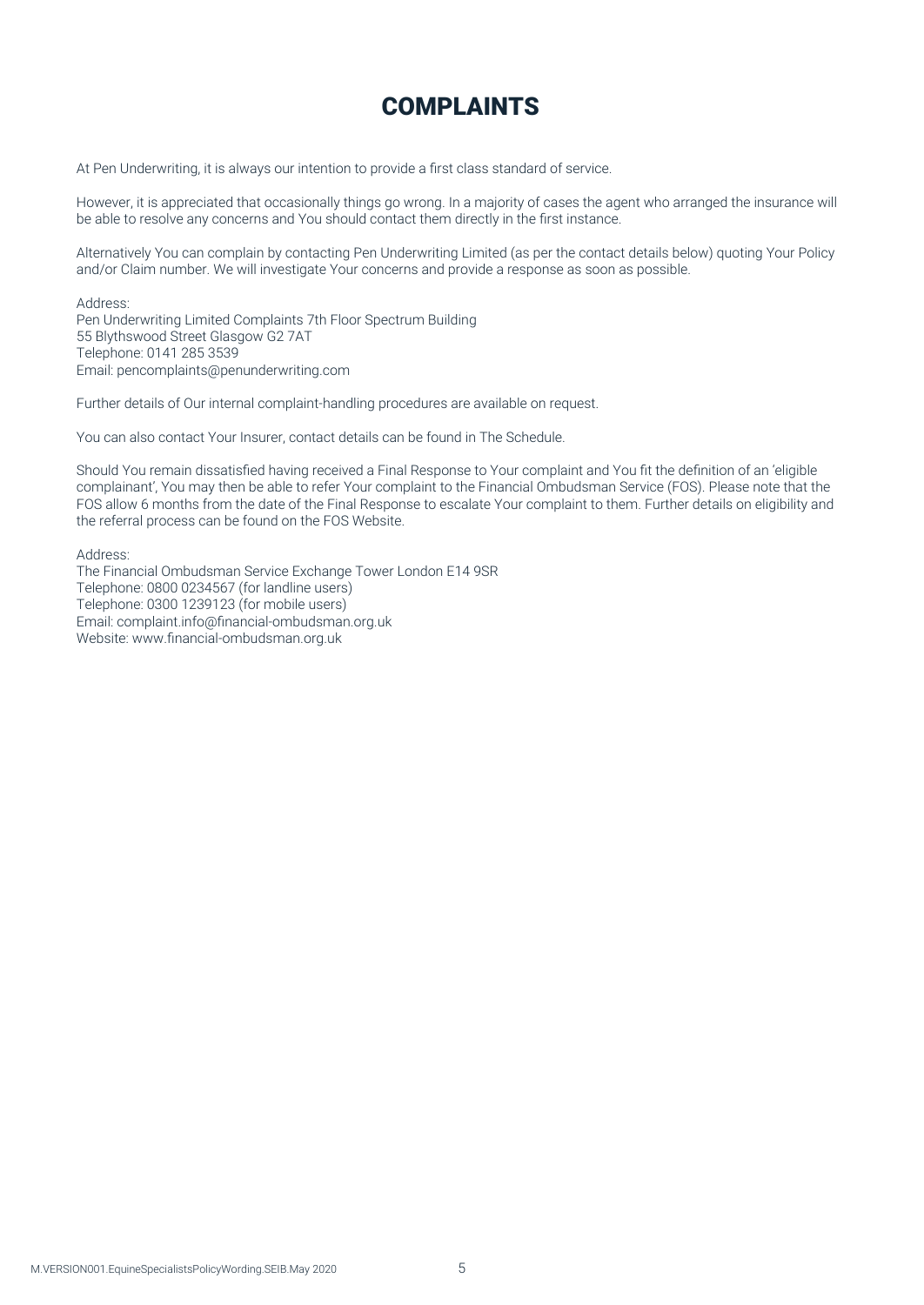# **How to make a claim**

To report any claims for all insured sections please contact:

SEIB Insurance Brokers Ltd South Essex House North Road South Ockendon RM15 5BE

Telephone: 01708 850000 Email: claims@seib.co.uk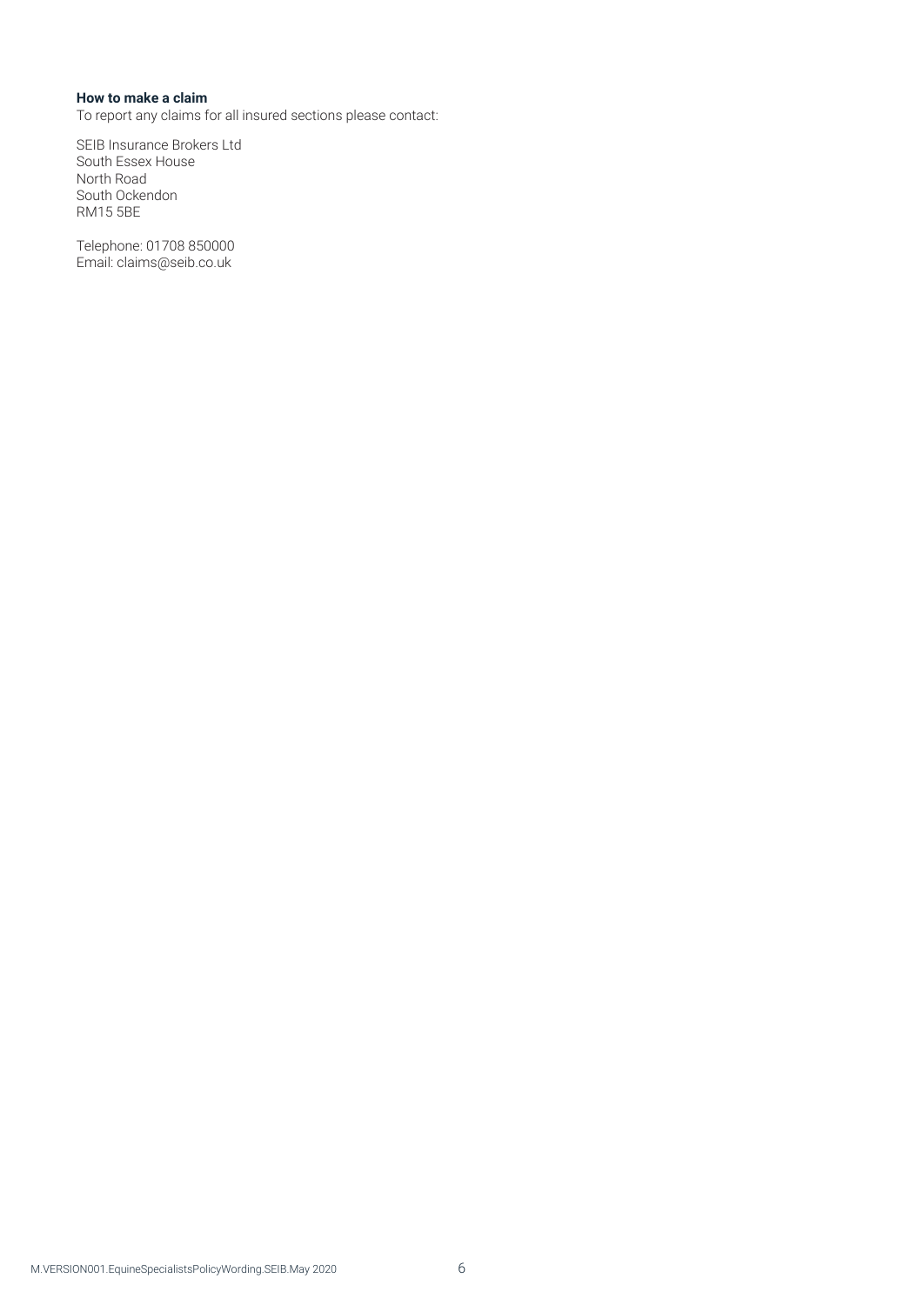# POLICY CONDITIONS

#### **Alteration of Risk**

The insurance under this Policy will cease if after the commencement of this insurance

- 1) Your interest ceases except by death
- 2) Your Business be wound up or carried on by a liquidator or administrator or receiver or permanently discontinued
- 3) the risk of Damage accident or Bodily Injury is materially increased unless We state otherwise in writing

#### **Misrepresentation Misdescription or Non-disclosure**

You must make a fair presentation of the risk in a manner which would be reasonably clear and accessible before entering into this Policy including If You knew You did not provide a fair presentation of the risk or if You did not care whether You made a fair presentation of the risk We may avoid this Policy and retain all premiums and You shall reimburse Us in respect of all payments already made by Us.

In all other cases if You did not provide a fair presentation of the risk Our rights are set out below

- 1) if We would not have entered into this Policy if You had made a fair presentation of the risk We may avoid this Policy and return all premiums to You and You shall reimburse us in respect of all payments already made by Us
- 2) if We would have entered into this Policy but on different terms other than as to premium this Policy will be treated as if it had been entered into on those different terms
- 3) in addition if We would have entered into this Policy but would have charged a higher premium We may reduce proportionately the amount to be paid on any claim by reference to the calculation below in which "X" represents the percentage of the full value of the claim that We shall be required to pay

X = premium charged divided by the premium that would have been charged if You made a fair presentation of the risk all multiplied by 100

4) if We would have charged a higher premium and would have entered into the Policy on different terms both paragraphs 2 and 3 above shall apply

#### **Fraud**

If any claim under this Policy is in any respect fraudulent or if any fraudulent means be used by You or anyone acting on Your behalf to obtain any benefit under this Policy or if any Damage be occasioned by the wilful act or with Your connivance We may terminate this Policy with effect from date of the fraudulent or wilful act and We shall not be liable to provide an indemnity in respect of the claim and will be entitled to recover any amounts already paid in respect of the claim and We shall not be liable to provide an indemnity in respect of any act event claim or incident after such date and We shall be entitled to retain all premiums paid in respect of the Policy.

#### **Cancellation**

1) Your rights

You may cancel this Policy in the first year of insurance within a period which begins 14 days from the commencement of cover or receipt of Policy documentation whichever is the later

You may exercise this right by writing to Your insurance adviser or Us instructing cancellation

This right does not apply at the first or any subsequent renewal of this Policy

2) Our rights

We may cancel this Policy at any time by providing You with 14 days notice of cancellation by recorded delivery letter to Your last known Business address

3) Return of premium

If this Policy is cancelled under the terms of 1) or 2) above and during the current Period of Insurance there have been no

- 1) claims made under this Policy for which We have made a payment
- 2) claims made under this Policy which are still under consideration<br>3) Events likely to give rise to a claim but yet to be reported to Us
- Events likely to give rise to a claim but yet to be reported to Us

You shall be entitled to the return of a proportionate part of the premium in respect of the unexpired Period of Insurance or if the premium has been based wholly or partly upon estimates the premium will be adjusted in accordance with Policy Condition Premium Adjustment.

If a claim has been submitted or there has been any Events likely to give rise to a claim during the current Period of Insurance no refund of premium for the unexpired Period of Insurance will be given.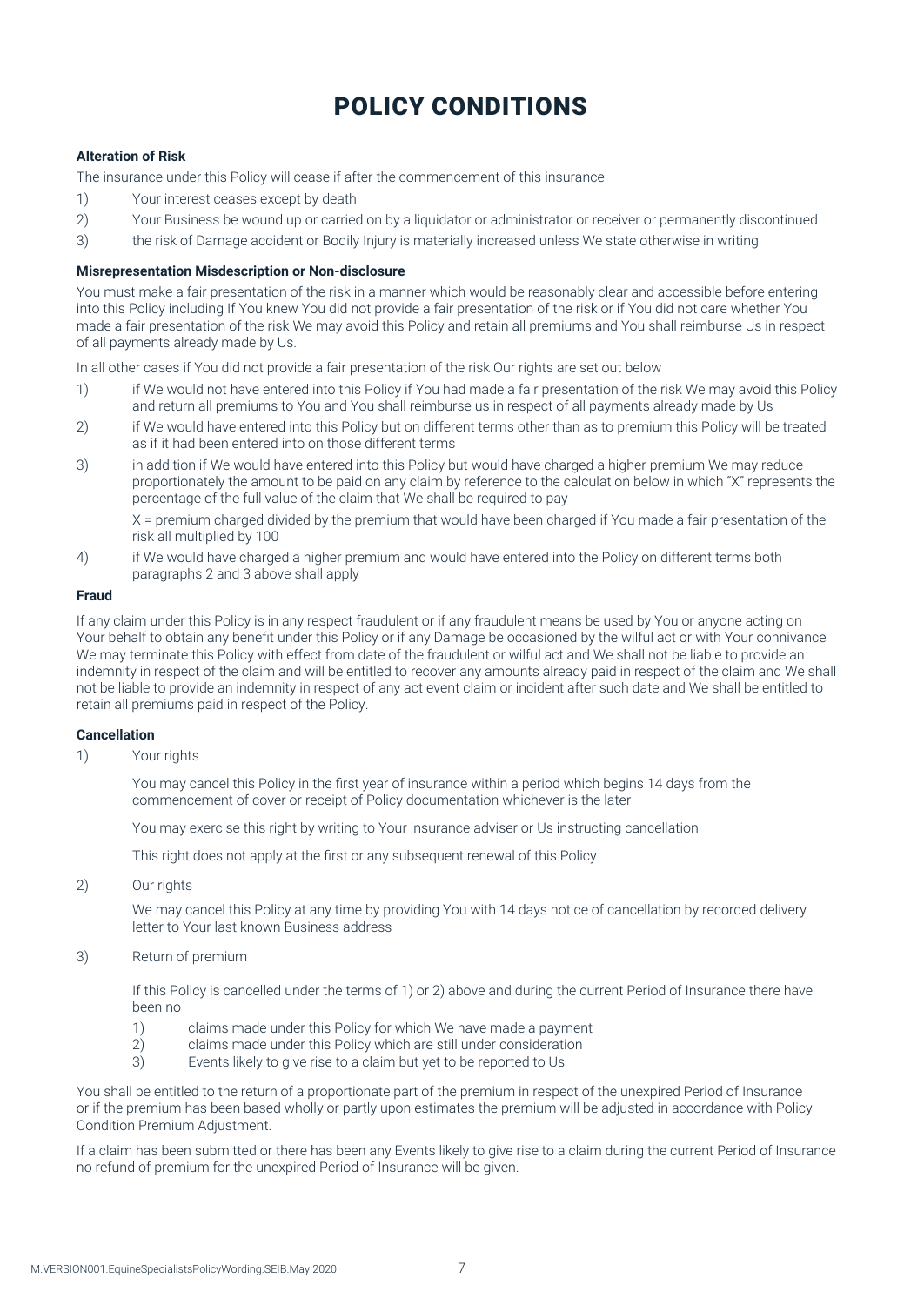4) Certificate of insurance

If this Policy is cancelled You must return to Us any current certificate of insurance that has been issued as a statutory requirement to provide evidence of cover.

# **Claims (Action to be taken by You)**

Not applicable to the Business Interruption Section or Loss of Licence Section or Goods in Transit Section

It is a condition precedent to any liability of Ours to make any payment under this Policy that You will

- 1) give written notice to Us as soon as reasonably practicable of any circumstance which may give rise to a claim under this Policy with full particulars of such Event
- 2) notify Us and the police immediately that it becomes evident any Damage has been caused by Specified Perils 6) Malicious Persons and or 16) Theft or Attempted Theft or relates to loss of Money and take all practical steps to discover any guilty person and to trace and or recover the Property insured or Money
- 3) deliver to Us at Your own expense within 30 days after the Event of Damage giving rise to a claim or 7 days in the Event of Damage being caused by Specified Perils 5) Riot Civil Commotion Strikers Locked-out Workers and or 6) Malicious Persons or such further time as We may allow
	- a) full information in writing of the Property lost destroyed or Damaged and of the amount of Damage
	- b) details of any other insurances on any Property hereby insured
	- c) all such proofs and information relating to the claim as may be reasonably required
	- d) if requested provide a statutory declaration of the truth in respect of the claim submitted and any other relevant details
- 4) provide all additional information We may require within the time stipulated by Us
- 5) forward unanswered to Us immediately they are received every claim form summons or other originating process or any letter of claim or other written notification of claim and all documents relating thereto
- 6) give immediate notice in writing to Us of any impending prosecution inquest or fatal accident inquiry
- 7) at all times and in addition to the obligations set out above forward such information to and cooperate with Us or Our appointed agents to allow Us to be able to comply with such relevant practice directions and pre-action protocols as may be in force
- 8) carry out and permit to be taken any action which may be reasonably practicable to prevent further Damage

#### **Claims (Our Rights)**

Not applicable to Liability Section.

It is a condition precedent to any liability of Ours to make any payment under Policy that in the Event of Damage for which a claim is or may be made to Us and any person authorised by Us may without hereby incurring any liability or diminishing any of Our rights under this Policy.

- 1) enter any site or Premises where Damage has occurred and take and keep possession of the Property insured
- 2) deal with any salvage as it deems fit but no Property may be abandoned to Us if We elect or become bound to reinstate or replace any Property You shall at Your own expense produce and give to Us all such plans documents books and information as We shall reasonably require

We shall not be bound to reinstate exactly or completely but only as circumstances permit and in reasonably sufficient manner and shall not in any case be bound to expend in respect of any one Property insured Item more than the Sum Insured or Limit of Liability stated in the Schedule

#### **Claims (Conduct and Control)**

It is a condition precedent to any liability of Ours to make any payment under this Policy that no admission offer promise payment or indemnity shall be made or given by or on behalf of You without Our written consent.

We shall be entitled if We so desire to take over and conduct in Your name the defence or settlement of any claim or to prosecute in Your name for Our benefit any claim for indemnity or damages or otherwise.

We shall have full discretion in the conduct of any proceedings and in the settlement of any such claim against You and You shall give all such information and assistance as We may require.

# **Claims (Contribution)**

Not applicable to Liability Section.

If at the time of any Damage there is any other insurance effected by or on Your behalf covering any of the Property lost or Damaged Our liability hereunder shall be limited to its rateable proportion of such Damage.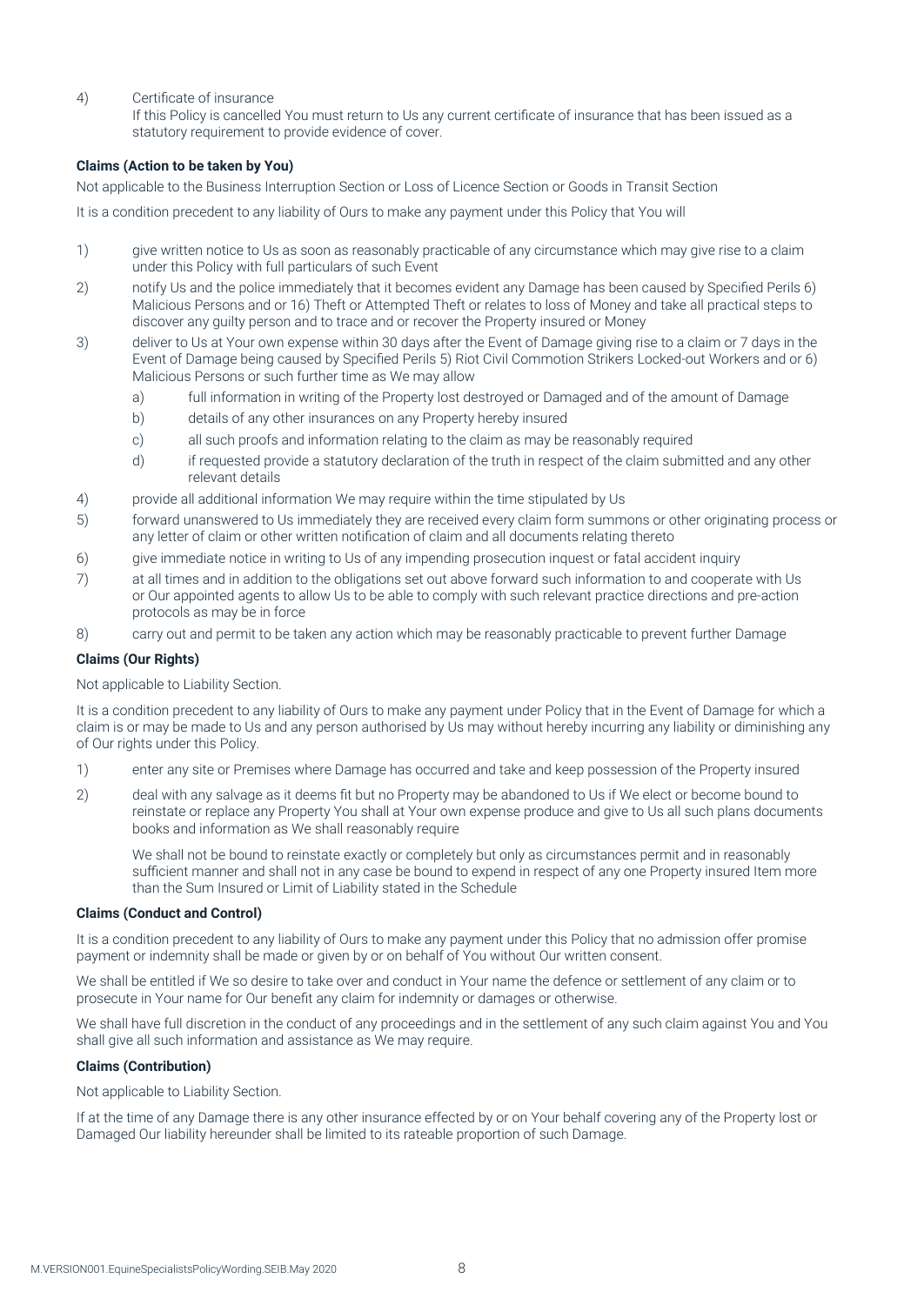#### **Claims (Reinstatement)**

If at Our option any Property is to be reinstated or replaced You will at Your own expense provide all such plans documents books and information as may be reasonably required.

We will not be bound to reinstate exactly or completely but only as circumstances permit and in a reasonably sufficient manner and shall not in any case be bound to expend in respect of any one Property insured Item more than the Sum Insured or Limit of Liability stated in the Schedule.

#### **Claims (Subrogation)**

Any claimant under this Policy shall at the request and expense of Us take and permit to be taken all necessary steps for enforcing rights against any other party in Your name before or after any payment is made by Us.

#### **Premium Adjustment**

If the premium for any Section or any part thereof is based on estimates an accurate record containing all particulars relative thereto shall be kept by You.

At all times You will allow Us to inspect such record and shall supply such particulars as We may require within one month from the expiry of each Period of Insurance and the premium shall thereupon be adjusted by Us subject to the Minimum Premium chargeable for the Section as stated in the Schedule being retained by Us.

At Our request You shall supply an auditors certificate in support of such particulars.

If You fail to supply such particulars within the period stated by Us We shall be entitled to make a reasonable estimate of such particulars and adjust the premium accordingly.

#### **Protections**

Not applicable to the Liability Section You shall ensure that

- 1) all protections in force at the Premises at the inception of this Policy or subsequently as stipulated by or agreed by Us shall be in full operation securing the Premises whenever the Premises are closed for Your Business or left unattended
- 2) any keys for the Premises and or intruder alarm installation and or safes and or strongrooms and or any other secured area or device in which Property insured is kept are removed from the Premises whenever the Premises are closed for Your Business or left unattended
- 3) awareness of codes for the operation of the intruder alarm installation is restricted to authorised persons and no details of the same are left on the Premises

The codes shall be changed immediately following the departure from the Your Business of an authorised person

We shall not be liable to provide an indemnity in respect of any act event claim or incident occurring whilst You are not in full compliance with the obligations above.

#### **Reasonable Precautions**

You shall take all reasonable precautions

- 1) to prevent any Event which may give rise to a claim under this Policy
- 2) to maintain Your Premises and machinery and everything used in Your Business in proper repair
- 3) in the selection and supervision of Employees
- 4) to comply with all statutory and other obligations and regulations imposed by any authority
- 5) to make good or remedy any defect or danger which becomes apparent and take such additional precautions as the circumstances may require

Where the obligations above reduce the risk of a loss of a particular kind, at a particular location an/or at a particular time do not define the risk as a whole, we shall not rely on any non-compliance to prevent our liability under the terms of this Policy if the non-compliance could not have increased the risk of the loss which actually occurred whilst You are not in compliance with the obligations above.

We shall not be liable to provide an indemnity in respect of any act event claim or incident occurring whilst You are not in full compliance with the obligations above.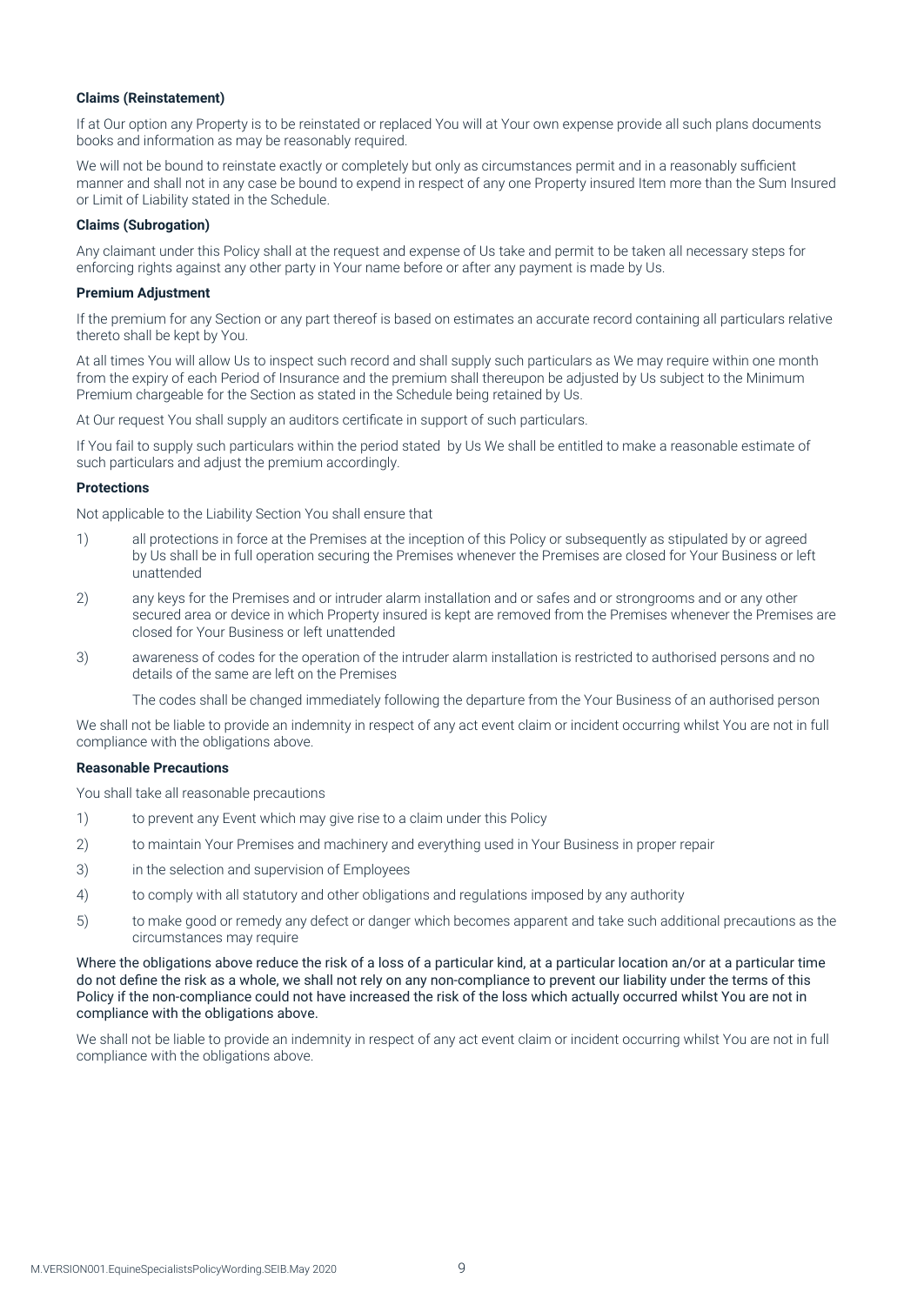#### **Subjectivity**

- 1) We will clearly state in a Subjectivity Endorsement attaching to the Schedule if the indemnity provided by this Policy is subject to You
	- 1.1) providing Us with any additional information requested by the required date(s)
	- 1.2) completing any actions agreed between You and Us by the required date(s)
	- 1.3) allowing Us to complete any actions agreed
- 2) If We require You must allow Us access to Your Premises or contract sites or Business to carry out survey(s) and state any risk requirements or actions which require Your compliance by the required date(s). Upon completion of risk requirements or actions or where they are not completed by the required dates We may at Our option.
	- a) modify the premium
	- b) issue a mid-term Endorsement to the Policy or Section terms Conditions and Exclusions
	- c) require You to make alterations to the Premises or contract sites or Business insured by the required date(s)
	- d) exercise Our right to cancel the Policy
	- e) leave the Policy or Section terms Conditions and Exclusions and the premium unaltered

We will contact You or Your insurance adviser with Our decision and where applicable specify the date(s) by which any risk requirements or action(s) agreed need to be completed by You and or any decision by Us will take effect.

Our requirements and decisions will take effect from the date(s) specified unless and until they agree otherwise in writing. If You disagree with Our requirements and or decisions We will consider the Your comments and where We consider appropriate We will continue to negotiate with You or Your insurance adviser and or representatives to resolve the matter to the Your and Our satisfaction.

In the event that the matter cannot be resolved

- 1) You have the right to cancel this Policy from a date agreed by You and Us and the Policy Condition Cancellation 3) Return of premium applies
- 2) We may at Our option exercise Our right under 2) Our rights of the Policy Condition Cancellation Except where stated all other Policy and Section terms Conditions and Exclusions will continue to apply If We exercise either option a) or b) or c) above You have the right to cancel this Policy from a date agreed by You and Us and the Policy Condition Cancellation 3) Return of premium applies

The above Condition does not affect Our rights at Common Law

#### **Rights of Third Parties**

A person or company who was not a party to this Policy has no right under the Contracts (Rights of Third Parties) Act 1999 to enforce any term of this Policy but this does not affect any right or remedy of a third party which exists or is available apart from that Act.

#### **Assignment**

You shall not assign any of the rights or benefits under this Policy and or any Section of this Policy without Our prior written consent. We will not be bound to accept or be affected by any notice of trust charge lien or purported assignment or other dealing with or relating to this Policy and or any Section of this Policy.

#### **Pen's Data Protection Notice**

Pen Underwriting Ltd act as underwriting agent for a consortium of Insurers noted under the 'Identity of Insurers' notice

Pen Underwriting Limited are the data controller of any personal information you provide to us or personal information that has been provided to us by a third party. We collect and process information about you in order to arrange insurance policies and to process claims. Your information is also used for business purposes such as fraud prevention and detection and financial management. This may involve sharing your information with third parties such as insurers, brokers, reinsurers, claims handlers, loss adjusters, credit reference agencies, service providers, professional advisors, our regulators, police and government agencies or fraud prevention agencies.

We may record telephone calls to help us monitor and improve the service we provide. For further information on how your information is used and your rights in relation to your information please see our Privacy Policy - https://www.penunderwriting. co.uk/Privacy-and-Cookies. If you are providing personal data of another individual to us, you must tell them you are providing their information to us and show them a copy of this notice.

#### **SEIB's Data Protection Notice**

**Your** privacy is important to SEIB. SEIB will process **Your** personal data in accordance with the applicable data protection law.

The data controller in respect of any personal data which may be held about **You** or processed is SEIB who **You** can contact via the Data Protection Officer at South Essex House, North Road, South Ockendon, Essex RM15 5BE or on 01708 850 000 or email dataprotection@seib.co.uk.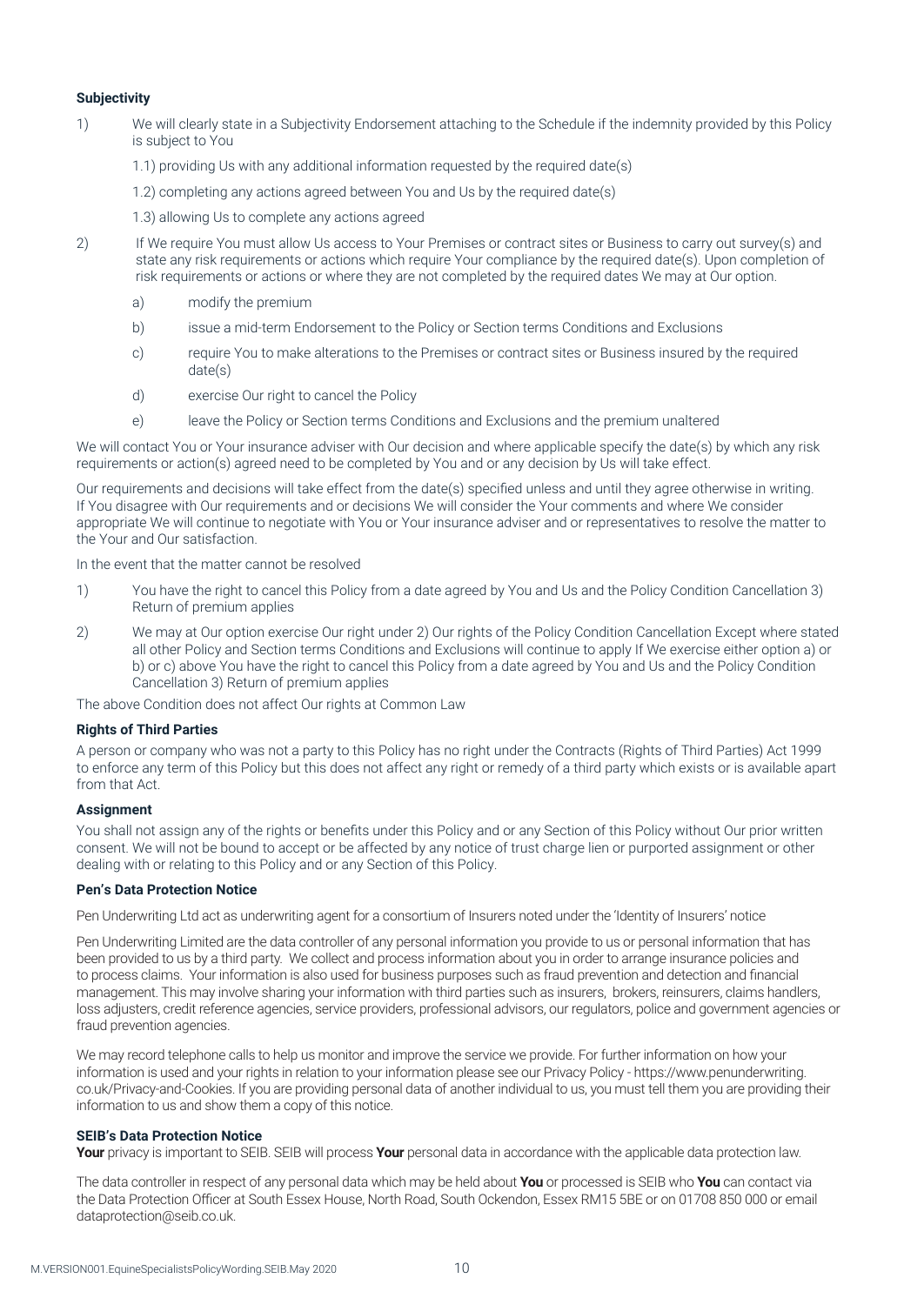SEIB process **Your** personal data for the purposes of offering and carrying out insurance related services to **You** or to an organisation or other persons which **You** represent. **Your** personal data is also used for business purposes such as fraud prevention and business management. This may involve sharing **Your** personal data with, and obtaining information about **You** from, SEIB's group companies and third parties such as brokers, loss adjusters, credit reference agencies, fraud prevention agencies, service providers, professional advisors, external independent financial advisers (IFAs) or business partners and SEIB's regulators. In some circumstances the processing may be carried on outside of the European Economic Area where suitable arrangements will be taken to ensure that **Your** personal information is protected.

#### **Special Categories Of Data**

In order to provide **Your** insurance Policy or when making a claim, SEIB may need to collect or process information relating to **Your** or a dependant's health or criminal convictions. As this is 'sensitive personal data' SEIB are required to obtain **Your** consent to process this information. If **You** do not consent to SEIB processing this information SEIB may be unable to provide **Your** insurance Policy or process any claim. **You** are entitled to withdraw this consent at any time. However, withdrawing **Your** consent may mean SEIB are unable to continue providing **Your** cover meaning **Your** insurance Policy may be cancelled. **Your** Policy terms and conditions set out what will happen in the event **Your** Policy is cancelled.

Where SEIB have **Your** consent, SEIB may market their services to **You** or provide **Your** personal data to their related companies or business partners for marketing purposes. **You** can opt out of marketing communications at any time by clicking on the link at the bottom of any email or by contacting SEIB.

# **Fraud Prevention**

SEIB may check **Your** details with various fraud prevention and credit reference agencies. If **You** make a claim, SEIB will share **Your** information (where necessary) with other companies to prevent fraud. For the purposes of deciding whether to accept and pay a claim or any part of it, SEIB may appoint loss adjusters or external investigation services to act on SEIB's behalf.

If false or inaccurate information is provided and fraud is identified, details will be passed to fraud prevention agencies including Claims and Underwriting Exchange, run by MIB and the Insurance Fraud Register, run by the Insurance Fraud Bureau. Law enforcement agencies may access and use this information.

#### **Further Information**

For further information on how **Your** personal data is used and **Your** rights in relation to **Your** personal data please refer to SEIB's Privacy Policy at www.seib.co.uk/about-us/privacy-policy or contact SEIB's Data Protection Officer.

#### **Several Liability**

Our liability is several and not joint and is limited solely to the extent of our individual proportions as shown in Identity of Insurers. We are not responsible for the subscription of any co-subscribing Insurers or any other Insurer or co-Insurer who for any reason does not satisfy all or part of its obligations.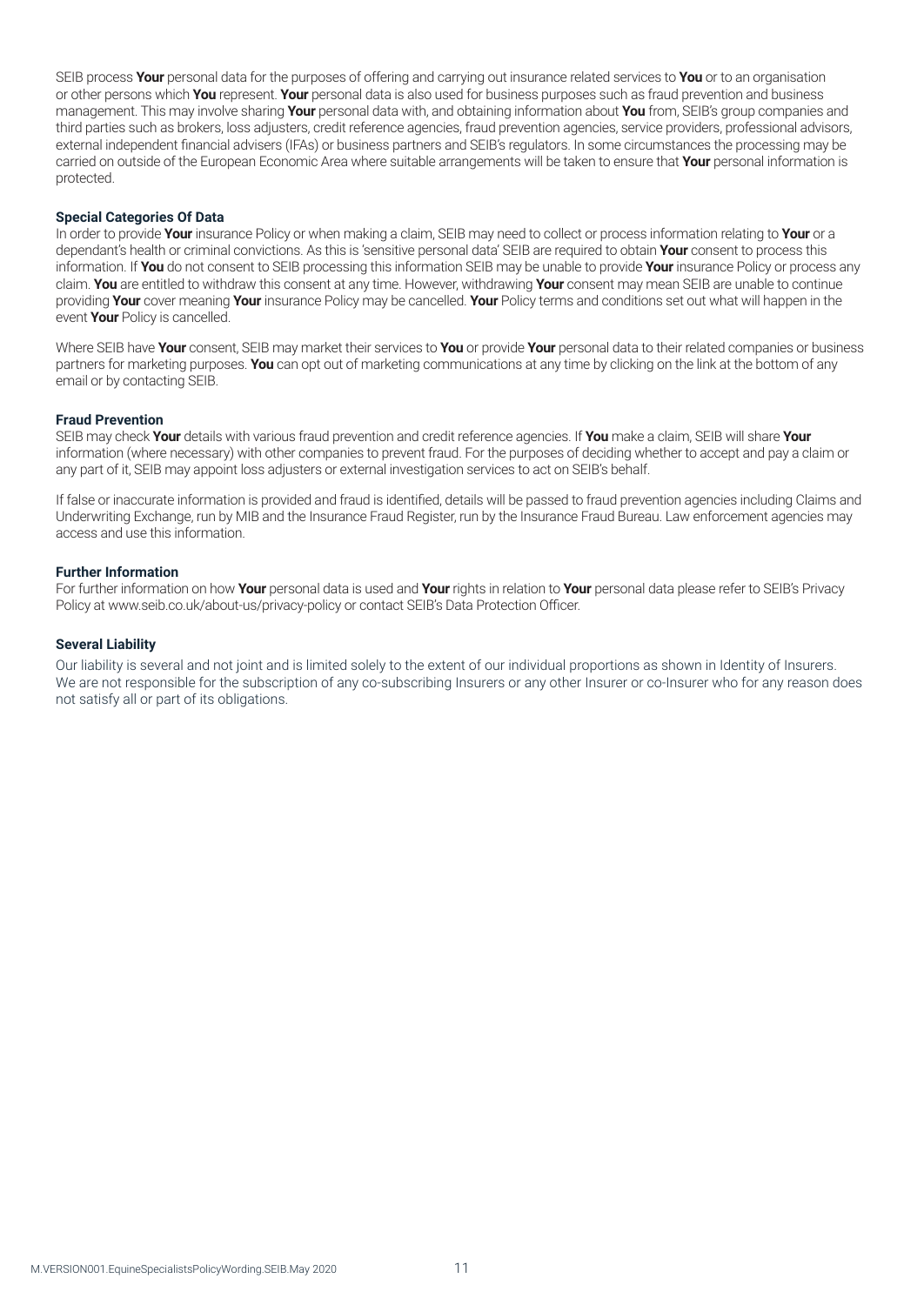# POLICY EXCLUSIONS

# **War and similar risks**

Not applicable to Employers' Liability Subsection of the Liability Section or Terrorism Section

We shall not provide indemnity under this Policy in respect of any

- 1) Damage to any Property whatsoever or any loss cost or expense whatsoever resulting or arising therefrom or any consequential or inevitable loss
- 2) legal liability of whatsoever nature directly or indirectly caused by or contributed to by or arising from any of the following regardless of any other cause or Event contributing concurrently or in any sequence to the Damage cost expense or liability
	- 2.1) war invasion act(s) of foreign enemies hostilities or warlike operations (whether war be declared or not) civil war rebellion revolution insurrection civil commotion assuming the proportions of or amounting to an uprising military or usurped power or confiscation or nationalisation or requisition by or under the order of any government or public or local authority
	- 2.2) any action taken in controlling preventing suppressing or in any way relating to 2.1) above

# **Radioactive and Other Contamination**

Not applicable to Terrorism Section

We shall not provide indemnity under this Policy in respect of any

- 1) Damage to any Property whatsoever or any loss cost or expense whatsoever resulting or arising therefrom or any consequential or inevitable loss
- 2) legal liability of whatsoever nature directly or indirectly caused by or contributed to by or arising from
	- a) ionising radiations or contamination by radioactivity from any nuclear fuel or from any nuclear waste from the combustion of nuclear fuel
	- b) the radioactive toxic explosive or other hazardous or contaminating properties of any nuclear installation reactor or other nuclear assembly or nuclear component thereof
	- c) any weapon or device employing atomic or nuclear fission and or fusion or other like reaction or radioactive force or matter
	- d) the radioactive toxic explosive or other hazardous or contaminating properties of any radioactive matter but the exclusion in this paragraph shall not extend to radioactive isotopes other than nuclear fuel when such isotopes are being prepared carried stored or used for commercial agricultural medical scientific or other similar peaceful purposes
	- e) any chemical biological biochemical or electromagnetic weapon provided that
		- i) in respect of the Employers' Liability Subsection of the Liability Section or paragraphs a) and b) above shall only apply when You under a contract have
			- 1) undertaken to indemnify another party
			- 2) assumed liability which would not have attached in the absence of such contract
		- ii) paragraphs c) d) and e) above shall not apply to the Liability Section

# **Terrorism**

Not applicable to Liability Section or Terrorism Section

We shall not provide indemnity under this Policy in respect of any Damage to any Property whatsoever or any loss cost or expense whatsoever resulting or arising therefrom or any consequential or inevitable loss directly or indirectly caused by or contributed to by or arising from

- 1) Terrorism occurring in England Wales and Scotland and the territorial seas adjacent thereto as defined by the Territorial Sea Act 1987
- 2) any act including but not limited to the use of force or violence and or the threat thereof of any person or groups of persons whether acting alone or on behalf of or in connection with any organisation(s) or government(s) committed for political religious ideological or similar purposes including the intention to influence any government and or to put the public or any section of the public in fear occurring other than in England Wales and Scotland

Including any Damage cost or expense of whatsoever nature directly or indirectly caused by resulting from or in connection with any action taken in controlling preventing suppressing or in any way relating to 1) or 2) above

3) any act of Terrorism regardless of any cause or event contributing concurrently or in any other sequence to such act of Terrorism

In any action suit or other proceedings where We allege that any Damage cost or expense is not covered the burden of proof that such Damage cost or expense is covered shall be upon You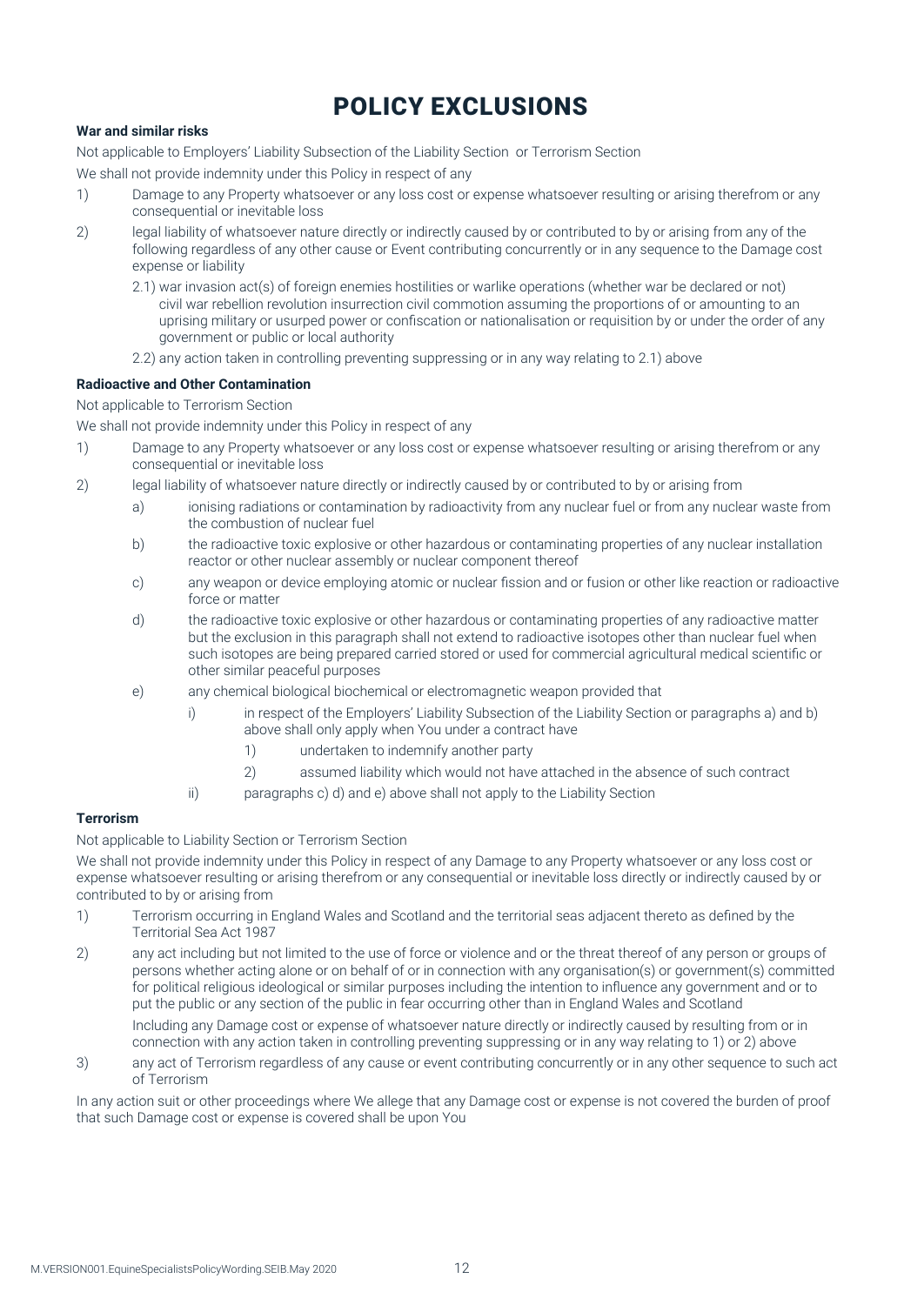In the event that any part of this Exclusion is found to be invalid or unenforceable the remainder will remain in full force and effect.

### **Date Recognition**

Not applicable to Employers' Liability Subsection of the Liability Section or Terrorism Section We shall not provide indemnity under this Policy in respect of any

- 1) Damage to any Property whatsoever or any loss cost or expense whatsoever resulting or arising therefrom or any consequential or inevitable loss
- 2) legal liability of whatsoever nature directly or indirectly caused by or contributed to by or consisting of or arising from the failure of any
	- 2.1) computer data processing equipment or media Microchip integrated circuit or similar device or
	- 2.2) other equipment or System for processing storing or retrieving data or
	- 2.3) computer software whether Your Property or not to
		- a) recognise correctly any date as its true calendar date
		- b) capture save retain or correctly manipulate interpret or process any data information command or instruction as a result of treating any date otherwise than as its true calendar date
		- c) capture save retain or correctly process any data as a result of the operation of any programmed command which causes the loss of data or the inability to capture save retain or correctly process such data on or after any date but indemnity shall apply under all Sections except the Employers' Liability Subsection of the Liability Section or in respect of subsequent Damage which itself results from Specified Perils  $1) - 7$ ) and or  $9) - 13$ ) and or 16) other than Theft or Attempted Theft by Employee but only where such Specified Perils are not stated to be otherwise excluded in the Schedule and Damage would otherwise be the subject of indemnity thereunder

#### **Loss of Electronic Data**

Notwithstanding any provision to the contrary within the Policy or any endorsement thereto We shall not provide indemnity under this Policy in respect of any loss, damage, destruction, distortion, erasure, corruption or alteration of Electronic Data from any cause whatsoever (including but not limited to Computer Virus) or loss of use, reduction in functionality, cost, expense of whatsoever nature resulting therefrom, regardless of any other cause or event contributing concurrently or in any other sequence to the loss.

For the purposes of this Exclusion:

Electronic Data means facts, concepts and information converted to a form useable for communications, interpretation or processing by electronic and electromechanical data processing or electronically controlled equipment and includes programmes, software and other coded instructions for the processing and manipulation of data or the direction and manipulation of such equipment.

Computer Virus means a set of corrupting, harmful or otherwise unauthorised instructions or code including a set of maliciously introduced unauthorised instructions or code, programmatic or otherwise, that propagate themselves through a computer system or network of whatsoever nature. Computer Virus includes but is not limited to 'Trojan Horses', 'worms' and 'time or logic bombs'.

#### **Sanction Limitation and Exclusion**

We shall not provide insurance nor be liable to pay any claim and or provide any benefit hereunder to the extent that the provision of such insurance and or payment of such claim and or provision of such benefit would expose Us and or any member of Our group to any sanction and or prohibition and or restriction under United Nations resolutions and or the trade and or economic sanctions and or laws and or regulations of any country.

#### **Sanctions**

We will not provide any benefit under this policy to the extent of providing cover, payment of any claim or the provision of any benefit where doing so would breach any sanction, prohibition or restriction imposed by law or regulation.

#### **Northern Ireland**

Not applicable to the Liability Section

We shall not provide indemnity under this Policy in respect of destruction or Damage or consequential or inevitable loss for such Damage in Northern Ireland occasioned by or happening through or in consequence directly or indirectly of Specified Perils 5) Riot Civil Commotion Strikers Locked- out Workers or 6) Malicious Persons.

#### **Cyber**

This Policy does not apply to or include legal liability:

for loss, damage, liability or expense caused by or contributed to by or arising from the use or operation, as a means for inflicting harm, of any computer, computer system, computer software programme, malicious code, computer virus or process or any other electronic system.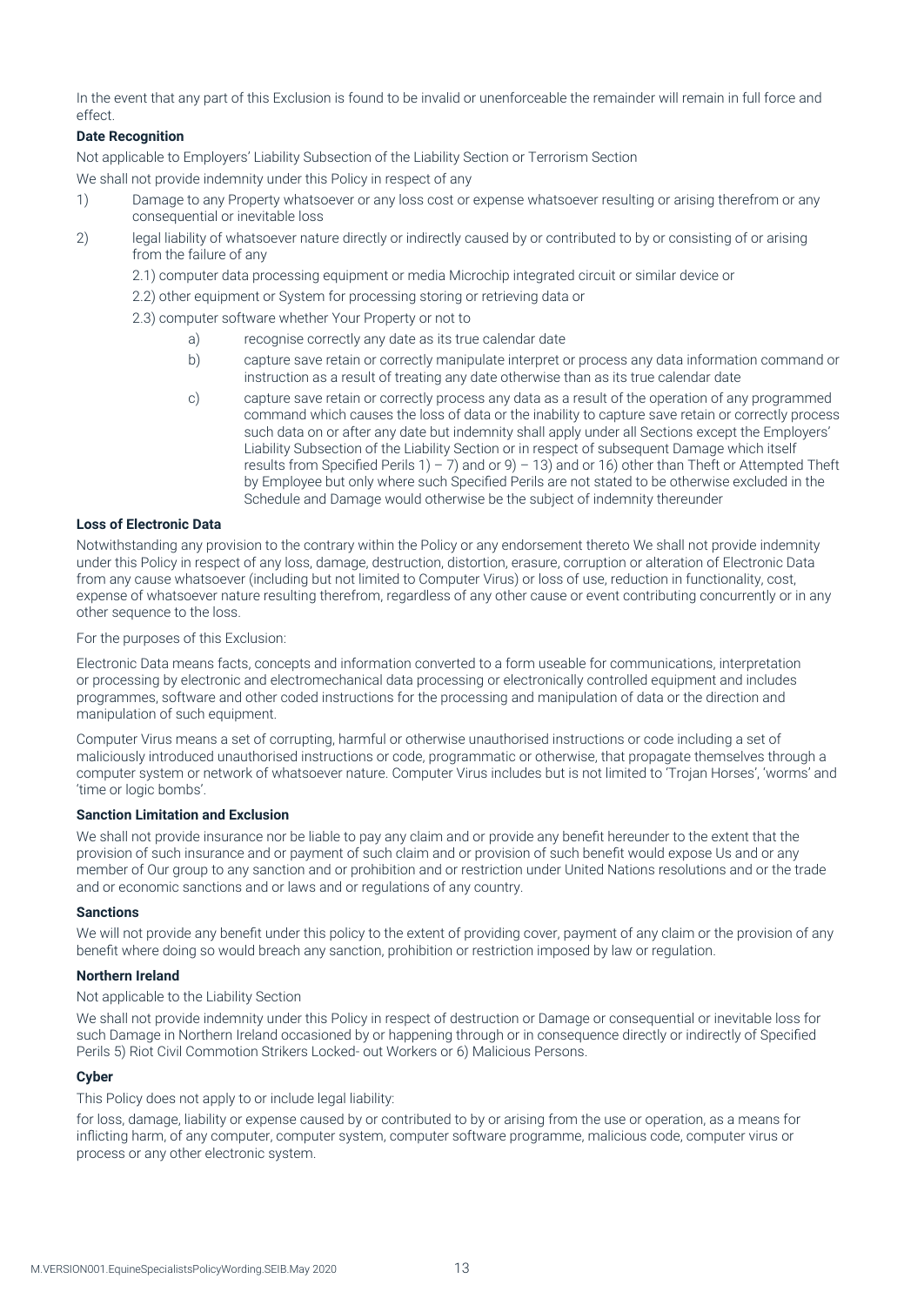# MATERIAL DAMAGE SECTION

# **1. Definitions**

When ever the following words and phases appear in this section they will always have these meanings -

#### **Contents**

Contents the property of the insured or held by them in trust for which they are responsible excluding landlords fixtures and fittings and vehicle licensed for road use (and accessories thereon)

#### **Stock**

Stock and Material in trade the property of the insured or held by them in trust for which they are responsible

# **2. Average Clause**

The sum insured by each item of this section (other than those applying solely to fees rent or removal of debris) is declared to be separately subject to Average i.e. if such sum shall at the commencement of any DAMAGE be less than the value of the property covered within such sum insured the amount payable by the company in respect of such DAMAGE shall be proportionately reduced

# Expectations:

- a) A private dwelling house or household goods and personal effects
- b) A building used mainly for public religious worship or for actitives in connection therewith
- c) Agricultural produce on a farm Great Britain which will be subject to the special conditions of average
- d) Any items subject to the Two Condition of average
- e) Any item subject to the Day One Average Memorandum

# **3. Contents Clause**

It is agreed that the term contents is understood to include in so far they are not otherwise insured -

- i. Money and stamps (including National Insurance Stamps) for an amount not exceeding £500
- ii. Documents manuscripts and business books but only for the cost of the materials and clerical labour expended in reproducing such records (excluding any expense in connection with the production of information to be recorded therein)
- iii. Computer systems records but only for the cost of the materials and clerical labour and computer time expended in reproducing some records (excluding any expense in connection with the production of information to be recorded there in)
- iv. Patterns, models, moulds, plans and designs for an amount not exceeding the cost of the labour and materials expended in the reinstatement
- v. Contents of outbuildings
- vi. Contents of open yard
- vii. Tenants improvements, alterations and decorations
- viii. Directors, partners, customers, visitors and employees personal effects of every description (other than motor vehicles and money) for an amount not exceeding £500 in respect of any one person

# **4. European Community and Public Authorities (including Undamaged Property) Clause**

Subject to the following special conditions the insurance by Buildings(s) and contents of this section extends to include such additional cost of reinstatement as may be incurred solely by reason of the necessity to comply with the stipulations of

- a) European Community Legislation or
- b) Building or other Regulations under or framed in pursuance of any act of Parliament or
	- Bye Laws of any Public Authority (hereafter referred to as the Stipulations) in respect of
		- The lost, destroyed or damaged property thereby insured
			- Undamaged portions thereof

#### Excluding

- a) The cost incurred in complying with the Situations:
	- I. In respect of DAMAGE occurring prior to the granting of this extension
	- ii) In respect of DAMAGE not insured by this section
	- iii) Under which notice has been served upon the insured prior to that happening of the DAMAGE
	- iv) For which there is an existing requirement which has to be implemented within a given period
	- v) In respect of property entirely undamaged by an peril hereby insured against
- b) The additional cost that would have been required to make good the property lost, destroyed or damaged or a condition equal to its condition when new had the necessity to comply with stipulations
	- c) The most amount of any charge or assessment arising out of capital appreciation which may be payable in respect of the property or by the owner thereof by reason of compliance with Stipulations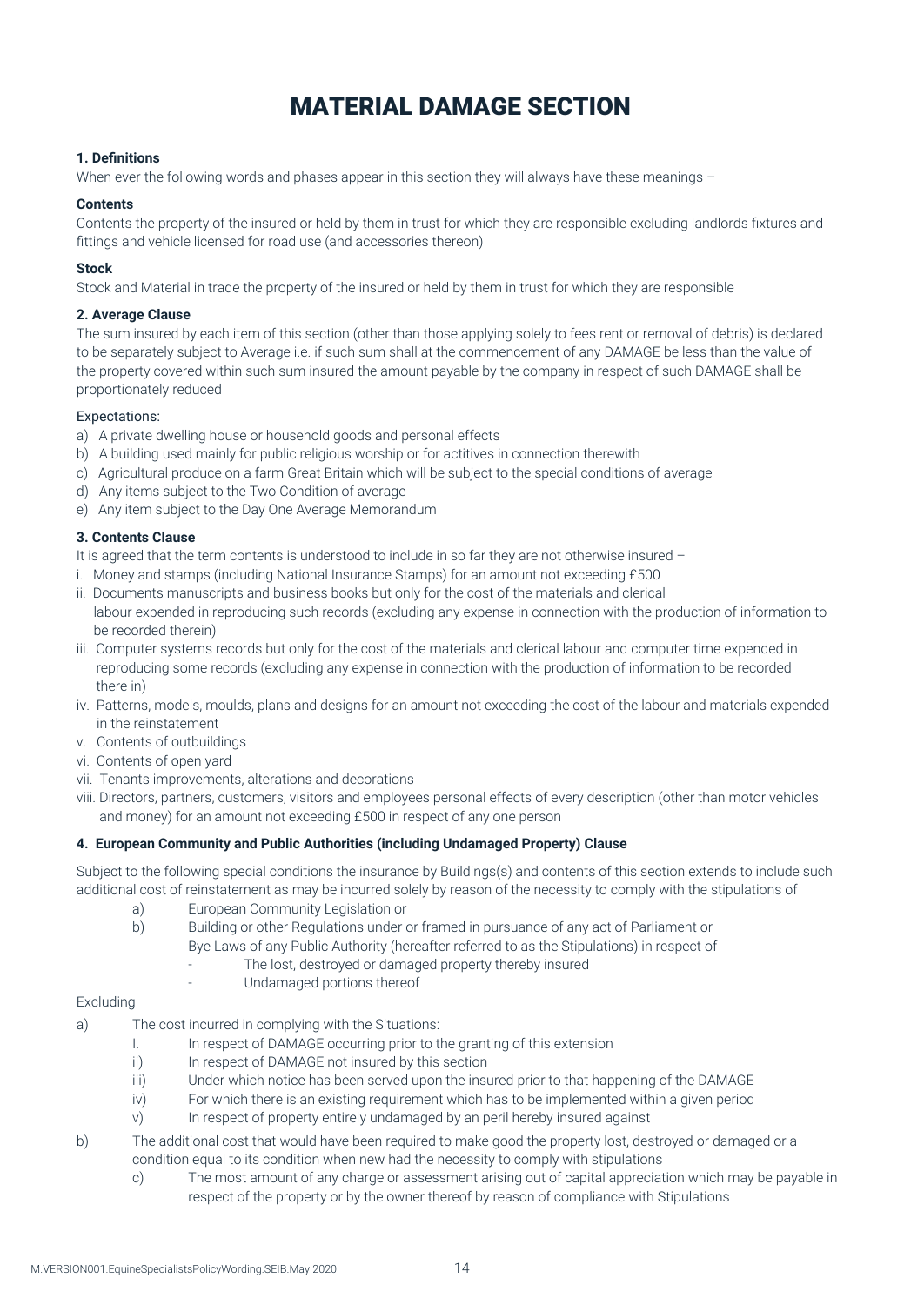#### **Special Conditions**

- 1) The work of reinstatement must be commenced and carried out without unreasonable delay and in any case must be completed within twelve months after the DAMAGE or within such further time as Underwriters may allow (during the said twelve months) and may be carried out upon another site (if the stipulations so necessitate) Subject to the liability of Underwriters under this extension not being thereby increased
- 2) If the liability of Underwriters under (any item of) this section part from this extension shall be reduced by the application of any of the terms and conditions of the policy then the liability of Underwriters under the extension (in respect of any such item) shall be reduced on like proportion
- 3) The total amount recoverable under any item of this section in respect of this extension shall not exceed
- a) In respect of the lost destroyed or damaged property
	- i) 15% if its sum Insured
		- ii) Where the sum insured by the item applies to property at more than one premises 15% of the total amount for which Underwriters would have been liable had the property insured by the item at the premises where the DAMAGE has occurred been wholly destroyed
- b) In respect of undamaged portions of property (other than foundations) 15% of the total amount for which Underwriters would have been liable had the property insured by the item at the premises where the DAMAGE has occurred been wholly destroyed
- 4) The total amount recoverable under any item of this section shall not exceed its sum insured
- 5) All the terms and conditions of the policy except insofar as they are varied hereby shall apply as if they had been incorporated herein

#### **5. Reinstatement Clause**

(N.B not applicable to motor vehicles and their accessories personal effects or stock and materials in trade)

Subject to the following Special conditions the basis upon which the amount payable in respect of property insured is to be calculated shall be the reinstatement of the property lost, destroyed or damaged

For the purpose Reinstatement means

- a) The rebuilding or replacement of property lost or destroyed which provided the liability of the company is not increased may be carried out
	- i. In any manner suitable to the requirements of the insured
	- ii. Upon another site
- b) The repair or restoration of property damaged

In either case to a condition equivalent to or substantially the same not exceed the amount which would have been payable had such property been wholly destroyed

# **Special Conditions**

- 1) The liability of Underwriters for the repair or restoration of property damaged in part only shall not exceed the amount which would have been payable had such property been wholly destroyed
- 2) If at the time of reinstatement the sum representing 85% of the cost which would have been incurred in reinstating the whole of the property covered by any item subject to this memorandum exceeds its sum insured at the commencement of any DAMAGE the liability of Underwriters shall not exceed that proportion of the amount of the DAMAGE which the said sum insured shall bear to the sum representing the total cost of reinstating the whole of such property at that time
- 3) No payment beyond the amount which would have been payable in the absence of this memorandum shall be made
	- a. Unless reinstatement commences and proceeds without unreasonable delay
	- b. Until the cost of reinstatement shall have been actually incurred
	- c. If the property insured at the time of its los destruction or damage shall be insured by any other insurance effected by or on behalf of the insured which is not upon the same basis of reinstatement
- 4) All the terms and conditions of the policy shall apply
	- a) In respect of any claims payable under the provisions of this memorandum except in so far as they are varied hereby
	- b) Where claims are payable as if this memorandum had not been incorpated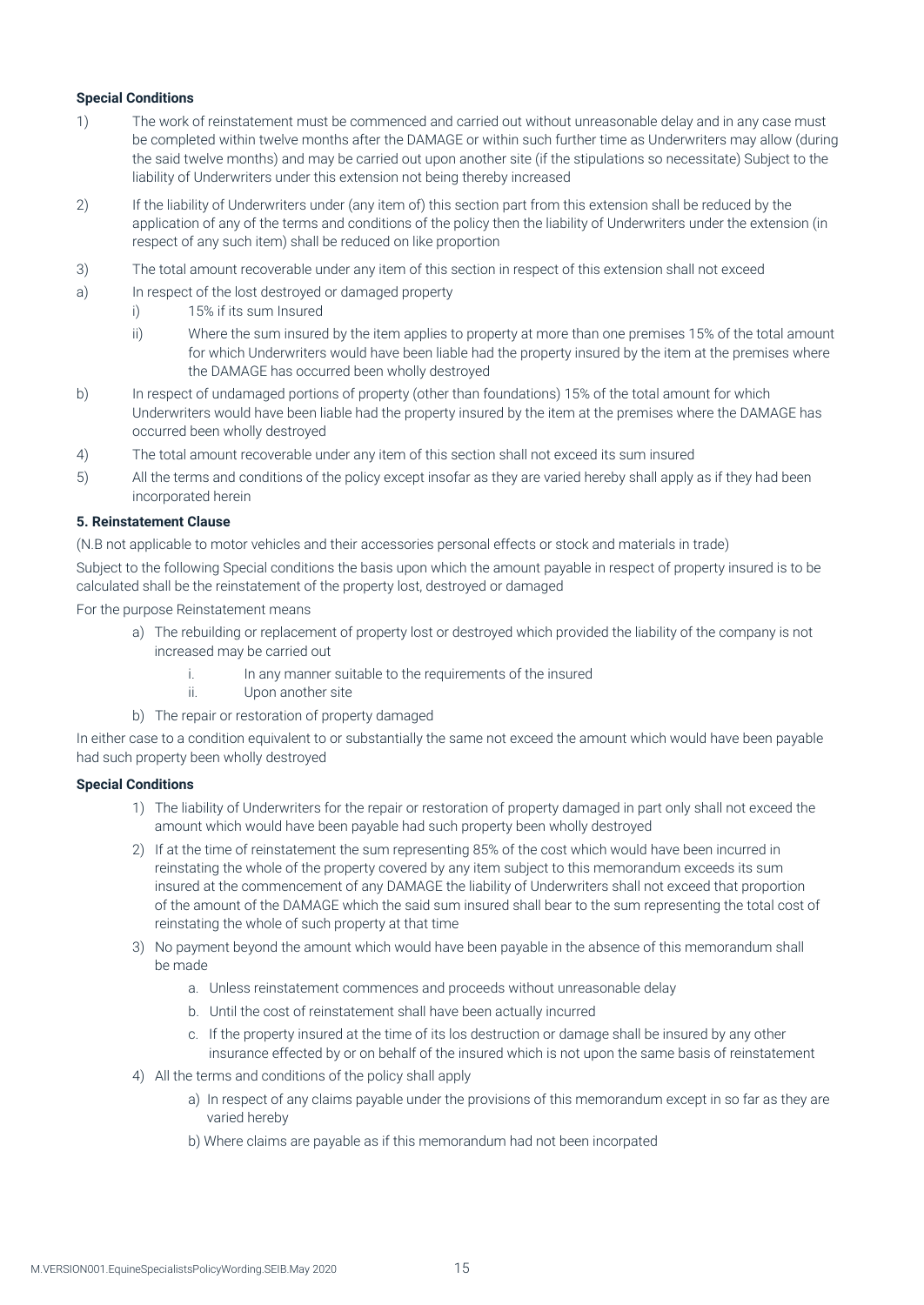#### **6. Reinstatement of Sum Insured after Loss Clause**

In the event of loss the sum insured by this section will be automatically reinstated from the date of loss unless written notice is given to the contrary either by Underwriters or by the Insured and the Insured undertake to pay such necessary premiums as may be required for such reinstatement from the date

#### **7. Subrogation Waiver Clause**

In event of a claim arising under the section the Underwriters agree to waive any rights remedies or relief to which they might have become entitled by subrogation against

- a) Any Company standing in relation of parent to subsidiary (Subsidiary to parent) to the insured as defined in the Companies Act or the Companies (N.I) Order as appropriate current at the time of the DAMAGE
- b) Any Company which is a subsidiary of a Parent Company of which the Insured are themselves a Subsidiary in each case within the meaning of the Companies Act or the Companies (N.I) Order as appropriate current at the time of the DAMAGE

#### **8. Temporary Removal Clause**

- a) The property Insured by this section (Other than stock if insured) is covered whilst temporally removed for cleaning, renovation, repair and similar purposes elsewhere and in thereto and therefrom all in Great Britain and Northern Ireland
- b) The Liability of Underwriters under this extension in respect of each item of this section for any DAMAGE accruing elsewhere than at the within mentioned premises shall not exceed 15% of the sum insured by the item
- c) This extension does not apply to property in so far as it is otherwise insured nor as regards losses occurring elsewhere than at the premises from which property in temporarily removed to motor vehicles and motor chassis licensed for normal road use
- d) All the terms and conditions of the policy except in so far as they are varied hereby shall apply as if they had been incorporated herein

# **9. Terrorism Exclusion Clause**

#### This section does not cover

Loss damage cost or expense of whatsoever nature directly or indirectly caused by resulting from or in connection with

- 1. any act of Terrorism regardless of any other cause or event contributing concurrently or in any other sequence of loss
- 2. any action taken in controlling preventing suppressing or in any way relating to any act of Terrorism.

If Underwriters allege that by any reason of this exclusion any loss damage cost or expense in not covered by this Section of the Policy the burden of proving the contrary shall be upon the Insured

In the event any portion of this exclusion is found to be invalid or unenforcible the remainder shall remain in full force and effect

#### **Definition – Terrorism**

For the purpose of this exclusion an act of Terrorism shall mean an act including but not limited to the use of force or violence and or threat thereof of any person or group(s) of persons whether acting alone or on behalf of or in connection with any organisation(s) or government(s) committed for political, religious, ideological or similar purposes including the intention to influence any government and or put the public or any section of the public in fear

In respect of private house(s) or contents thereof insured in the name of an individual this Terrorism Exclusion only applies to loss damage cost or expense caused by nuclear chemical or biological contamination resulting directly or indirectly from terrorism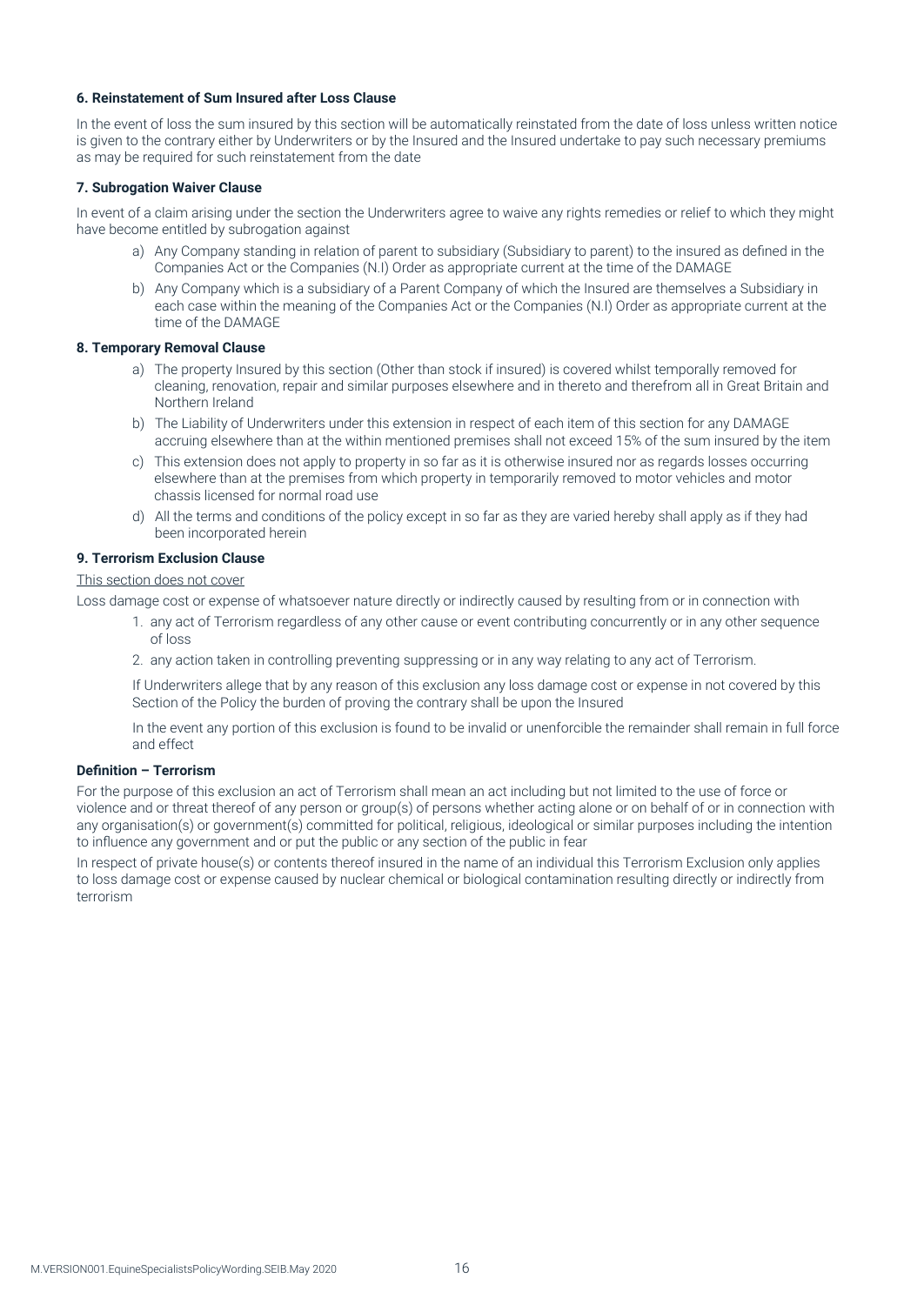# **Material Damage- The Cover – All Risks**

The Underwriters agree that if any of the Property Insured described in the schedule be accidentally lost destroyed or damaged Underwriters will pay the Insured the value of the property at the time of its loss or destruction or the amount of the damage or at the Underwriters option reinstate or replace such property or any part of it

Provided that the liability of Underwriters under this section shall not exceed

- i. in the whole the total sum insured or in respect of any item its sum insured or any other limit of liability stated in the Schedule at the time of loss destruction or damage
- ii. the sum insured (or limit) remaining after deduction for any other loss, destruction or damage occurring during the same period of insurance unless the Underwriters shall have agreed to reinstate any such sum insured (or limit)

#### **Additional Definitions**

- 1. The word DAMAGE in capital letters shall mean accidental loss or destruction of or damage to the Property Insured
- 2. The words Defined Peril shall mean fire, lightning, explosion, aircraft, or other aerial devices or articles dropped therefrom, riot, civil commotion, strikers, locked-out workers, persons taking part in labour disturbances, malicious persons other than thieves, earthquake, storm, flood, escape of water from any tank apparatus or pipe or impact by any road vehicle or animal

# **Exclusions**

This Section does not cover

- 1. the amount shown below after the application of the condition of Average in respect of
	- i. DAMAGE by fire, lightning, explosion, aircraft, riot civil, commotion, strickers, locked out workers, persons taking part in labour disturbances or earthquake…………£NIL
	- ii. all other DAMAGE………………………………………………………£250
- 2. DAMAGE caused by or consisting of
	- a. Inherent vice, latent defect, gradual deterioration, wear and tear, frost, change in water table, level its own faulty or defectice design or materials
	- b. The bursting by steam pressure of a boiler (not being a boiler used for domestic purposes only) economiser or other vessel machine or apparatus in which internal pressure is due to steam only and belonging to or under the control of the Insured
	- c. Pressure waves caused by aircraft or other aerial devices travelling at sonic or supersonic speeds
- 3. DAMAGE caused by or consisting of
	- a. Faulty or defective workmanship, operational error or omission on the part of the Insured or any of his employees

But this shall not exclude

- i. Such DAMAGE not otherwise excluded which itself results from a Defined Peril ii. Subsequent DAMAGE which itself results from a cause not otherwise excluded
- b. acts of fraud or dishonesty by the Insureds employees but this shall not exclude such

DAMAGE not otherwise excluded which itself results from a Defined Peril

- 4. DAMAGE caused by or consisting of
	- a. Corrosion, rust, wet or dry rot, shrinkage, evaporation, loss of weight, dampness, dryness, marring, scratching, vermin or insects
	- b. Change in temperature, colour, flavour, texture or finish
	- c. Theft or attempted theft

DAMAGE consisting of

- d. Joint leakage, failure of welds, cracking, fracturing, collapse or overheating of boilers, economisers, superheathers, pressure vessels or any range of steam and feed piping in connection therewith
- e. Mechanical or electrical breakdown or derangement in respect of the particular machine apparatus or equipment in which such breakdown or derangement originates

But this shall not exclude

i. Such DAMAGE which results from a cause not otherwise excluded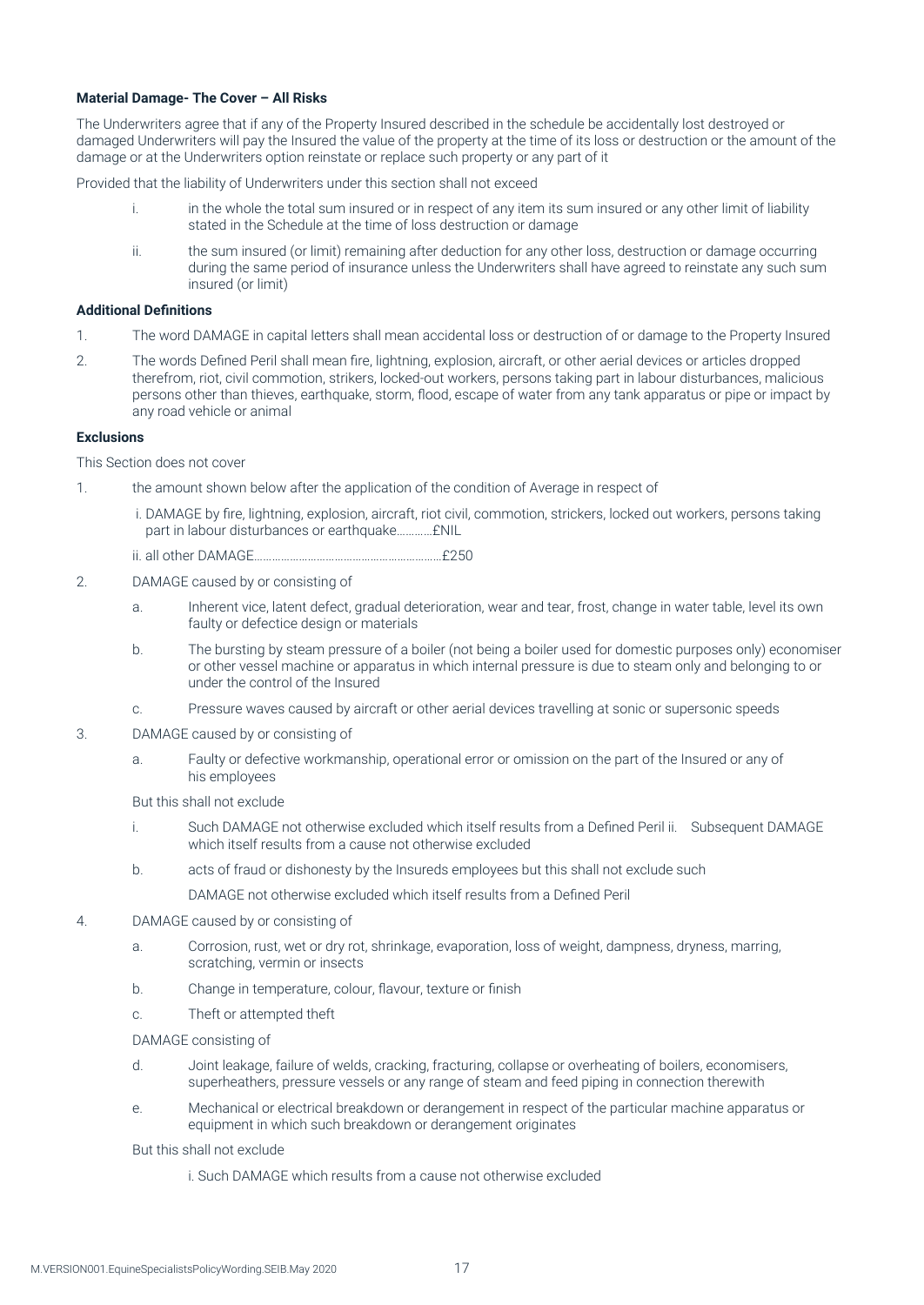- 5. loss or destruction or damage caused by pollution or contamination but this shall not exclude destruction of or damage to the Property Insured not otherwise caused by
	- a. pollution or contamination which itself results from a Defined Peril
	- b. a Defined Peril which itself results from pollution or contamination
- 6. DAMAGE caused by or consisting of
	- a. Subsidence ground heave or landslip unless resulting from fire explosion earthquake or the escape of water from any tank apparatus or pipe
	- b. Normal settlement or bedding down of new structures
	- c. Disappearance unexplained or inventory shortage misfiling or misplacing of information
- 7. destruction of or damage to a building or structure caused by its own collapse or cracking unless resulting from a Defined Peril insofar as it is not otherwise excluded
- 8. DAMAGE in respect of moveable property in the open fences and gates caused by wind, rain, hail, sleet, snow, flood or dust
- 9. DAMAGE
	- a. Caused by fire resulting from its undergoing any heating process or any process involving the application of heat
	- b. (other than by fire or explosion) resulting from its undergoing any process of production packing treatment testing commissioning servicing or repair

#### 10. DAMAGE

- a. Caused by freezing
- b. Caused by escape of water from any tank apparatus or pipe
- c. Caused (other than by fire or explosion) by malicious persons not acting on behalf of or in connection with any political organisation

In respect of any buildings which is empty or not in use

#### 11. DAMAGE in respect of

- a. Jewellery, precious stones, precious metals, bullion, furs, curiosities, works of art or rare book
- b. Property in transit
- c. Fixed glass
- d. Glass (other than fixed glass) china earthenware marble or other fragile or brittle objects
- e. Money cheques stamps bonds credit cards or securities of any description

Other than such DAMAGE caused by a Defined Peril in so far as it is not otherwise excluded

- 12. a. vehicles licensed for road use ( including accessories thereon) caravans trailers railway locomotives
	- b. property or structures in course of construction or erection and materials or supplies in connection with all such property in course of construction or erection
	- c. land roads pavements piers jetties bridges culverts and excavations
	- d. livestock growing crops or trees

unless specifically mentioned as insured by this Section

- 13. property which at the time of the happening of DAMAGE is insured by or would but for the existence of this Section be insured by any marine policy or policies except in respect of any excess beyond the amount which would have been payable under the marine policy or policies had this insurance not been effected
- 14. any property more specifically insured by or on behalf of the Insured
- 15. DAMAGE occasioned by war, invasion, act of foreign enemy, hostilities (whether war be declared or not) civil war, rebellion, revolution, insurrection or military or usurped power, nationalisation, confiscation, requisition, seizure or destruction by the government or any public authority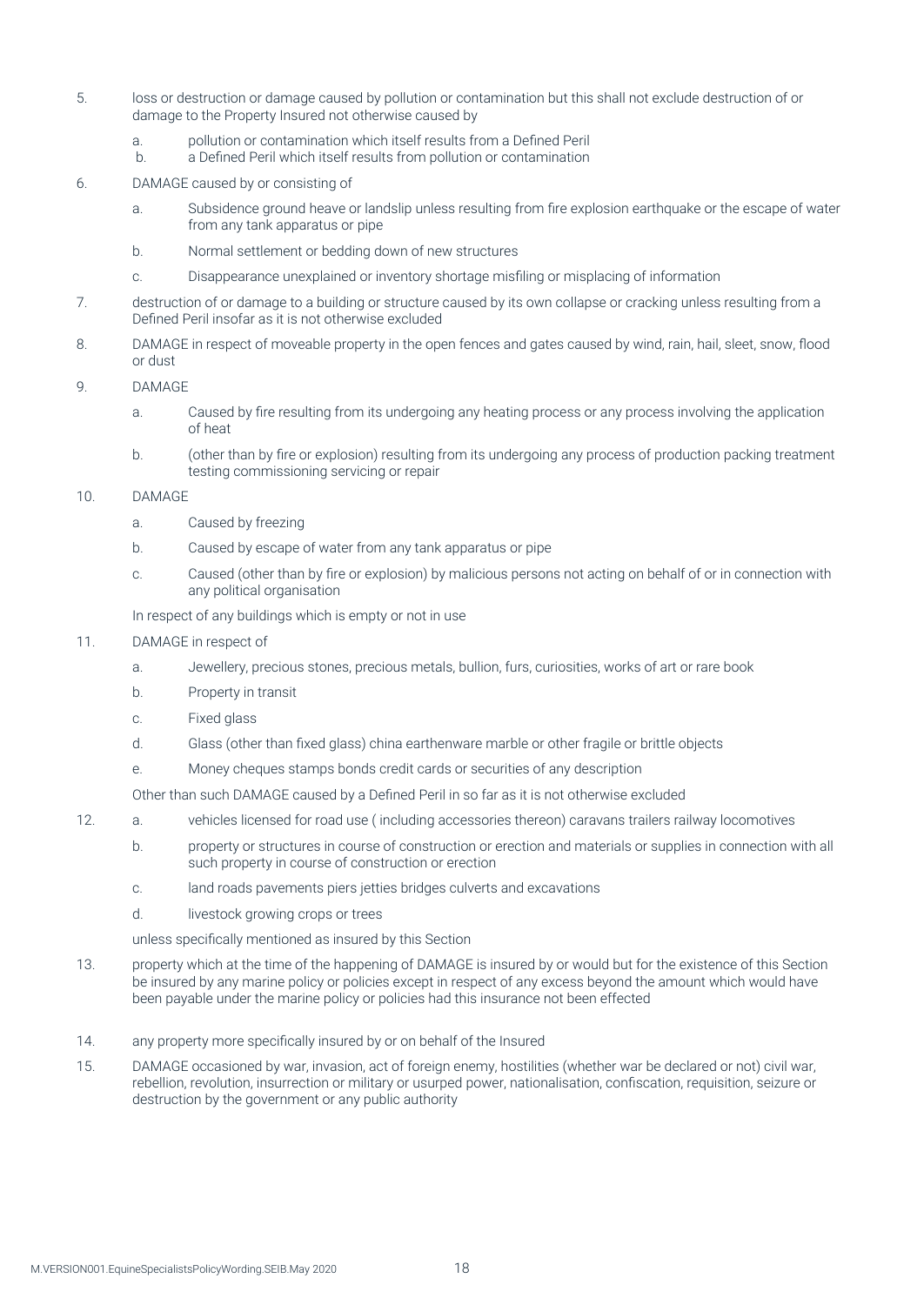- 16. loss or destruction of or damage to any property whatsoever or any loss or expense whatsoever resulting or arising therefrom or any consequential loss directly or indirectly caused by or contributd to by arising from
	- a. ionising radiations or contamination by radioactivity from any nuclear fuel or from any nuclear waste from the combustion of nuclear fuel
	- b. the radioactive toxic explosive or hazedous properties of any explosive nuclear assembly or nuclear component thereof
- 17. DAMAGE in Northern Ireland occasioned by or happening through or in consequence directly or indirectly of
	- i. Riot, civil commotion and (except in respect of DAMAGE by fire or explosion) strikers, locked-out workers or persons taking part in labour disturbances or malicious persons
	- ii. TERRORISM as defined in the **Terrorism Exclusion Clause**

In any action suit or other proceedings where the Underwriter alleges that by reason of this definition any DAMAGE is not covered by this Section the burden of proving that such DAMAGE is covered shall be upon the Insured

- 18. Consequential loss or damage of any kind or description except loss of rent when such loss is included in the cover under this Section
- 19. DAMAGE to any computer or other equipment or component or system or item which processes stores transmits or retrieves data or any part thereof whether tangible or intangible (including but without limitation any information programs or software) and whether the property of the Insured or not where such DAMAGE is caused by programming or operator error Virus or similar mechanism or Hacking

But shall not exclude DAMAGE not otherwise excluded which itself results from a Defined

Peril save in respect of malicious persons other than thieves

#### **Definitions**

For the puposes of this Section Exclusion the following Definitions apply

- a. Virus or Similar Mechanism shall mean program code, programming instruction or any set of instructions intentionally constructed with the ability to damage interfere with or otherwise adversely affect computer programs data files or operation whether involving self-replication or not
	- This Definition of Virus or Similar Mechanism includes but is not limited to Trojan horses, worms and logic bombs
- b. Hacking shall mean unauthorised access to any computer or other equipment or component or system or item which processes stores transmits or retrieves data

# **General Provisions**

# **1. Deductibles**

This section does not cover the amount excluded stated in Exclusion 1 in respect of each and every loss as ascertained after the applicationof all other terms and conditions of this section including any condition of Average

#### **2. Explosion**

In respect of any vessel, machinery or apparatus or its contents belonging to or under the control of the Insured which requires to be examined to comply with any Statutory Regulations cover against destruction or damage caused by an explosion thereof is subject to the provision that such vessel machinery or apparatus shall be the subject of a policy or other contract providing the required inspection service

#### **Special Conditions**

#### **Average Clause**

- 1. If at the time of DAMAGE the Declared Value of the property covered by such item be less than the cost of reinstatement at inception of the Period of Insurance then Underwriters liability for any DAMAGE shall not exceed that proportion thereof which the Declared Value bears to such cost of reinstatement
- 2. The liability of Underwriters for the repair or restoration of property damaged in part only shall not exceed the amount which would have not been payable had such property been wholly destroyed
- 3. No payment beyond the amount which would have been payable in the absence of this memorandum shall be made
	- a) unless reinstatement commences and proceeds without unreasonable delay<br>b) until the cost of reinstatement shall have been actually incurred
		- b) until the cost of reinstatement shall have been actually incurred
		- c) if the Property Insured at the time of its loss destruction or damage shall be insured by any other insurance effected by or on behalf of the Insured which is not upon the same basis of reinstatement
- 4. All the terms and conditions of this policy shall apply
	- a) in respect of any claim payable under the provisions of this memorandum except in so far as they are varied hereby
	- b) where claims are payable as if this memorandum had not been incorporated except that the sum(s) insured shall be limited to 115% of the Delcared Value(s)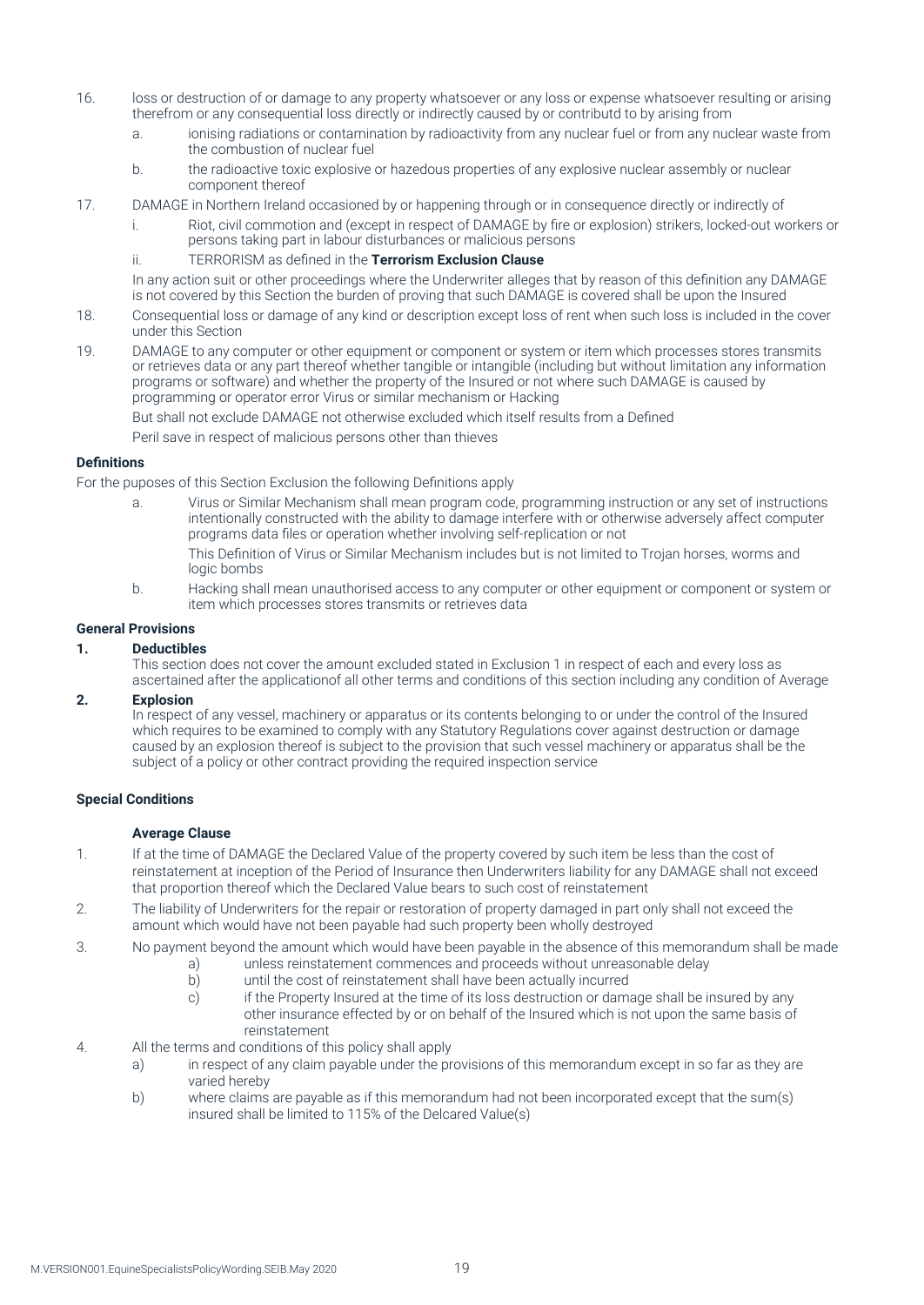# THEFT SECTION

# **1. Indemnity**

The Underwriters agree subject to the terms contained herein or endorsed hereon that in the event of

- 1. any of the Property described in the Schedule being lost or damaged as the result of
	- a. theft (or attempted theft) involving entry to or exit from Premises by forcible and violent means
	- b. theft following assault or violence or threat thereof to the Insured any employee of the Insured or any other person lawfully in the Premises

2. the Premises sustaining damage for which the Insured are responsible as the result of theft involving entry or exit from the Premises by forcible and violent meants or any attempt thereat

The Underwriters will by payment or at its option by repair, reinstatement or replacement indemnify the Insured in respect of such loss or damage

The liability of Underwriters during any one Period of Insurance shall not exceed in respect of

- 1. each item of the Property Insured the sum insured set against it and for all items the total sum insured.
- 2. damage to Premises the sum equivalent to make good such damage for which the Insured are responsible

#### 2. Property Insured

#### **Contents**

Contents the property of the Insured or held by them in trust for which they are responsible excluding landlords fixtures and fittings and stock and materials in trade and vehicles licensed for road use (and accessories thereon)

The definition of Contents is extended to include Computer Equipment for an amount not exceeding £2,500

The definition of Contents is extended to include Cups and Trophies loaned by the NAFBAE for which the Insured is responsible for an amount not exceeding £250 any one cup or trophy including whilst in the private residence of the Insured

#### **Stock**

Stock and materials in trade the property of the Insured or held by them in trust for which they are responsible

#### **Micellaneous**

Miscellaneous and as specified in the descriptive column

# **3. Security of Premises**

If this Insurance has been granted following a survey of your Premises it is important that you should not alter door or window fastenings and other security devices (except as may be provided in the Further Protection Clause if shown in the Schedule) without the written consent of Underwriters in your own interest please give early notification of proposed changes so that if necessary a further survey can be undertaken

#### **4. Plan References**

Plan References (if any) refer to plans and reports of the premises lodged with Underwriters

# **5. Changes in Tenancy**

The Insured must advise Underwriters of all changes in tenancy or occupation within the Premises.

#### **Exclusions**

This Section does not cover

#### **1. Amount Excluded**

The first £250 of each and every loss after the application of any condition of Average

# **2. Money Etc**

Bills of exchange, promissory notes, cash, bank and currency notes, cheques, postal orders, money orders, crossed bankers drafts, current postage stamps, unused units in franking machines, National Savings stamps and Certificates, National Insurance stamps, Gift tokens, Customer redemption vouchers, VAT purchase receipts, Credit Company sales vouchers, credit card counterfoils, travellers tickets and insofar as such are not otherwise insured Holidays with pay stamps and Luncheon Vouchers

# **3. Property Excluded**

Loss or damage

a. to glass

b. to property more specifically insured by or on behalf of the Insured

#### **4. War Etc Risks**

Loss destruction or damage occasioned by war, invasion, act of foreign enemy, hostilities (whether war be declared or not), civil war, rebeliion, revolution, insurrection or military or usurped power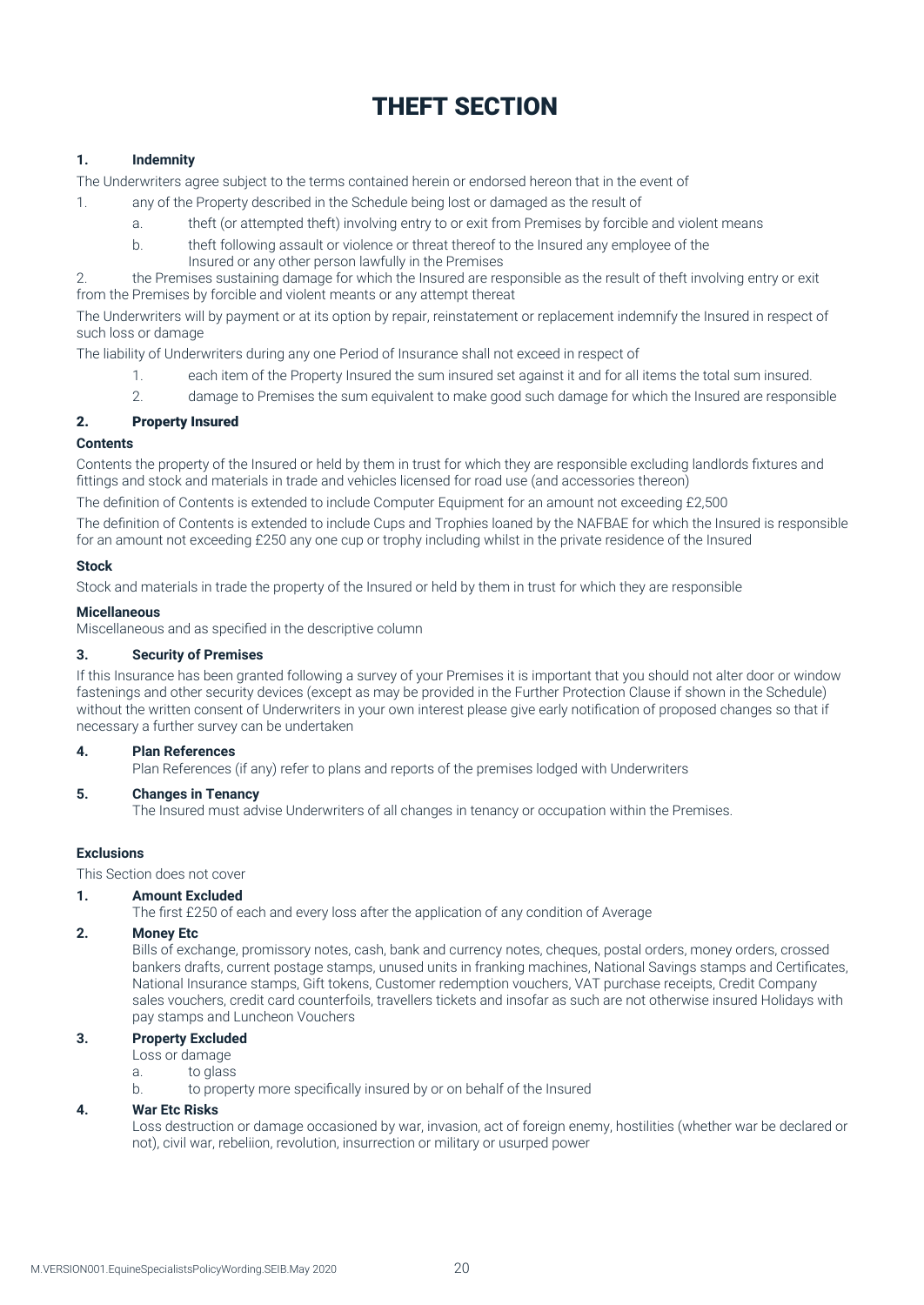#### **5. Nuclear Risks**

Loss or destruction of or damage to any property whatsoever or any loss or expense whatsoever resulting or arising therefrom or any consequential loss or any legal liability of whatsoever nature directly or indirectly caused by or contributed to by or arising from

- a. Ionising radiations or contamination by radioactivity from any nuclear fuel or from any nuclear waste from the combustion of nuclear fuel
- b. The radioactive toxic explosive or other hazedous properties of any explosive nuclear assembley or nuclear component thereof

# **6. Northern Ireland**

Loss destruction or damage in Northern Ireland occasioned by or happening through or in consequence directly or indirectly of

- i. Civil commotion
- ii. TERRORISM as defined under Material Damage Terrorism Exclusion Clause

In any action suit or other proceedings whete the Company alleges that by reason of this definition any loss destruction or damage is not covered by this Section the burden of proving that such loss destruction or damage is covered shall be upon the Insured

#### **7. Clauses**

#### **Average Clause**

The sum insured by each item of this Section is declared to be separately subject to Average i.e. if such sum insured shall at the commencement of any loss or damage be less than the value of the property covered within such sum insured the amount payable by the Underwriters in respect of such loss or damage shall be proportionately reduced

#### **Contents**

It is agreed that the term Contents is understood to include insofar as they are not otherwise insured

- a. Documents manuscripts and business books but only for the cost of the materials and clerical labour expended in reproducing such records (excluding any expense in connection with the production of information to be recorded therein)
- b. Computers systems records but only for the cost of the materials and clerical labour and computer time expended in reproducing such records (excluding any expenses in connection with the production of information to be recorded therein)
- c. Patterns, models, moulds, plans and designs for an amount not exceeding the cost of the labour and materials expended in reinstatement
- d. Tenants improvements, alterations and decorations
- e. Directors, partners, customers, visitors and employees personal effects of every description (other than motor vehicles and Money) for an amount not exceeding £500 in respect of any one person

#### **Contract Price Clause**

In respect only of goods sold but not delivered for which the Insured are responsible subject to a sale contract which following loss or damage is cancelled by reason of its conditions wholly or to the

extent of the loss or damage the liability of the Underwriters shall be based on the contract price, for the purpose of this insurance the value of all goods to which this clause could apply in the event of loss or damage shall also be ascertained on this basis

#### **Designation Clause**

For the purpose of determining where necessary the heading under which any property is Insured Underwriters agree to accept the designation under which such property has been entered in the Insured books

#### **Explosives**

This section will (in addition to the total sum insured) indemnify the Insured in respect of damage to any property included in this Section directly or indirectly caused by or in consequence of the use of explosives on the occasion of any Theft (within the meaning of this Section) or any attempt thereat at the Premises but only insofar as the risk of explosion is not insured under any other policy effected by or on behalf of the Insured in respect of the same Property provided always that the limit of the Underwriters liability in any one Period of Insurance under this extension clause shall be £10,000 for each premises

#### **Glass**

This Section extends to cover destruction of or damage to glass (where the Insured is responsible for its replacement) whether internal or external, plain or ornamental attached to or forming part of the Premises and the cost of boarding up the same resulting from Theft (within the meaning of this Section) or any attempt thereat but only if the said glass is not otherwise insured

It is understood that no liability in respect of destruction of or damage to such glass shall be insured unless the said destruction or damage is accompanied by and directly forms part of other loss or damage within the protection of this Section except where such destruction of or damage to glass is accepted by a Police Authority as prima facie evidence of Theft (within the meaning of this Section) or any attempt thereat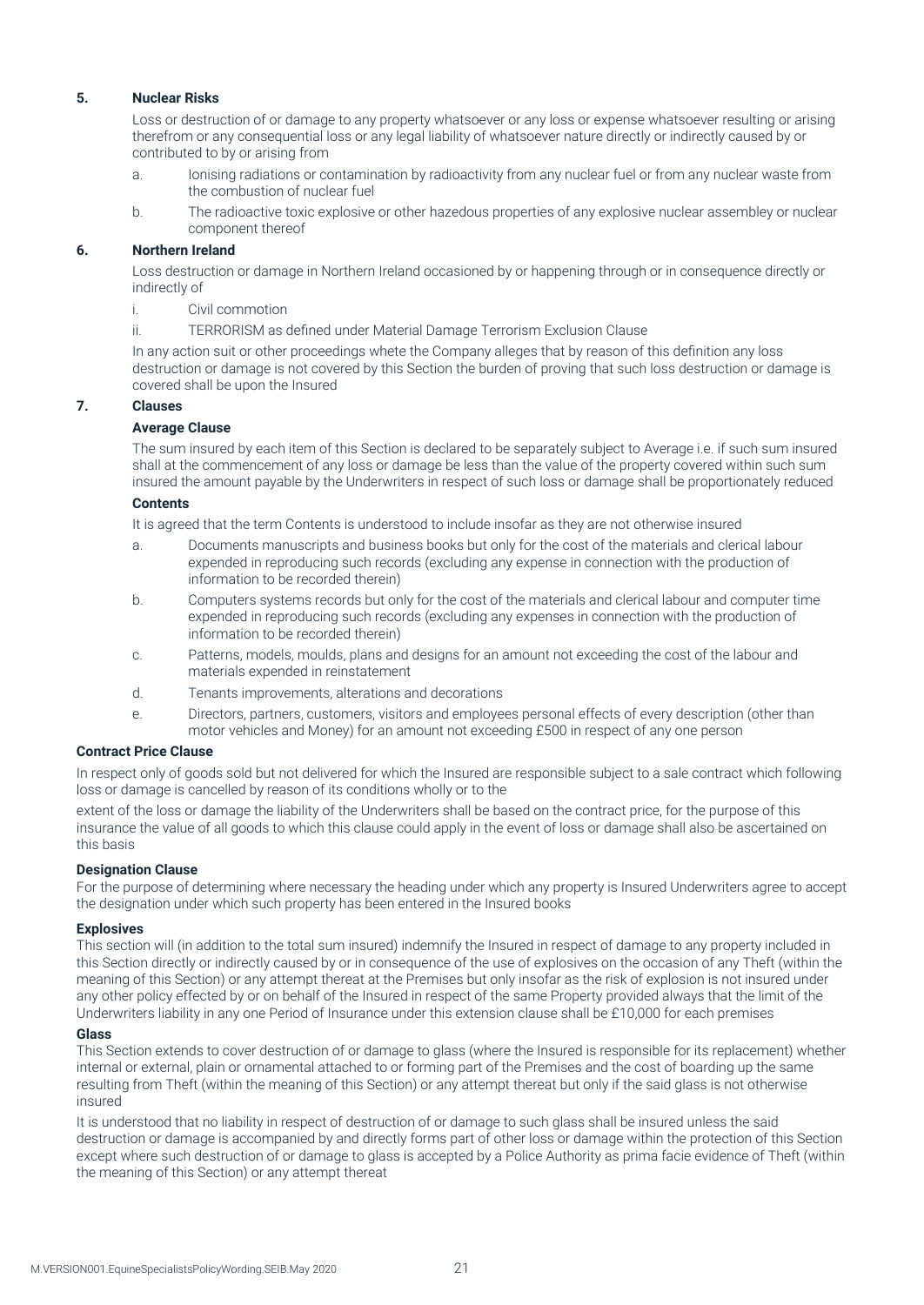#### **Special Conditions**

- 1. The liability of Underwriters for the repair or restoration of property damaged in part only shall not exceed the amount which would have been payable had such property been wholly destroyed
- 2. if at the time of reinstatement the sum representing 85% of the cost which would have been incurred in reinstating the whole of the property covered by any item subject to this memorandum exceeds its sum insured at the commencement of any loss or damage the liability of Underwriters shall not exceed that proportion of the amount of the loss or damage which the said sum insured shall bear to the sum representing the total cost of reinstating the whole of such property at that time
- 3. No payment beyond the amount which would have been payable in the absence of this memorandum shall be made
	- a. Unless reinstatement commences and proceeds without unreasonable delay
	- b. Until the cost of reinstatement shall have been actually incurred
	- c. If the Property Insured at the time of its loss or damage shall be insured by any other insurance effected by or on behalf of the Insured which is not upon the same basis of reinstatement
- 4. All the terms and conditions of the Policy shall apply
	- a. In respect of any claim payable under the provisions of this memorandum except insofar as they are varied hereby
	- b. Where claims are payable as if this memorandum had not been incorporated

#### **Reinstatement of the Sum Insured after Loss Clause**

In the event of loss the sum insured by this Section will sutomatically be reinstated from the date of the loss unless written notice is given to the contrary either by Underwriters or by the Insured

Provided always that in the event of reinstatement the Insured will

- a. Pay such necessary premiums as may be required for such reinstatement from the date of reinstatement
- b. Give effect forthwith to any additional protective devices for the further security of the
- Premises which Underwriters may reasonably require

# **Temporary Removal Clause**

- a. The property Insured by this Section (other than stock if insured) is covered whilst temporarily removed for cleaning, renovation, repair or similar purposes elsewhere and in transit thereto and therefrom all in Great Britain and Northern Ireland
- b. The liability of Underwriters under this extension in respect of each item of this Section for any loss or damage occurring elsewhere that at the within mentioned Premises shall not exceed 15% of the sum insured by the item
- c. This extension does not apply to property insofar as it is otherwise insured not as regards losses occurring elsewhere than at the Premises from which the Property is temporarily removed to motor vehicles and motor chassis licensed for normal road use
- d. All the terms and conditions of the Policy except insofar as they are varied hereby shall apply as if they had been incorporated herein

#### **Temporary Removal of Documents Clause**

The insurance of deeds and other documents (including stamps thereon), manuscripts, plans and writings of every description, computer system records and books (written and printed) extends to cover such property for an amount not exceeding 10% of the value thereof whilst temporarily removed to any premises not in the Insureds occupation and in transit all in Great Britain and Northern Ireland This extension does not apply to property insofar as it is otherwise insured

#### **Theft of Keys Extension**

In the event of the keys of the Premises insured being stolen therefrom or from any private residence of any director, partner or employee authorised to hold such keys Underwriters will pay to the Insured an amount nor exceeding £1,000 in any period of insurance for the replacement of equivalent locks

at the premises unless the Insured lives on the Premises. Keys to any safe or strongroom must not be left at the premises when closed for business

#### **Special Conditions**

#### **1. Protective and Locking Devices**

It is a condition precedent to any liability on the part of Underwriters under this Section that all locks, bolts, bars, window fastenings and other protective and locking devices installed in the Premises be maintained and put into actual operation whenever the Premises are closed for business or left unattended

#### **2. Police Notification**

Immediately after the occurrence of any loss or damage occasioned by risks covered by this Section shall have come to the knowledge of the Insured they shall give notice to the police and take all practicle steps to cause the discovery and punishment of the guilty person or persons and to trace and recover the property lost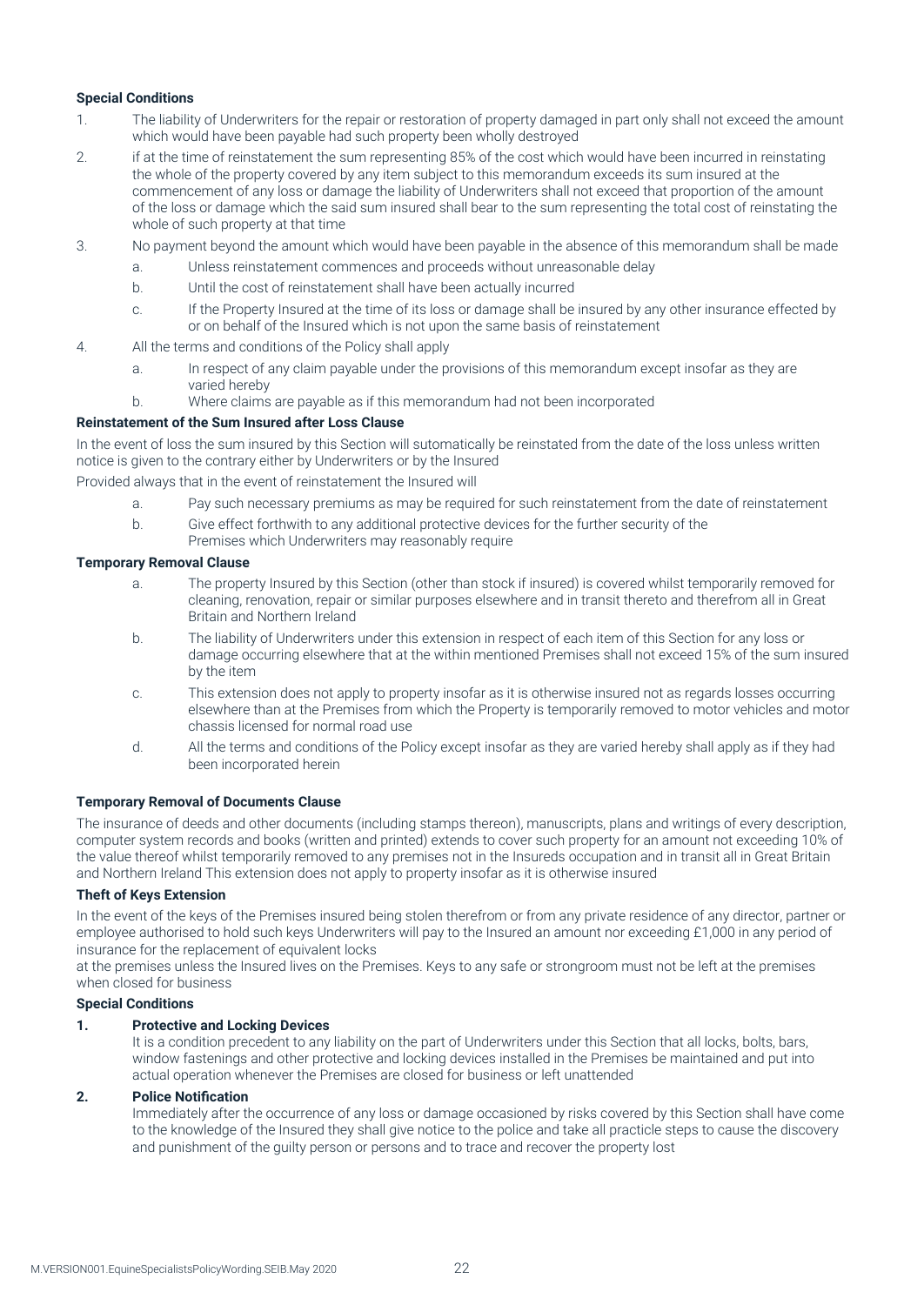#### **Special Clauses**

#### **Average Clause**

- 1. if at the time of loss destruction or damage the Declared Value of the property covered by such item be less than the cost of reinstatement at the inception of the Period of Insurance then Underwriters liability for any loss destruction or damage shall nor exceed that proportion thereof which the Declared Value bears to such cost of reinstatement
- 2. The liability of the Company for the repair or restoration of property damaged in part only shall not exceed the amount which would have not been payable had such property been wholly destroyed
- 3. No payment beyond the amount which would have been payable in the absence of this memorandum shall be made
	- a. unless reinstatement commences and proceeds without unreasonable delay
	- b. until the cost of reinstatement shall have been actually incurred
	- c. if the Property Insured at the time of its loss destruction or damage shall be insured by any other insurance effected by or on behalf of the Insured which is not upon the same basis of reinstatement
- 4. All the terms and conditions of this policy shall apply
	- a. in respect of any claim payable under the provisions of this memorandum except in so far as they are varied hereby
	- b. where claims are payable as if this memorandum had not been incorporated except that the sum(s) insured shall be limited to 115% of the Delcared Value(s)

# **Special Conditions**

#### **1. Alarm Clause**

It is a condition precedent to liability under this Section in respect of loss or damage by Theft from a building that is unoccupied overnight following entry or attempted entry to or exit from the Premises by forcible and violent means that

- a) The premises are protected by an Intruder Alam System designed, installed and maintained to British Standard BS4737 or EN50131 including, where stipulated by Underwriters or the local Police Authority, Code of Practice DD243
- b) The intruder alarm installation and maintenance company must be both:

i) A member of an Alarm Inspectorate which is accredited by UKAS to EN 45011 or EN45012

And

- ii) Accredited and operate a Quality Management System in accordance with EN ISO 9000
- c) The Intruder Alarm System shall be maintained in full and efficient working order under a contract to provide bothe corrective and preventative maintenance as per the requirements of BS4737 or EN50131, with the installing company or such other company as agreed with Underwriters

Where remote alam signalling is required the signal transmission must be transmitted to an Alarm Receiving Centre fully compliant with BS5979:2000 and operated by a company accredited and operating to a Quality Management System in accordance with EN ISO 9000

- d) No alteration to or substitution of
	- i) any part of the Intruder Alarm System
	- ii) the maintenance contract
	- iii) the structure of the Premises or changes to the layout of the Premises which would affect the effectiveness of the Intruder Alarm System
	- iv) the procedures agreed with the Underwriters for police or any other response to any activation of the Intruder Alarm System
	- be made without the written agreement of Underwriters
- e) The Alarmed Premises shall not be left unattended without the agreement of Underwriters
	- i) unless the Intruder Alarm System is set in its entirety with the means of communication used to transmit signals (including both alarm transmission systems for dual signalling systems) in full operation
	- ii) ii if the police have withdrawn their response to alarm activations
- f) The Insured shall maintain secrecy of codes for the operation of the Intruder Alarm System and detail of such codes and all keys to the Intruder Alarm System shall be removed from the Premises when the Premises are left unattended
- g) The Insured shall appoint at least two Key Holders and lodge written details (which must be kept up to date) with the alarm company and either the Police or the Alarm Receiving Centre
- h) In the event of notification of any activation of the Intruder Alarm System or interruption of means of communication including one or bothg alarm transmission systems in respect of dual signallingsystems during any period the Itruder Alarm System is set a Key Holder shall attend the Premises as soon a reasonabley possible
- i) In the event of the Insured receiving any notification
	- i. the police attendance in response to alarm signals/calls from the Intruder Alarm System may be withdrawn or the level of response reduced or delayed
	- ii. from a Local Authority or Magistrate imposing any requirement for abatement of nuisance
	- iii. that the Intruder Alarm System cannot be returned to or maintained in full working order

The Insured shall advise Underwriters as soon as possible and comply with any subsequent requirements stipulated by Underwriters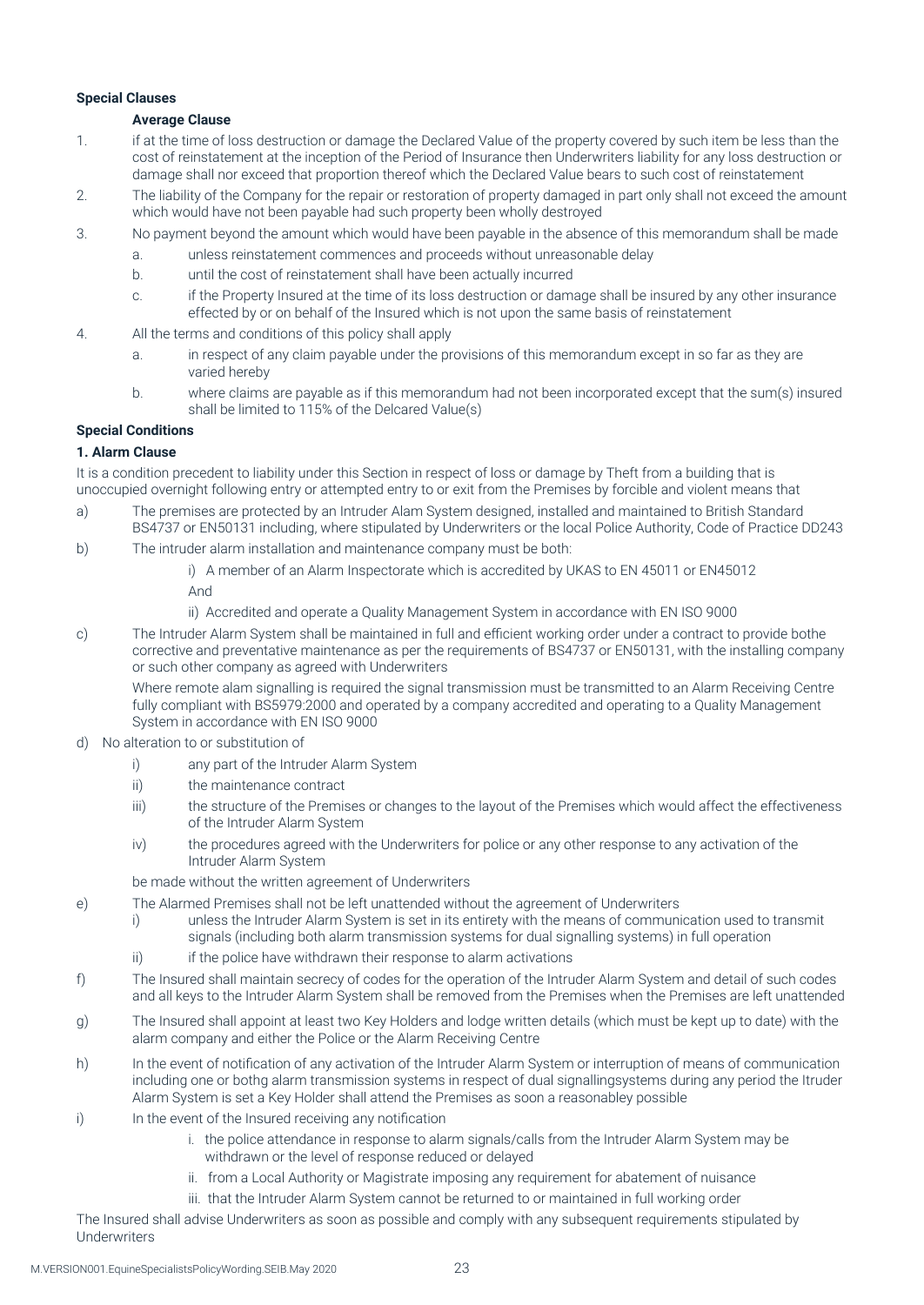# **Definitions**

# **Intruder Alarm System**

The component parts including the means of communication used to transmit signals to the alarm- receiving centre

#### **Alarmed Premises**

The Premises or those portions of the Premises protected by the Intruder Alarm System

#### **Key Holder**

The Insured or any person or key holding company authorised by the Insured who is available at all times to accept notification of faults or alarm signals to the Intruder Alarm System attend and allow access to the Premises

#### **Premises**

The buildings occupied by or under the control of the Insured (unless otherwise stated in the Schedule)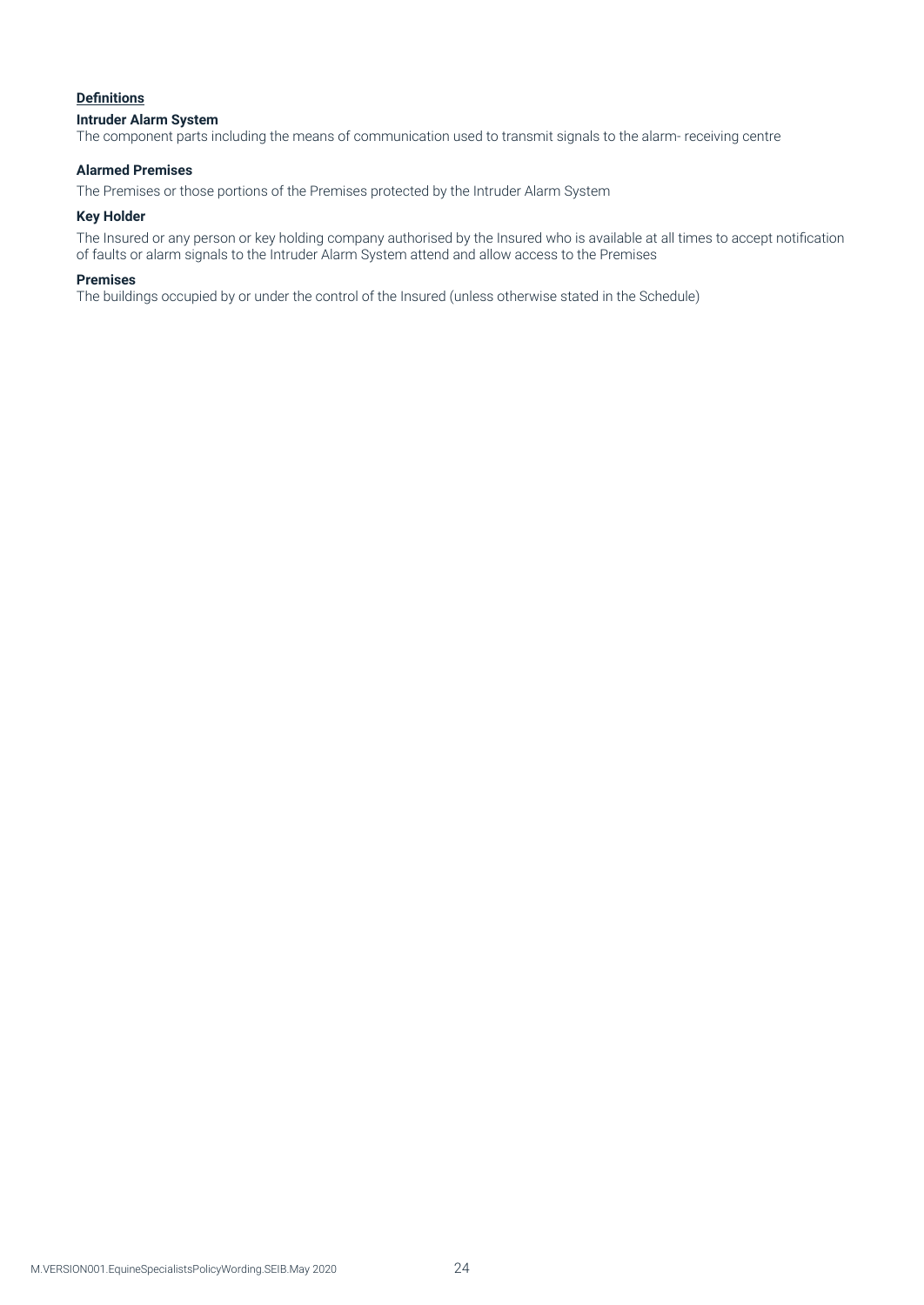# EMPLOYERS LIABILITY

# **1. Definitions**

Wherever the following words and phrases appear in this Section they will always have these meanings

# **Injury**

Bodily harm death disease illness or nervous shock

# **Business**

The business stated in the Schedule conducted by the Insured at or from premises in Great Britain, Northern Ireland the Channel Islands or the Isle of Man including

- a. The provision and management of canteen sports social or welfare organisations for the benefit of Employees and fire security first aid medical and ambulance services
- b. Private work undertaken with the prior consent of the Insured by Employee's for any director or senior official of the Insured
- c. The ownership maintenance and repair of the Insureds own property within such territories

# **Employees**

- a. Any person under a contract of service or apprenticeship with the Insured
- b. Any person who is hired to or borrowed by the Insured
- c. Any person engaged in connection with a work experience or training scheme
- d. Any labour master or person supplied by him
- e. Any person engaged by labour only sub-contractors
- f. Any self-employed person working on a labour only basis under the control or supervision of the Insured
- g. Any voluntary helper

While working for the Insured in connection with the Business

# **Terrotorial Limits**

- a. Anywhere within Great Britain Northern Ireland the Channel Islands or the Isle of Man other than offshore
- b. Elsewhere in the world other than offshore in connection with temporary visits undertaken in the course of the Business by any person normaly resident in the territories described in (a) above

# **Offshore**

From the time of embarkation onto a conveyance at the point of final departure from land to any offshore rig or any offshore platform and until such time of disembarkation from a conveyance onto land upon return from any offshore rig or any offshore platform

# **2. Interpretation**

# **Additional Persons Insured**

- b. In the event of the death of any person entitled to indemnity under this Section Underwriters will indemnify in the terms of this Section the deceaseds legal person representatives but only in respect of liability incurred by such deceased person
- c. At the request of the Insured Underwriters will indemnify in the terms of this Section
	- a) i) any principle in respect of liability arising out of the performance by the Insured of any agreement entered into ny the Insured with the principle to the extent required by such agreement
		- iii) any director of the Insured or Employee in respect of liability arising in connection with the Business provided that the Insured would have been entitled to indemnity under this Section if the claim had been made against the Insured
	- b) i) any officer committee or member of the Insured's canteen spoprts social or welfare organisations fire security first aid medical or ambulance services in their respective capacities as such
		- ii) any director or senior official of the Insured in respect of private work undertaken by an Employee for such director or senior official

# provided that

- i) each such person shall as though he were the Insured observe fulfil and be subject to the terms of this Section insofar as they can apply
- ii) Underwriters shall retain the sole conduct and control of all claims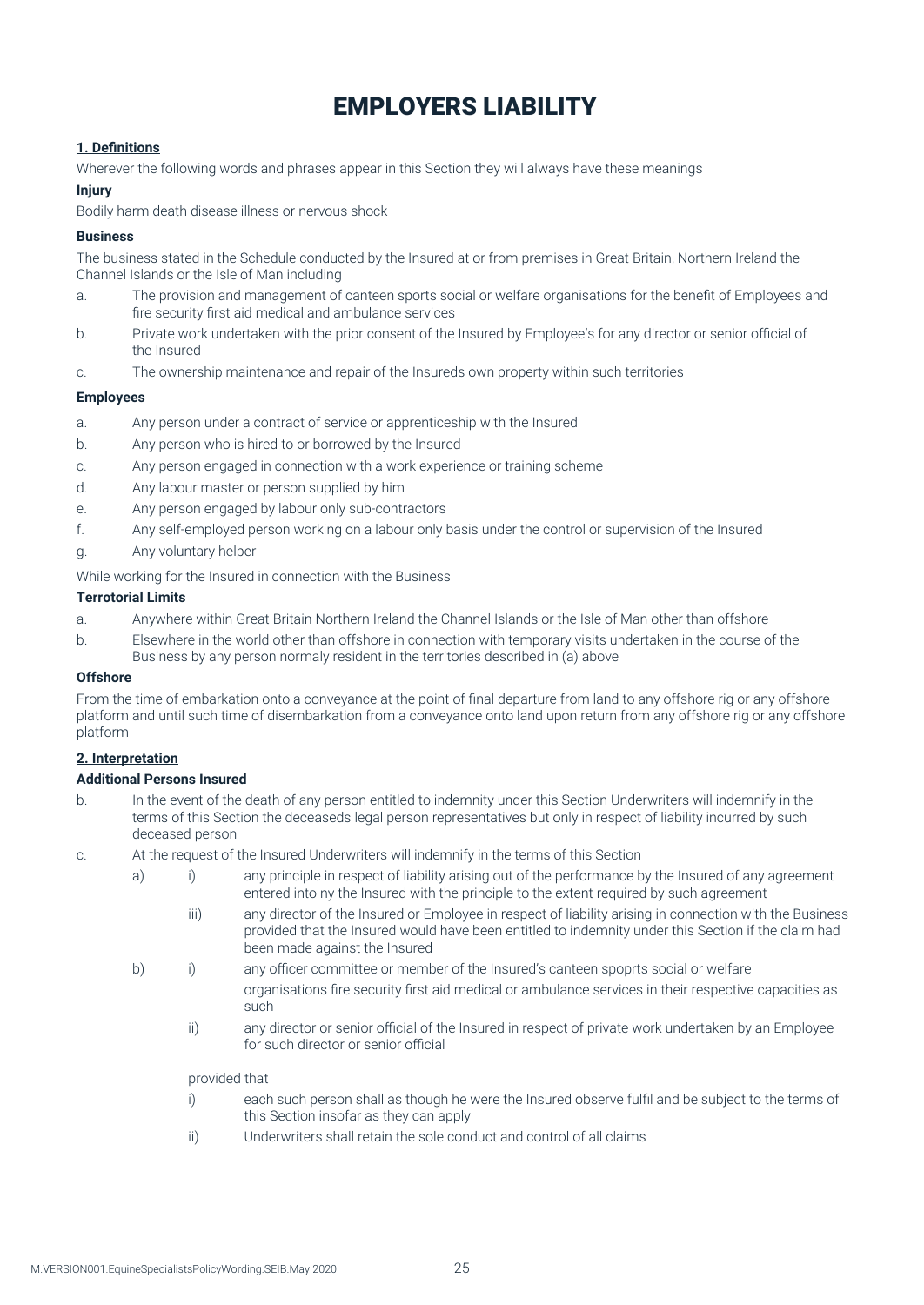# **3. Indemnity**

Underwriters will indemnify the Insured against all sums that the Insured shall become leagally liable to pay as damages together with costs and expenses shown below in respect of injury sustained within the Territorial Limits during the Period of Insurance by an Employee arising out of his employment by the Insured in the course of the Business

#### **Limit of Indemnity**

The liability of Underwriters under this Section for damages, costs and expenses payable in respect of any one claim against the Insured or series of claims against the Insured arising out of one event shall not exceed the amount stated in the Schedule to this Section as the Limit of Indemnity

Costs and expenses shall be deemed to mean-

- 1. costs and expenses of claimants for which the Insured is legally liable
- 2. other costs and expenses incurred with the Underwriters written consent in respect of any claim which may be the subject of indemnity under this Section
- 3. Solicitors fees incurred with the Underwriters written consent for
	- d. defence in any Court of Summary Jurisdiction of any proceedings brought against the Insured in respect of breach or alleged breach of any statutory duty resulting in injury
	- e. representation at a Coroners Court or Fatal Accident Inquiry in respect of any death which may be the subject of indemnity under this Section
- 4. Legal costs and expenses incurred by the Insured and at the request of the Insured many director or Employee with Underwriters written consent and costs awarded against the Insured or director or Employee arising in connection with a prosecution (including an appeal against any conviction resulting from a prosecution)as a result of an allegedoffence occurring during the period of Insurance under the Health and Safety at Work etc Act 1974 or similar safety legislation of Great Britain Norther Ireland the channel Islands or the Isle of Man provided that
	- a. The procedures relate to the health safety or welfare of Employees
	- b. Underwriters will not indemnify the Insured in respect of
		- i) fines or penalties
		- ii) costs and expenses insured by any other policy

# **4. Exclusions**

# **Radioactive Contamination**

So far as concerns the liability of any principal or liability assumed by the Insured under agreement and which would not have attached in the absence of such agreement this Section will not apply to any liability whatsoever nature directly or indirectly caused by or contributed to by or arising from

- a. Ionising radiation or contamination by radioactivity from any nuclear fuel or from any nuclear waste from the combustion of nuclear fuel
- b. The radioactive toxix explosive or other hazardous properties of any explosive nuclear assembly or nuclear component thereof

# **Vehicles**

This Section does not provide an indemnity in respect of any liability for which compulsory motor insurance or security is required under the Road Traffic Act 1988 as amended by the Motor Vehicles (Compulsory Insurance) Regulations 1992 and the Road Traffic (Northern Ireland) Order 1981 as amended by the Motor Vehicles (Compulsory Insurance) Regulations (Norther Ireland) 1993 or any other compulsory Road Traffic Act legislation

# **5. Extensions**

# **Compensation for Court Attendance**

In the event of the undermentioned persons attending court as a witness at the request of Underwriters in connection with a claim in respect of which the Insured is entitled to indemnity under this Section Underwriters will provide compensation to the Insured at the following rates per day for each day on which attendance is required

- a. any director or partner of the Insured£100
- b. any Employee £50
- **Unsatisfied Court Judgements**

In the event of injury to an Employee sustained during the Period of Insuranceand arising out of his employment by the Insured in the course of the Business which results in a judgement for damages being obtained by such Employee or his personal representatives and which remains unsatisfied in whole or in part six months after the date of such judgement the Company will at the request of the Insured pay to the Employee or his personal representatives the amount of any such damages and awarded costs to the extent that they remain unsatisfied provided that

- a. the judgement for damages is obtained
	- i) in a court of law within Great Britain, Northern Ireland the Channel Islands or the Isle of Man
	- ii) against a company, partnership or individual other than the Insured conducting a business at or from premises within the territories described in a. i ) above
- b. there is no appeal outstanding
- c. if any payment is made under the terms of this extension the Employee or the personal representative of the Employee shall assign the judgement to the Company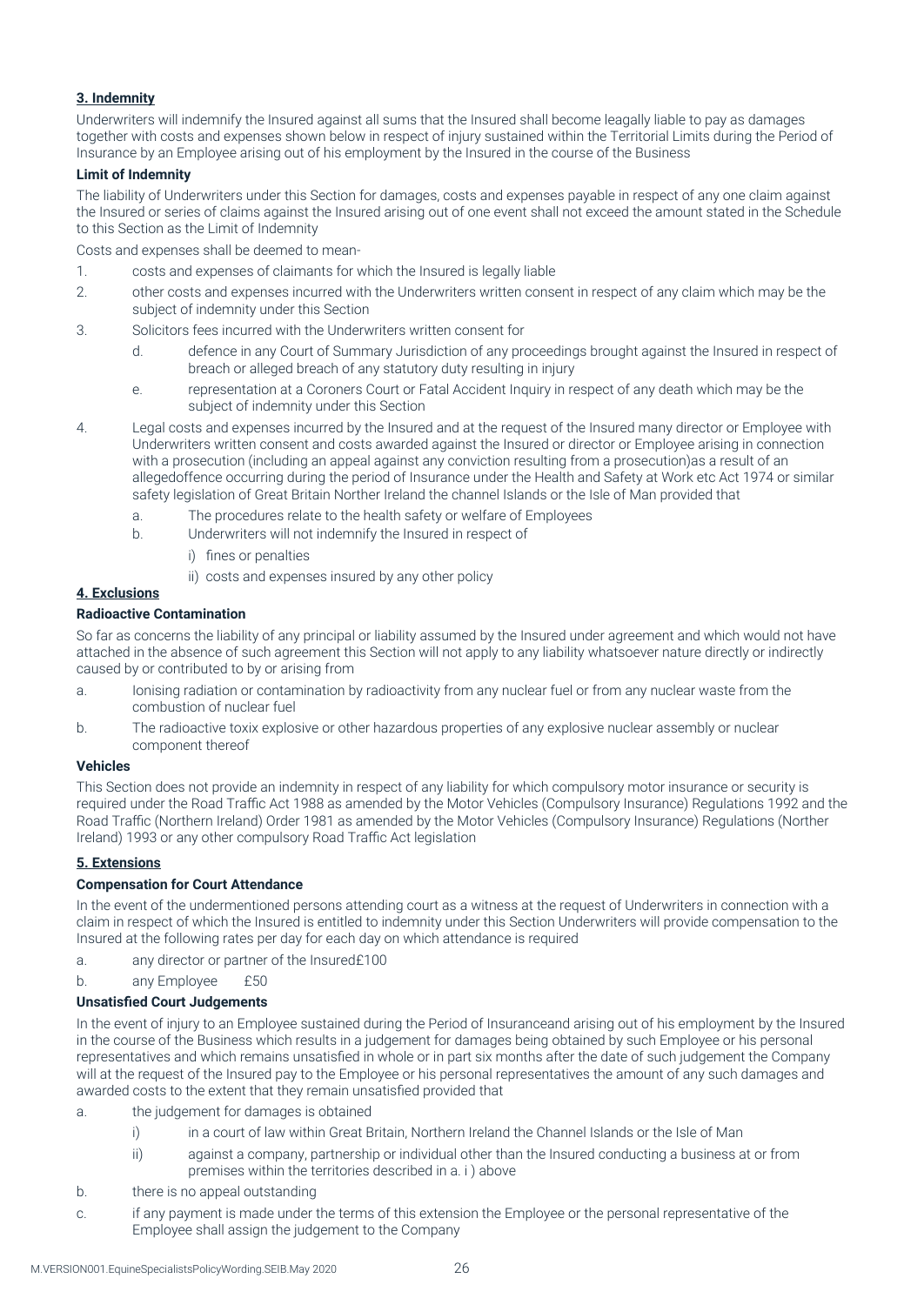# PUBLIC AND PRODUCTS LIABILITY SECTION

# **1. Definitions**

Wherever the following words and phrases appear in this Section they will always have these meanings

#### **Injury**

Bodily harm, death disease, illness or nervous shock

# **Business**

The business stated in the Schedule conducted by the Insured at or from premises in Great Britain, Northern Ireland the Channel Islands or the Isle of Man including

- a. The provision and management of canteen sports social or welfare organisations for the benefit of Employees and fire security first aid medical and ambulance services
- b. Private work undertaken with the prior consent of the Insured by Employee's for any director or senior official of the Insured
- c. The ownership maintenance and repair of premises within such territories

#### **Employees**

- d. Any person under a contract of service or apprenticeship with the Insured
- e. Any person who is hired to or borrowed by the Insured
- f. Any person engaged in connection with a work experience or training scheme
- g. Any labour master or person supplied by him
- h. Any person engaged by labour only sub-contractors
- i. Any self-employed person working on a labour only basis under the control or supervision of the Insured
- j. Any voluntary helper
- While working for the Insured in connection with the Business

#### **Territorial Limits**

- a. Anywhere within Great Britain Northern Ireland the Channel Islands or the Isle of Man other than offshore
- b. Elsewhere in the world other than offshore in connection with temporary visits undertaken in the course of the Business by any person normalyy resident in the territories described in (a) above

# **Offshore**

From the time of embarkation onto a conveyance at the point of final departure from land to any offshore rig or any offshore platform and until such time of disembarkation from a conveyance onto land upon return from any offshore rig or any offshore platform

# **Products Supplied**

- a. Products including containers packaging or instructions sold or supplied
- b. Work services undertaken including goods or materials used
- By or on behalf of the Insured in the course of the Business

# **2. Interpretation**

# **Additional Persons Insured**

- a. In the event of the death of any person entitled to indemnity under this Section Underwriters will indemnify in the terms of this Section the deceaseds legal person representatives but only in respect of liability incurred by such deceased person
- b. At the request of the Insured Underwriters will indemnify in the terms of this Section
	- a) i) any principle in respect of liability arising out of the performance by the Insured of any agreement entered into ny the Insured with the principle to the extent required by such agreement
		- iv) any director of the Insured or Employee in respect of liability arising in connection with the Business

provided that the Insured would have been entitled to indemnity under this Section if the claim had been made against the Insured

- b) i) any officer committee or member of the Insured's canteen spoprts social or welfare organisations fire security first aid medical or ambulance services in their respective capacities as such
	- ii) any director or senior official of the Insured in respect of private work undertaken by an Emloyee for such director or senior official

provided that

- i) each such person shall as though he were the Insured observe fulfil and be subject to the terms of this Section insofar as they can apply
- i) underwriters shall retain the sole conduct and control of all claims
- ii) where Underwriters are required to indemnify more than one party the total amount of indemnity payable to all parties in respect oif damages shall not exceed the Limit of Indemnity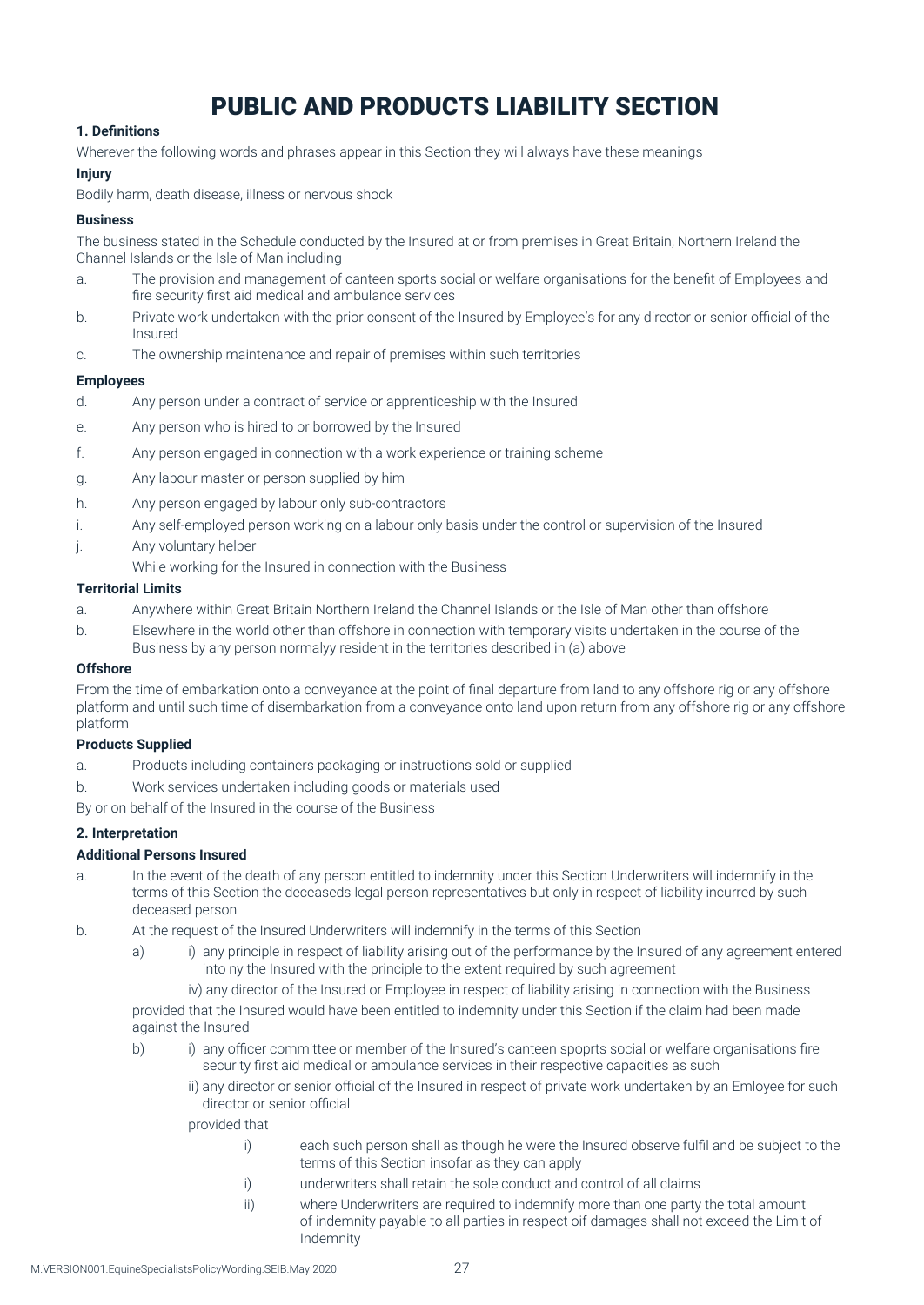# **Cross Liabilities**

If more than one Insured is referred to in the Schedule this Section shall apply to each one as if a separate policy had been issued to each (provided that the total amount of indemnity payable to all parties in respect of damages shall not exceed the Limit of Indemnity)

# **Public Liability**

# **Indemnity**

Underwriters will indemnify the Insured against all sums that the Insured shall become leagally liable to pay as damages and costs and expenses of claimants in respect of accidental

- a. Injury to any person
- b. Loss of or damage to material property
- c. Nuisance or trespass, obstruction loss of amenities or interference with any right of way light air or water

d. Wrongful arrest, detention, imprisonment or eviction of any person or invasion of the right of privacy

Occurring within the Territorial Limits during the Period of Insurance and happening in connection with the Business

# **Limit of Indemnity**

The liability of Underwriters for all damages payable to any claimant or number of claimants as a result of any one occurrence or all occurrences of a series consequent upon or attributal to one source or original cause shall not exceed the amount stated in the Schedule to this Section as the Limit of Indemnity for Part 1

# **Costs**

Underwriters will in addition

Pay all other costs and expenses incurred with its written consent in respect of any claim which may be the subject of indemnity under this part

Pay Solicitors fees incurred with its written consent for

- a. Defence in any Court of Summary Jurisdiction of any proceedings brought against the Insured in respect of breach or alleged breach of any statutory duty resulting in Injury
- b. Representation at a Coroners Court or Fatal Accident Inquiry in respect of any death

Which may be the subject of indemnity under this part

Indemnify the Insured and at the request of the Insured any director or Employee in respect of legal costs and expenses incurred with Underwriters written consent and costs awarded against the Insured or director or Employee arising in connection with a prosecution(including an appeal against any conviction resulting from a prosecution)as a result of an alleged offence occurring during the period of Insurance under the Health and at Work etc Act1974 or similar safety legislation of Great Britain Northern Ireland the channel Islands or the Isle of Man provided that

- a. The procedures relate to the health safety or welfare of persons other than Employees
- b. Underwriters will not indemnify the Insured in respect of
- i) fines or penalties
	- ii) costs and expenses insured by any other policy

# **Exclusions**

The indemnity will not apply to legal liability

#### **1. Aviation and Craft**

Arising out of

- a. Work in or on aircraft
- b. Work in or on airport or aerodrome, runways, manoeuvring areas or aprons or those parts of airports or aerodromes to which aircraft have access
- c. The ownership possession or use by or on behalf of the Insured of any
	- i. Aircraft
	- ii. Watercraft (other than watercraft not exceeding 8 metres in length or any hand- propelled boat or pontoon)

# **2. Vehicles**

Arising out of the ownership, possession or use by or on behalf of the Insured of any mechanically propelled vehicle or trailer attached thereto in circumstances where compulsory insurance or security is required or where insurance is provided by another policy

# **3. Products Supplied**

In respect of injury or loss of or damage to property caused by or in connection with any Products Supplied which have ceased to be in the custody or control of the Insured other than food or drink provided as a service at the insured's premises to Employees or visitors

# **4. Excess**

This policy shall not apply to the first £500 of each and every occurrence in respect of loss or damage to property

# **5. Height Limit – 5 Metres**

The indemnity will not apply to liability arising out of or in connection with any work undertaken by any person at a height of more than 5 metres For the purpose of this endorsement such height shall be measured from the external ground level or in the case of work within a buildings or structure from the surface level on which the plant equipment or implement providing the means of access to the work is placed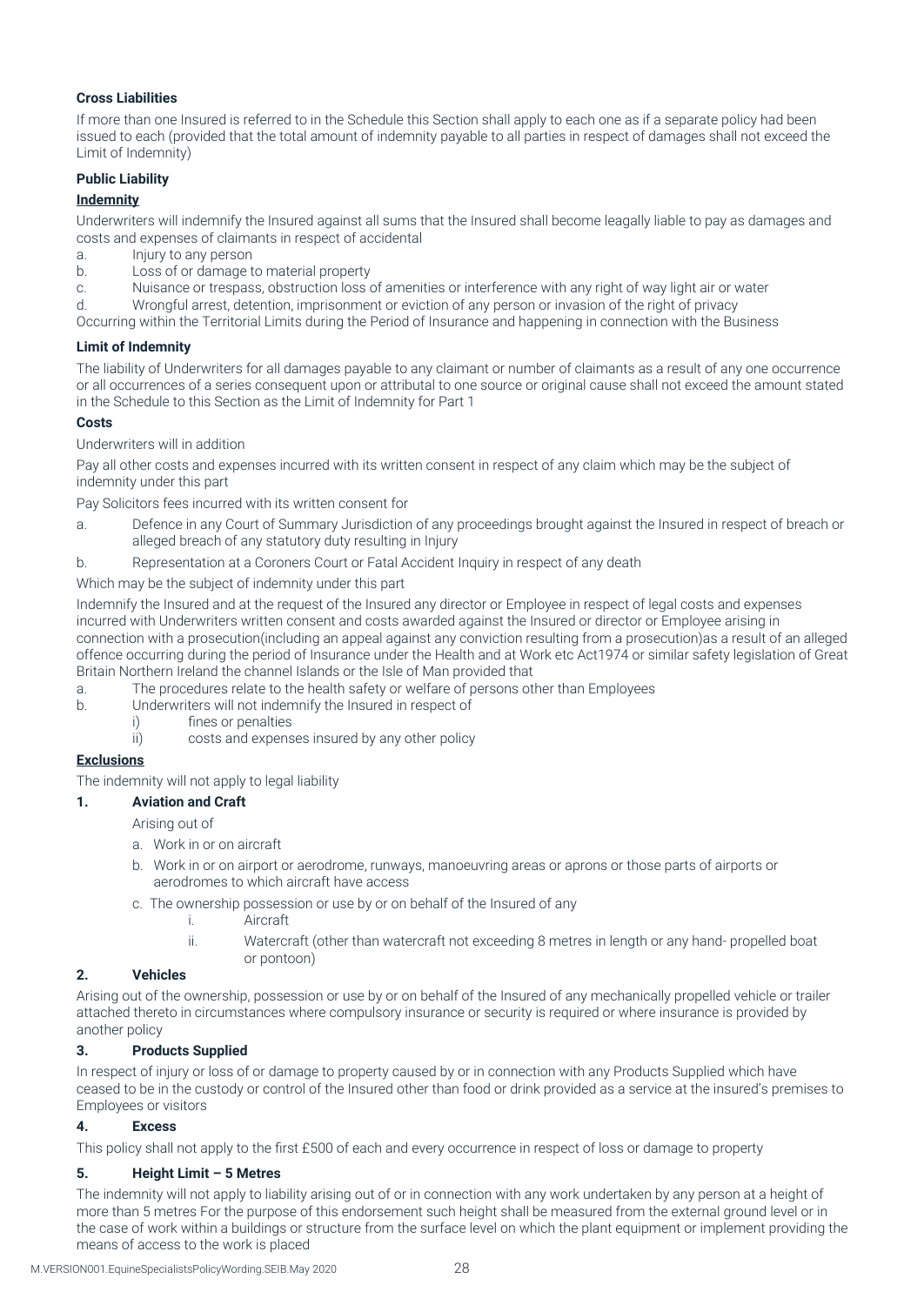# **Extensions To Public Liabililty**

#### Compensation for Court Attendance

In the event of any of the undermentioned persons attending court as a witness at the request of Underwriter in connection with a claim in respect of which the Insured in entitled to indemnity under this Section Underwriters will provide compensation to the Insured at the following rates per day for each day on which attendance is required

- a) any director or partner of the Insured£100
- b) any Employee **E**50

# **Rented Premises**

General Exclusion 2b) shall not apply to premises leased let rented hired or lent to the Insured provided that the indemnity will not apply to legal liability in respect of

- a. Loss or damage under agreement unless liability would have attached to the Insured in the absence of such agreement
- b. Loss of or damage to premises caused by fire or any other peril against which a tenancy or other agreement stipulates that insurance shall be effected by or on behalf of the Insured
- c. The first £250 of each and every occurrence of loss or damage caused otherwise than by fire or explosion

#### **Defective Premises Act**

Legal liability in respect of Injury loss or damage arising solely by reason of Section 3 of the Defective Premises Act 1972 or Article 5 of the Defective Premises (Northern Ireland) Order 1975 in respect of any premises previously owned for purposes pertaining to the Business and since disposed of by the Insured is included within the terms of the indemnity provided in Part 1 of this Section but indemnity will not apply if the Insured is entitled to indemnity under any other Insurance

#### **Contingent Motor Liability**

Not withstanding Exclusion 2 of Part 1 underwriters will indemnify the Insured in the terms of Part 1 against legal liability in respect of Injury loss or damage arising out of the use in connection with the Business of any motor vehicle not owned or provided by the Insured

The indemnity will not apply to legal liability

- a. In respect of loss of or damage to any such vehicle or to goods conveyed therein or thereon
- b. In respect of Injury loss or damage arising whilst such vehicle is being
	- i. Driven by the Insured
	- ii. Driven with the general consent of the Insured or of his representative by any person who to the knowledge of the Insured or his representative does not hold a licence to drive a vehicle unless such person has held and is not disqualified from holding such a licence
	- iii. Used elsewhere than in Great Britain Northern Ireland the Channel Islands or the Isel of Man
- c. in respect of which the Insured is entitled to indemnity under any other insurance

#### **Overseas Personal Liability**

Underwriters will indemnify the Insured and if the Insured so requests any director or partner of the Insured or any Employee or spouse of such person against legal liability incurred in a personal capacity whilst temporarily outside Great Britain Norther Ireland the Channel Islands or the Isel of Man

The indemnity will not apply to legal liability

- a. arising out of the ownership or occupation of land or buildings
- b. in respect of which any person referred to above is entitled to indemnity under any other insurance

Subject otherwise to the terms Exclusions & Conditions of this Section

#### **Injury to Horses (Care Custody and Control)**

This Section shall apply to horses provided that

- The horses are or have been worked upon by the Insured or any authorised Employee
- The liability of the Underwriter shall not exceed the limit of indemnity stated in the Schedule for injury to horses
- The Care, Custody & Control excess shall apply to this Extension as stated in the Schedule

Subject otherwise to the terms Exclusions & Conditions of this Section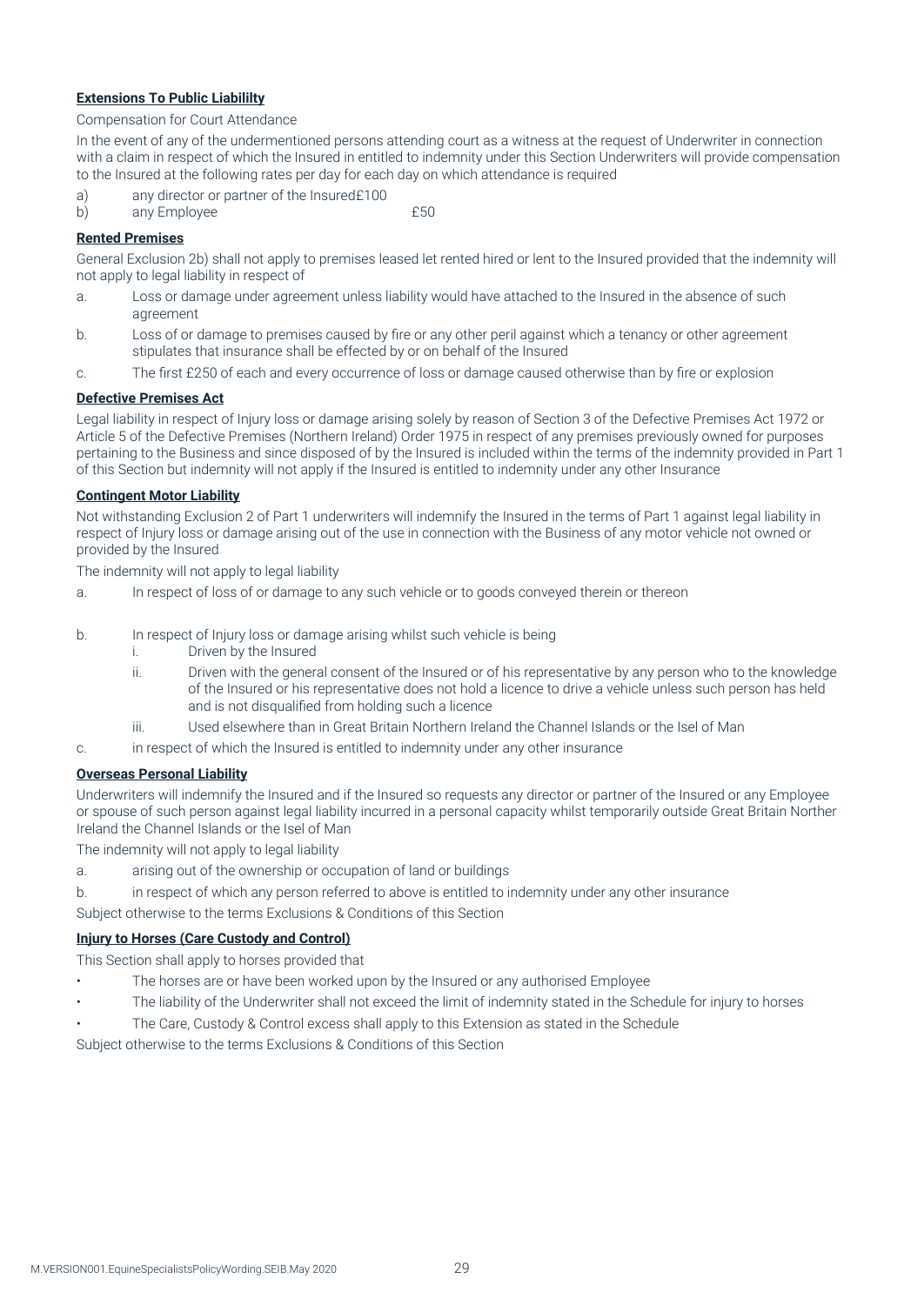# **Products Liability**

#### **Indemnity**

The insured is indemnified by this section in accordance with the operative clause for and/or arising out of accidental injury and/or damage occurring during the period of insurance and arising out of or in connection with any products.

#### **Limit of Indemnity**

The liability of the Underwriters for all damages payable as a result of all occurrences during any one Period of Insurance shall not exceed the amount stated in the Schedule to this Section as the Limit of Indemnity.

#### **Costs**

Underwriters will in addition

Pay all other costs and expenses incurred with its written consent in respect of any claim which may be the subject of indemnity under this Part

Pay Solicitors fees insurred with its written consent for

- a. defence in any Court of Summary Jurisdiction of any proceedings brought against the Insured in respect of breach or alleged breach of any statutory duty resulting in injury
- b. representation at a Coroners Court or Fatal Accident Inquiry in respect of any death which may be the subject of indemnity under this part

Indemnify the Insured in respect of legal costs and expenses incurred with Underwriters written consent in the defence of any criminal proceedings brought or in an appeal against conviction arising from such proceedings in respect of a breach of Part II of the Consumer Protection Act 1987 provided that

- a. the proceedings relate to an offence alleged to have been committed in the course of the Business during the Period of Insurance
- b. Underwriters will not indemnify the insured in respect of
	- i) fines or penalties
		- ii) costs and expenses insured by any other policy

#### **Exclusions**

The indemnity will not apply to legal liability

#### **1. Products under Insureds Control**

In respect of injury or loss of or damage to property caused by or in connection with a Products Supplied which are in the custody or control of the Insured

# **2. Aviation Products**

In respect of Injury or loss of or damage to property caused by or in connection with any Products Supplied which to the knowledge of the Insured are for the use in or on any aircraft and which are critical to the safety or airworthiness of the aircraft

#### **3. Export to USA or Canada**

In respect of Injury or loss of or damage to property caused by or in connection with any products Supplied which to the knowledge of the Insured are directly or indirectly exported to the United States of America or Canada

#### **General Exclusions & Limitations To Public/Products Liability**

# **1. Injury to Employees**

In respect of Injury to any employee

# **2. Property under Insureds Control**

In respect of loss or damage to

- a. Property belonging to the Insured
- b. Property which is leased let rented hired or lent to or which is the subject of a bailment to theInsured

#### **3. Rectification Costs**

- a. In respect of the cost or value of any Products Supplied or replacement repair removal rectification or reinstatement thereof where legal liability arises from a defect in or unsuitability of such Products Supplied
- b. For any costs incurred in recalling or modifying and Products Supplied
- c. For the costs of remedying any defect or alleged defect in land or premises sold or disposed of by the Insured or for any reduction in the value thereof
- d. Arising out of any product which with the insured's knowledge which is intended for incorporation in the structure, machinery or controls of any aircraft, other aerial device, hovercraft or waterborne craft
- e. Arising from the failure of any Product to perform its intended function.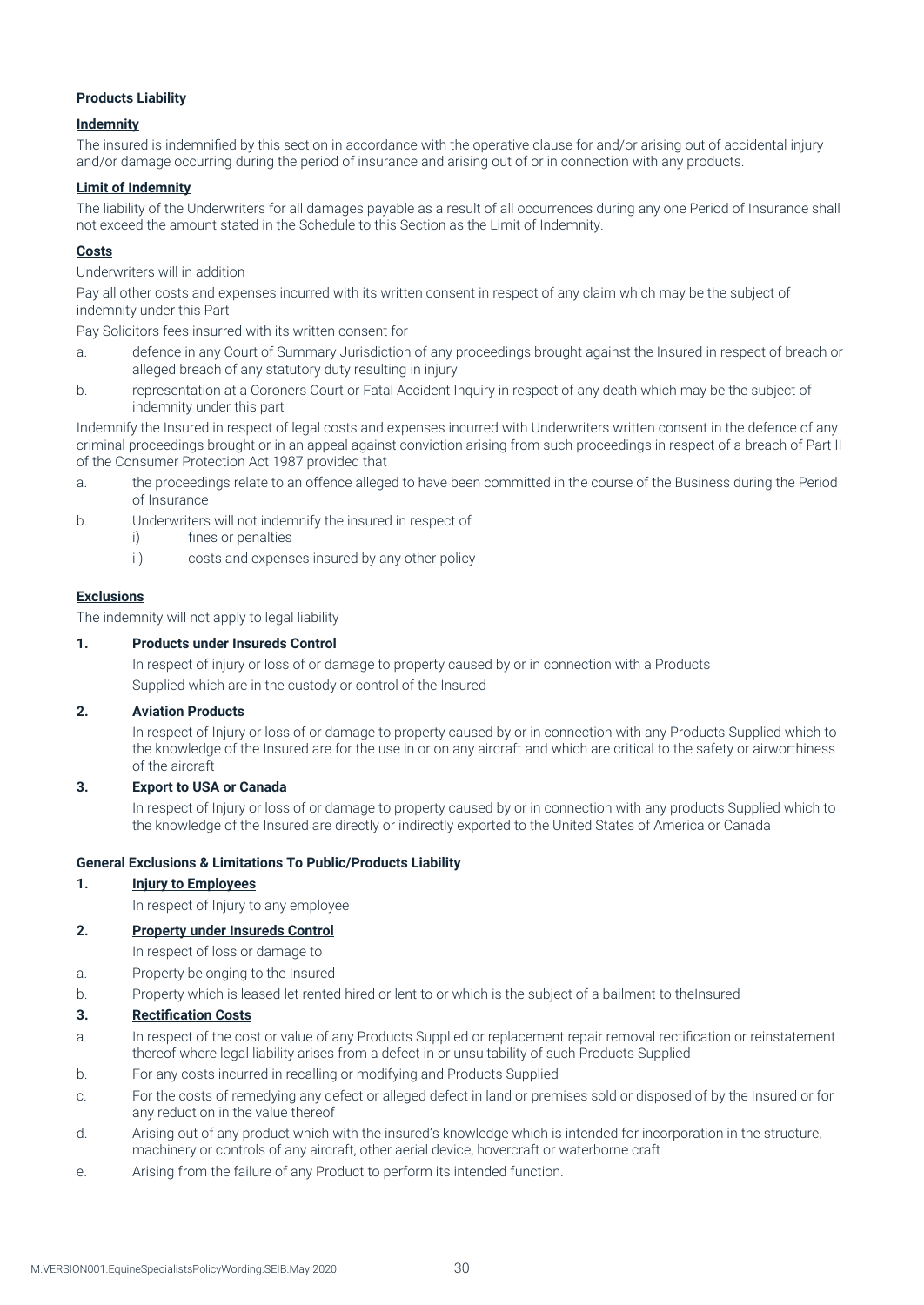# **4. Liability under Agreement**

assumed by the Insured under agreement unless the conduct and control of claims is vested in Underwriters but indemnity shall not in any event apply to

# a. liquidated damages fines or penalties

b. legal liability which attaches by virtue of an express warranty indemnity or guarantee given or entered into by the Insured in connection with any Products Supplied and which would not have attached in the absence of such warranty indemnity or guarantee

# **5. War Risks**

arising from any consequence of war, invasion, act of foreign enenmy hostilities (whether war be declared or not), civil war, rebellion, revolution, insurrection or military or usurped power

# **6. Radioactive Contamination**

of whatsoever nature directly or indirectly caused by or contrtibuted to by or arising from

- a. ionising radiation or contamination by radioactivity from any nuclear fuel or from any nuclear waste from the combustion of nuclear fuel
- b. the radioactive toxic explosive or other hazardous properties of any explosive nuclear assembly or nuclear component thereof

# **7. Professional Negligence**

Underwriters will not indemnify the Insured (including a partner or assistant of the Insured)against liability arising directly or indirectly in connection with

- a. The sale supply use or prescription of any anaesthetic
- b. Any treatment above the fetlock
- c. any professional advice given for a fee

#### **8. Pollution or Contamination**

- a) this Section excludes all liability in respect of Pollution or Contamination other than caused by a sudden identifiable unintended and unexpected incident which takes place in its entirety at a specific time and place during the Period of Insurance
- b) The liability of the Underwriter for all compensation payable under Parts 1 and 2 of this Section in respect of all Pollution and Contamination which is deemed to have occurred during the Period of Insurance shall nor exceed in the aggregate the amount shown in the Schedule to this Section as the Limit of Indemnity for part 1
- c) For the purpose of this Exclusion and Limitation Pollution or Contamination shall be deemed to mean
	- i) All pollution or Contamination of buildings or other such structures or of water or land or or the atmosphere and
	- ii) All loss or damage or injury directly or indirectly caused by such Pollution or Contamination

#### **9. USA and Canada**

In so far as this Section applies to legal liability arising in the United States of America or Canada of if an action for damages is commenced therein or in any subsequent action in connection therewith is brought elsewhere in the world

- a. The liability of Underwriters in respect of all damages payable together with the costs and expenses of claimants and any other costs and expenses incurred with Underwriters written consent shall not exceed the Limit of Indemnity
- b. The indemnity will not apply in respect of punitive damages and/or exemplary damages and/or aggravated damages and/or any additional damages resulting from the multiplication of compensatory damages or by way of fines or penalties

#### **10. Fire Precautions Condition**

It is a condition precedent to liability under this Section that in respect of use a way from the Insureds premises of blow lamps blow torches flame guns hot air guns electric oxy-acetylene or other welding or cutting equipment and angle grinders (in circumstances where sparks are emitted) the undernoted precautions will be compolied with on each occasion

#### **Blow lamps blow torches flame guns and hot air guns**

- i. The area in which work is to be carried out to be examined and combustible property within the vicinity of the work either removed or as far as practicable covered by non-combustible materials
- ii. Suitable fire extinguishing appliances to be kept available for immediate use at the point of work or as near as is practicable
- iii. Blow-lamps blow torches and flame guns not to be lighted until required for use and extinguished immediately after use
- iv. Lighted blow lamps torches and flame guns not to be left unattended v.Hot air guns to be switched off when unattended
- vi. Upon completion of each period of work a thorough fire safety check to be made of the vicinity of the work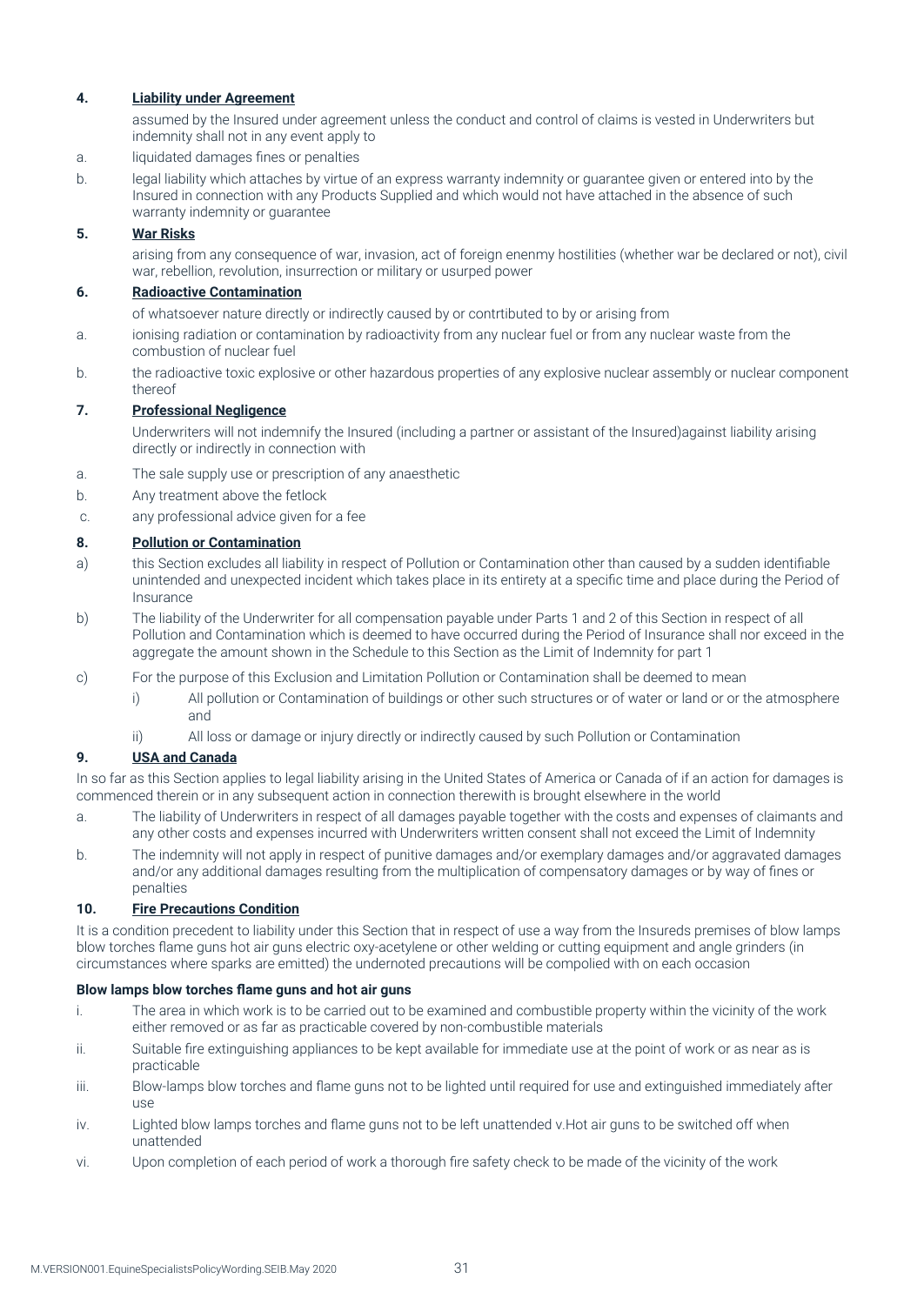#### **Electric oxy-acetylene or other welding or cutting equipment and angle grinders**

- i. The area in which the work is to be carried out including adjoining shafts or openings and the area on the other side of any wall or partition to be inspected to see whether any combustible property other than the property to be worked upon is in danger of ignition either directly of by conduction of heat
- ii. All combustible property to be removed to a distance of not less than 6 metresfrom the point of work and property which cannot be moved to be covered and fully protected by overlapping sheets of non-cumbustible material or equivalent protection
- iii. The Insured shall arrange for a Person who is competent in the use of fire extinguishing appliances to work in conjunction with the operative using the equipment to act as a firewatcherand to remain in attendance at all times until lighted flam equipment is extinguished
- iv. Suitable fire extinguishing appliances to be kept available for immediate use at the point of work
- v. Gas cylinders not in use to be kept outside the building in which the work is taking place where practicable but in any event at least 15 metres from the point of application of the heat
- vi. Upon completion of each period of work a thorough fire safety check to be made of all areas referred to in paragraph I) above

The fire safety check to be undertaken at regular intervals for a period of at least one hour after completion

#### **11. Prior Knowledge**

Arising from circusmstances known to the insured prior to the inception date of this insurance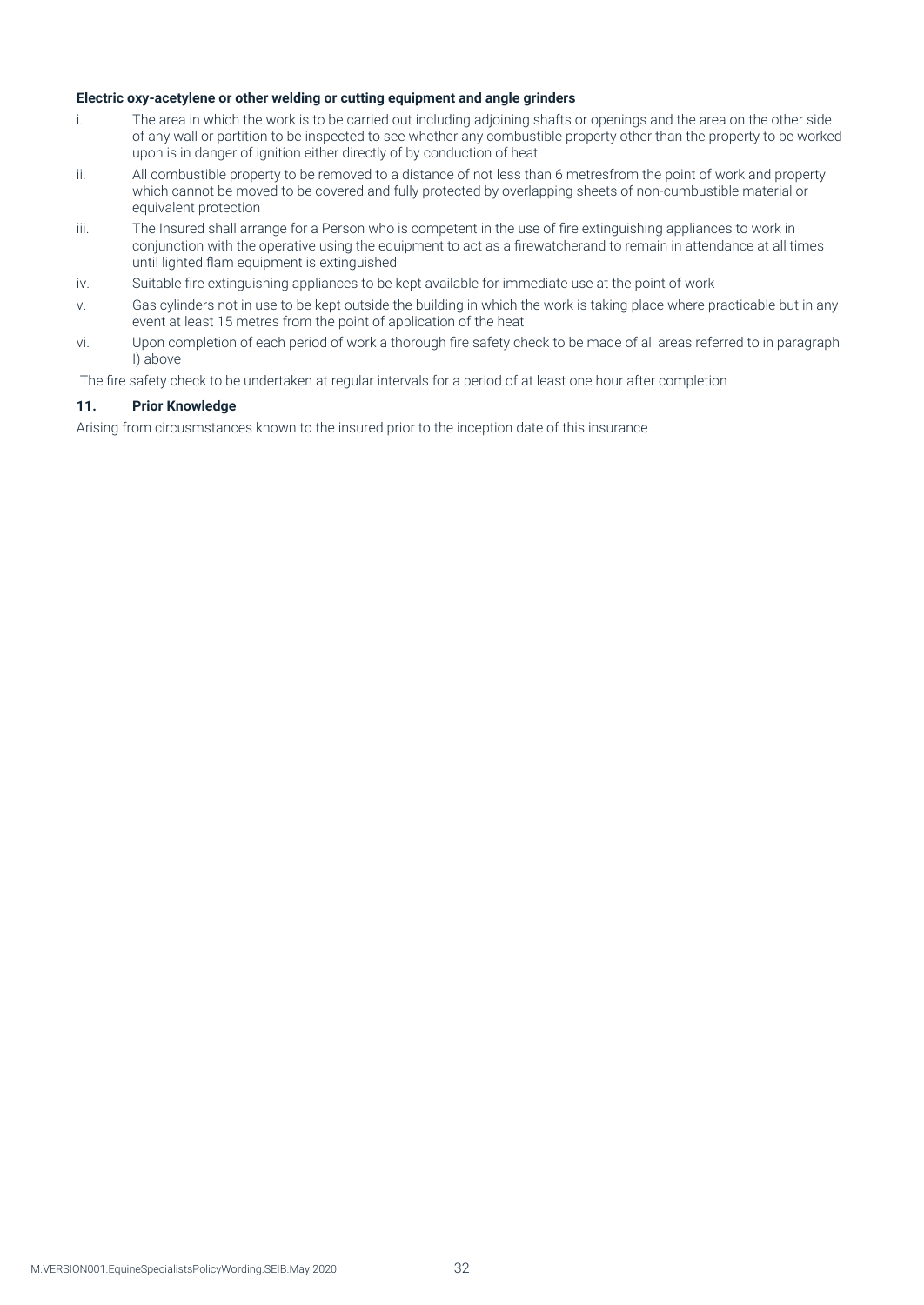# GOODS IN TRANSIT

# **1.Definitions**

Wherever the following words and phrases apper in this section they will always have these meanings

# **Any One Event**

Any one occurance or series of occurrences attributable to one original cause

#### **Enclosed Premises**

A locked building or a compound bounded on each side by a sustanial wall fence or similar structure and having a locked gate

# **Excess**

The amout for which the insured is responsible as the first part of each claim

#### **Property**

Goods and tools belonging to the insured or for which the insured is responsible relating to the business shown in the schedule to this section except for any goods specifically excluded by this section

#### **Territorial Limits**

Anywhere including the sea crossings in or between England, Wales, Scotland, Northern Ireland the Channel Islands the Isle Of Man and Eire

#### **Vehicle**

Motor vehicle, articulated vehicle, trailer, semi-trailer

# **Vehicle Sum Insured**

The maximum the Underwriters will pay in respect of property on any one vehicle

#### **2.Indemnity**

Underwriters agree subject to the terms contained herein or endorsed hereon to indemnify the insured against

Loss or damage to proprety in transit within the territorial limits whilst carried by the means of conveyance shown in the schedule to this section

Cover comnmences when the property is lifted by the insured or the insureds employees immediately prior to loading and continues until the property is placed in position (excluding erection dismantling or installation) by the insured or the insureds employees at destination including loading and unloading

#### **Expenses**

Underwriters will pay expenses reasonably incurred by the insured in

- a) the removal of debris and site clearance of property damaged whilst in transit from the immediate area of the site where the damage occurred
- b) transferring property to any other vehicle following fire, collision, overturning or impact of the conveying vehicle including carring the property to original destination or to place of collection
- c) reloading onto the vehicle any property which has fallen from the vehicle
- d) resecuring the property where there is dangerous movement of the load in transit

#### **Ropes and Sheets**

Underwriters will pay for loss or damage (excluding wear and tear) to tarpaulins sheets trailer curtains ropes chains webbing straps and packaging materials which belong to the insured of for which the insured is responsiblewhilst carried on any vehicle described in the schedule to this section

#### **Reinstatement of Sum Insured**

Underwriters will automatically reinstate the vehicle Sum Insured shown in the schedule to this section from the date of any lossunless written notice to the contrary is given by the company the insured may be required to pay an extra premium and if the loss has resulted from theft the company may require the insured to fit additional protective devices to the vehicle

#### **Temporary Vehicle Substitution**

If the insureds vehicles are individually specified in the schedule to this section Underwriters will insure property carried in any similar road vehicle subject to the section terms and sercurty requirements when the insureds own vehicle is out of use undergoing repair maintenance

#### **Temporary Cover for Fleet Additions**

If the insureds Vehicles are individually specified in the schedule to this section subject to the section terms Underwriters will insure property carried in any road vehicle the insured operates which is to be added on a permanent basis to the fleet but is not included in the schedule to this section provided that

- a) after fourteen days from the date the insured takes custody or control of the vehicle cover shall cease unless during this period terms have been mutually agreed between the company and the insured
- b) a vehicle sum insured of £2,000 will apply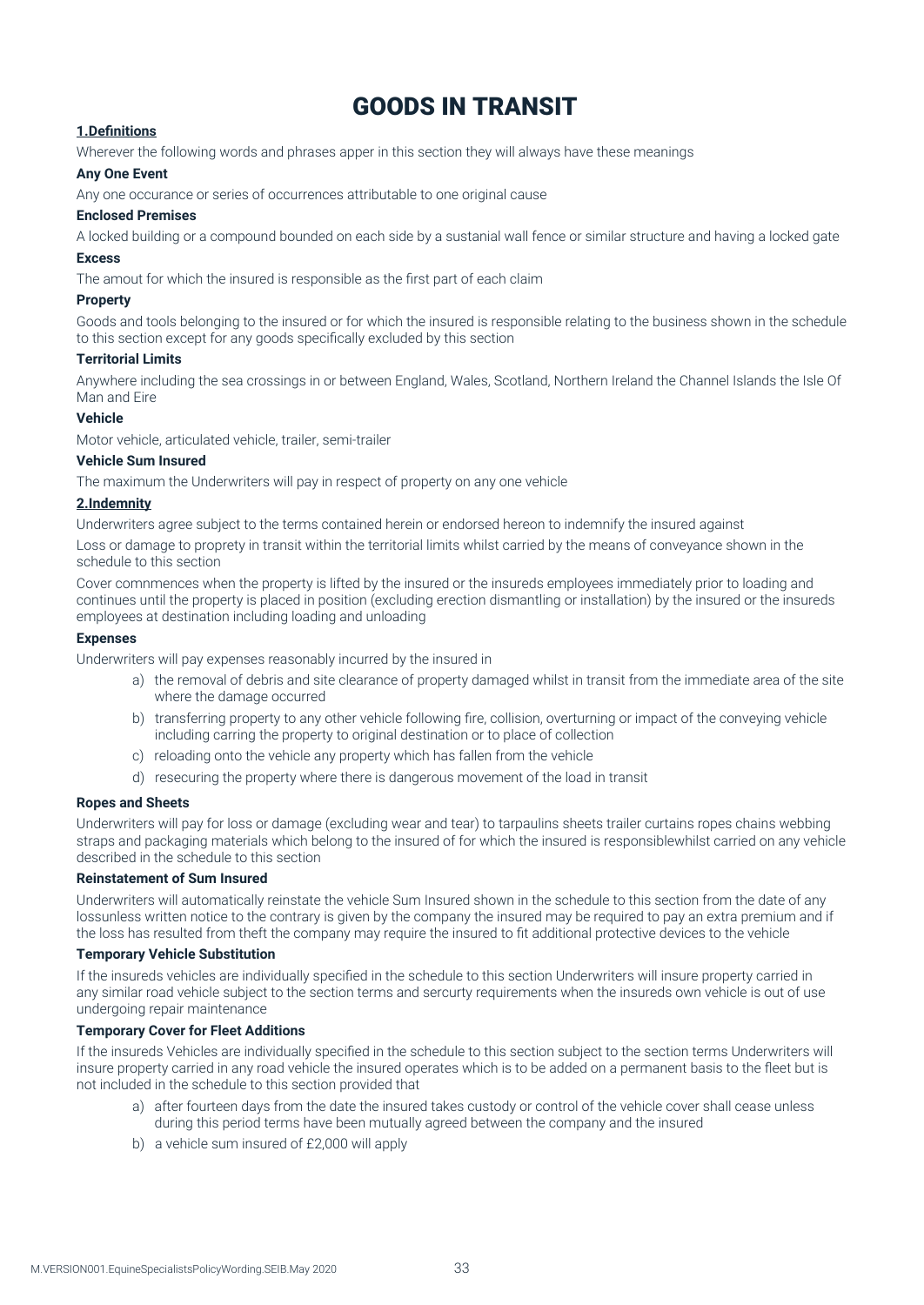#### **Personal Effects**

In the event of the payment of a claim under this section for property will pay up to £100 for loss or damage to drivers personal effects (excluding wear and tear) whilst they are in vehicles operated by the insured but Underwriters will not pay for audio/ visual/telecommunications equiptment or clothing watches and jewellery whilst being worn

#### **The maximum Underwriters will pay under this section including any extensions for any one event shall be the amount shown in the schedule as the limit one event**

#### **3. Extensions**

These only apply if shown in the schedule to this section

Reference number

#### **Travellers samples**

Underwriters agree to indemnify the insured against loss of or damage to travellers samples relating to the business shown in the schedule to this section

#### **Stock Room and Hotel**

Underwriters agree to indemnify the insured against loss of or damage to property or travellers samples whilst temporarily removed from the vehicle and kept in a store room hotel or private dwelling house provided that they remain in the custody and control of the insured or the insures employees

#### **Livestock**

Underwriters will indemnify the insured against death loss of or injury to livestock whilst being loaded on to carried by or unloaded fron any vehicle described in the schedule to this section anywhere in Great Britian by either

a) fire or

b) accidental means or

c) theft

Loading starts as the animal mounts the ramp and unloading finishes as the animal leaves the ramp

#### **Additional conditions**

i) any vehicle must be constructed spesificaly for the carriage of livestock

ii) the loading and unloading operations must be done under adequate supervision and by means of a special constructed ramp

Underwriters will pay up to £500 for any one animal

The exclusion of living creatures in exception

2a) does not appy to livestock

#### **Property On Approval with Customers**

Underwriters agree to indemnify the insured against loss of or damage to property whilst on customers premises on approval excluding loss or damage whilst in use the company will pay up to

£20,000 under this extension for any one event

#### **Property on Demonstration**

Underwriters agree to indemnify the insured against loss of or damage to property whilst on any premises for demonstration including loss or damage during the demonstration its self

Underwriters will pay up to £20,000 under this extension for any one event

#### **Exhibitions**

Underwriters agree to indemnify the insure against loss of or damage to property and stands belonging to the insured for which the insured is responsible whilst at the exhibition

But excluding

- i) loss or damage due to atmospheric climatic or weather conditions of any kind or due to flood
- ii) loss or damage to machinery due to its own running or operation
- iii) breakage of china glass or scientific instruments or any other property of a brittle or fragile nature unless reslting from fire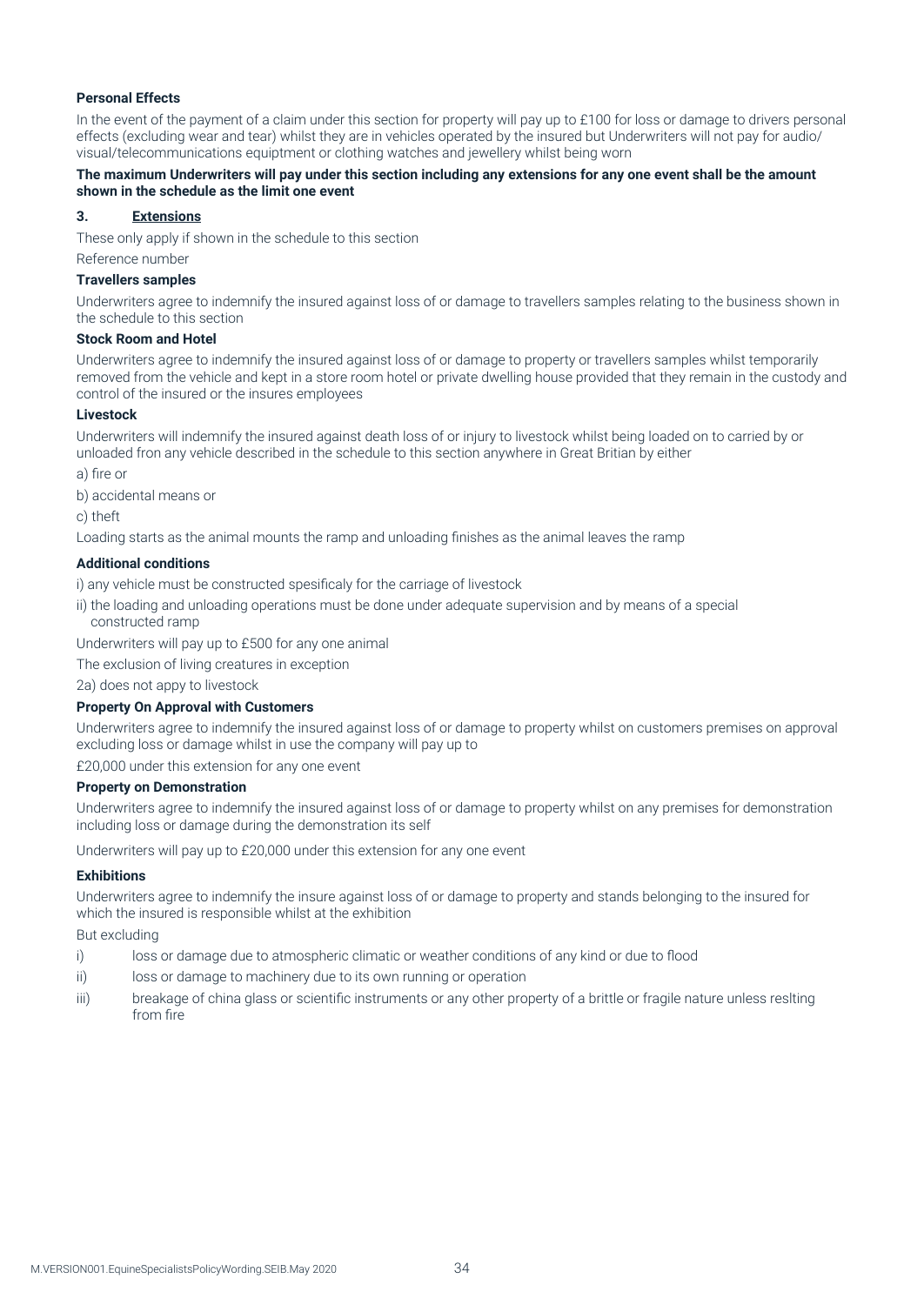# **4. General Exclusions**

#### **These exclusions apply to the whole section**

- 1. this section does not cover any loss or damage to property directly or indirectly caused by or arising from
	- a) pressure waves caused by aircraft or other aerial devices
	- b) delay
- 2. this section does not cover

a) loss of or damage to money securities for money (which includes certificates of bond stock certificates bills of exchange or promissory notes) stamps watches precious stones jewellery bullion or loss of or injury to living creatures

- b) any indirect of consequential loss
- c) natural deterioration
- d) the deterioration of property coveyed in frozen chilled or insulated conditions due to
- i) faulty stowage
- ii) incorrect setting or operation of the equiptment
- iii) variations in temperature unless directly caused by fire accident (but not breakdown) to the conveying vehicle theft or attempted theft
- 3. Loss destruction or damage occasioned by war or invasion act of foreign enemy hostilities (whether war be declared or not) civil war rebellion insurrection or military or unsurped power
- 4. Loss or destruction or damage to any property whatsoever resulting or arising therefrom or any consequential loss or any legal liability of whatsoever nature directly or indirectly or contributed to by or arising from
	- a) ionising radiations or contamination by radioactivity from any nuclear fuel
	- b) the radioactive toxic explosive or other hazardous properties of any explosive nuclear assembly or nuclear component thereof
- 5. Loss destruction or damage in Northern Ireland occasioned by or happening though in consequence directly or indirectly of
	- a) civil commotion
	- b) TERRORISM

For the purpose of this section TERRORISM shall mean that any act of any person acting on behalf fo orin connection with any organisationwitha ctivities directed towards the overthrowing or influencing of any government de jure or de facto by force or violence

In any action suit or other p[roceedings where the Company alleges that by reason of this definition any loss destruction or damage is not covered by this section the burden of proving that such loss destruction or damage is covered shall be upon the insured

6. The maximum liability the company in respect of goods left in an unattended vehicle out of working hours shall not exceed £2,500 unless the vehicle is in a locked garage or has an alam and an imobiliser in operation

#### **Special Conditions**

#### **1. The Insureds Duty Of Care**

The insured must take all reasonable care to prevent/minimise loss or damage to property if the vehicle(s) is/are left unattended the insured must ensure that all doors and the boot are securely locked and windows and other openings are securely closed

The insured must also take reasonable care when selecting employees

#### **2. Average**

If at the time of any loss or damage the total value of the property on the conveying vehicle to which

the insurance relates shall exceed the sum insured in respect of such property of such vehicle then the insured shall be deemed his/her own insurer for the difference and shall bear a proportional share of the loss or damage accordingly this will be the amount that the vehicle sum insured bears as a proportion of the value of the property

#### **3. Notification of Claims**

In the event of any occurance which may give reason to claim under this section the insured shall immediately

- a) give written notice with full particulars to the company
- b) forward to trhe company upon receipt every letter claim written or processed
- c) tell the police if there has been a theft attempted theft or criminal damage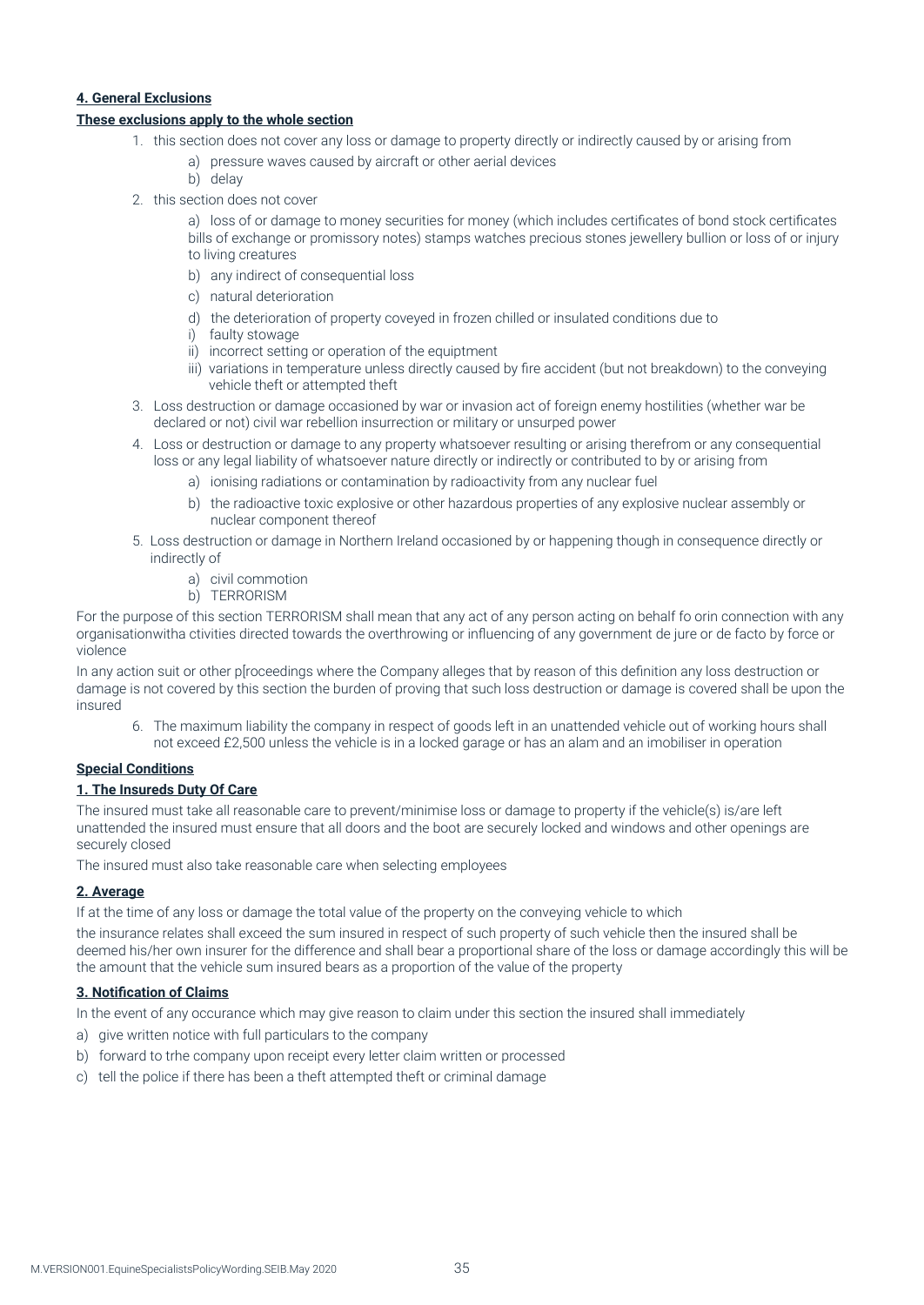# **4. Special Clauses**

Only inforce if shown in the schedule to this section Reference Letter

#### **A. Overnight Theft Restriction**

This section does not cover theft or attempted theft from any unattended vehicle between 9 pm and 6am unless it is sercured at all points of access and is garaged within enclosed premises which are securely locked or have a watch man in consistant attendance it will be up to the insured to prove that any theft or attempted theft occurred before 9pm or after 6am

#### **B. Forceable Entry To Vehicle Restriction**

This section does not cover theft or attempted theft from any unattended vehicle unless there are outward signs of forced entry to the vehicle

#### **C. Imobiliser Requirement**

The insured must ensure that all vehichles are fitted with a key operated imobiliser approved by Underwriters and that whenever that vehichle is left unattended the imobiliser is put in to opertation

#### **D. Alarm Requirement**

The insured must have all vehicles fitted with a n alarm system approved by the company the alarm system must always be switched on and operational when the vehicles are left unattended the insured must have the alarm system regularly serviced and maintained by a qualified person approved by Underwriters the insured must not make any alternatives without the company agreements

#### **E. Exclusion Of Overnight Theft Cover**

This section does not cover theft or attempted theft from any unattended vehicle between 9pm and 6am it will be up to the insured that any theft or attempted theft occurred before 9pm and after 6am